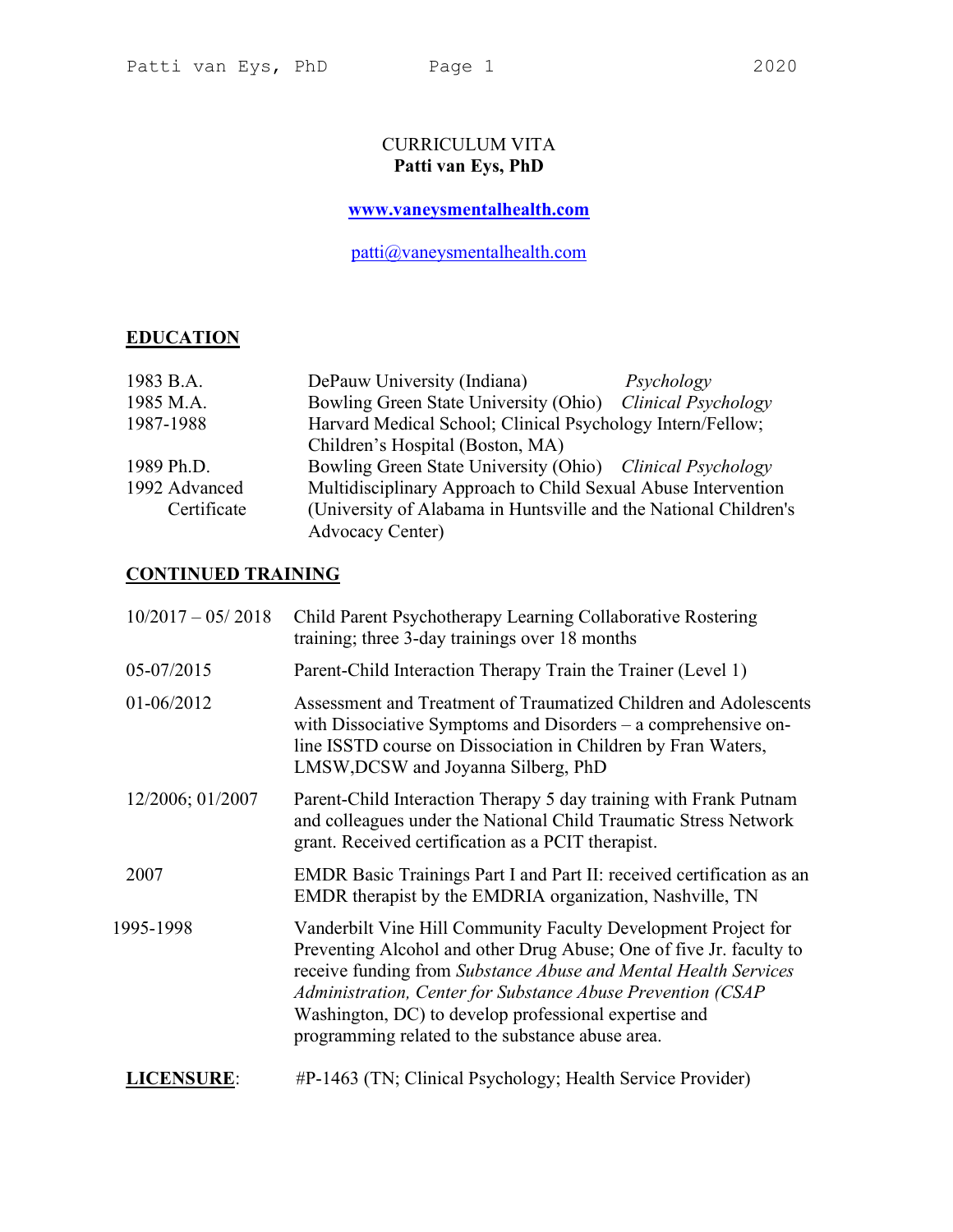# AWARDS, HONORS, AND BOARDS

| 2018-present | Board Member for Middle Tennessee Mental Health Institute's<br><b>Advisory Board</b>                                                                                                                                      |
|--------------|---------------------------------------------------------------------------------------------------------------------------------------------------------------------------------------------------------------------------|
| 2012-present | Board Member for Blue Cross Blue Shield's BlueCare Provider<br><b>Advisory Board</b>                                                                                                                                      |
| 2013         | Expert role in Hear Our VOICES: Transforming the Children's<br>Mental Health System: a film by David Earnhardt & Patricia<br>Sommers Earnhardt; Presented by Tennessee Voices for Children<br>(www.HearOurVoicesFilm.com) |
| 2012         | Partnership Award- Clinician; Tennessee Voices for Children<br><b>Appreciation Night 2012</b>                                                                                                                             |
| 2010-2012    | Board of Examiners in Psychology (Tennessee)- Appointed by<br>Governor Bredesen                                                                                                                                           |
| 2001-2012    | Board Member, Tennessee Voices for Children;<br>Executive Board member (secretary) 2007                                                                                                                                   |
| 2010         | Bolian Award for Excellence in Teaching (Vanderbilt University<br>Department of Psychiatry)                                                                                                                               |
| 2004         | Circle of Care Award: Awarded by Tennessee Voices for Children<br>to the advocate who has persistently worked to improve the mental<br>health system for children in Tennessee                                            |
| 2003         | Peabody College of Vanderbilt University Educator Honoree                                                                                                                                                                 |
| 1999-2001    | Advisory Council member, Tennessee Voices for Children                                                                                                                                                                    |
| 1983         | Phi Beta Kappa Scholastic Honorary Society (DePauw)                                                                                                                                                                       |
| 1983         | Magna Cum Laude, B.A. (DePauw University)                                                                                                                                                                                 |
| 1983         | Kenneth S. Wagner Research Award (DePauw University)                                                                                                                                                                      |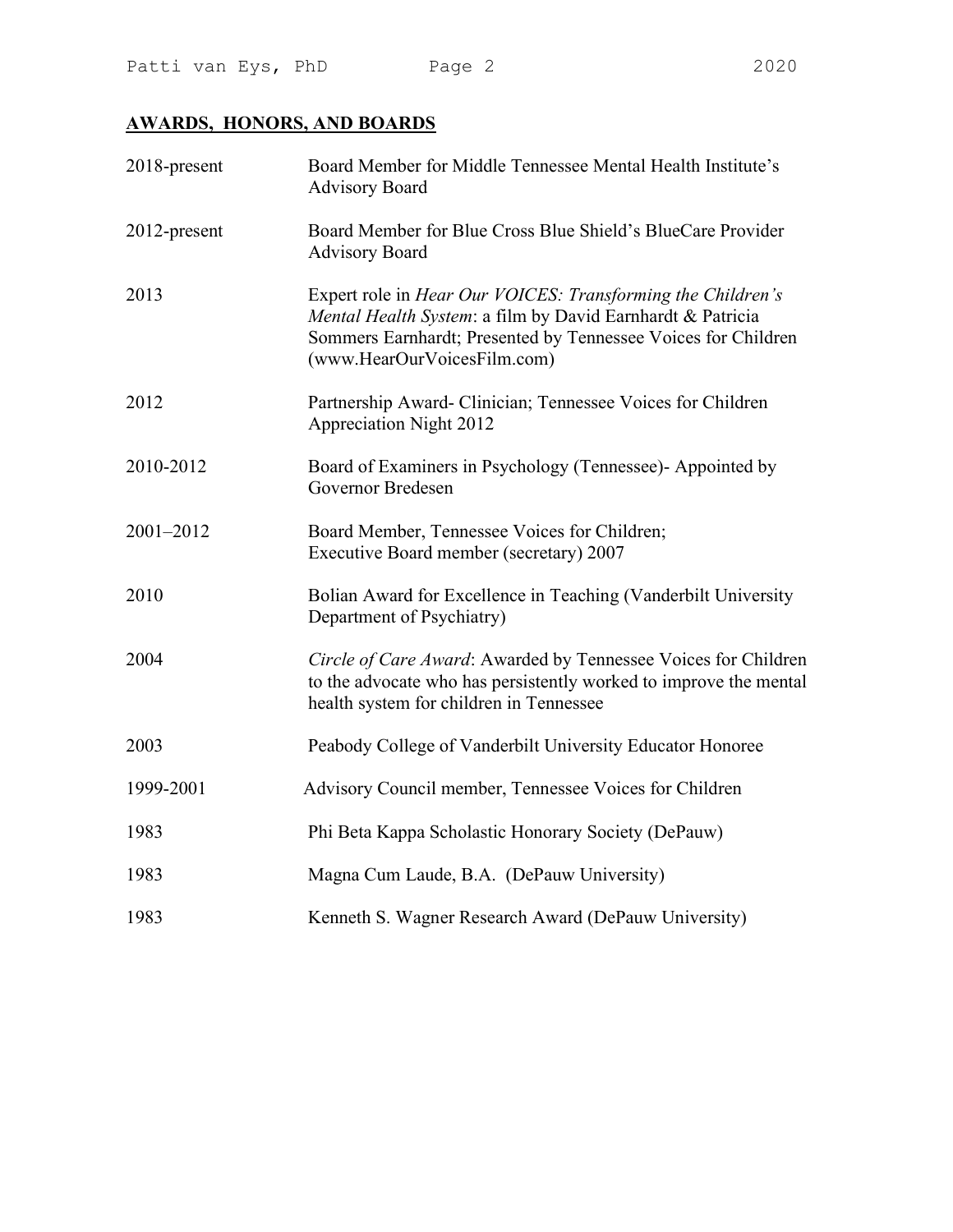OCCUPATIONAL HISTORY/ACADEMIC APPOINTMENTS

| $6/2020$ - present | Psychologist Consultant: van Eys Mental Health, LLC<br>Specialist in Complex Trauma<br><b>Expert Witness</b><br>$\circ$<br>Consultation for agencies, providers, clients<br>$\circ$<br>Supervision for mental health provider licensure<br>$\circ$<br>Supervision for mental health providers (complex<br>$\circ$<br>cases)<br>$\circ$ Training/coaching<br>o Evaluation                                                                                                                                                                                                                                                                                                                                                                                                                                                                                                                                                                                                                                                                        |
|--------------------|-------------------------------------------------------------------------------------------------------------------------------------------------------------------------------------------------------------------------------------------------------------------------------------------------------------------------------------------------------------------------------------------------------------------------------------------------------------------------------------------------------------------------------------------------------------------------------------------------------------------------------------------------------------------------------------------------------------------------------------------------------------------------------------------------------------------------------------------------------------------------------------------------------------------------------------------------------------------------------------------------------------------------------------------------|
| $2015 - 6/2020$    | Omni Family of Services<br>Chief Clinical Officer, Omni Visions, Inc. (5 years)<br>Chief Clinical Consultant, OmniCare Institute (6 months)<br>Oversight of clinical services for therapeutic foster care<br>$\bullet$<br>Oversight of Omni Family of Services Quality<br>$\bullet$<br>Oversight of Omni Visions Therapeutic Training<br>$\bullet$<br>Leader of Trauma Informed Care Initiative ("OmniCare")<br>External and Internal Trainer for OmniCare Institute<br>$\bullet$                                                                                                                                                                                                                                                                                                                                                                                                                                                                                                                                                               |
| 2012-2015          | Clinical Manager, Behavioral Health; BlueCare Tennessee<br>Oversaw Utilization and Care Management departments<br>Consulted on complicated clinical situations<br>Supported care managers in creating care plans and in<br>determining appropriate levels of care for members<br>Conducted training for care managers<br>$\bullet$<br>Chairperson of the Child and Adolescent Committee<br>$\bullet$<br>Facilitated the collaborative clinical case rounds for children<br>$\bullet$<br>in state custody<br>Conducted training for behavioral health providers<br>$\bullet$<br>Liaison between BlueCare and the TN Department of<br>Children's Services, TN Department of Intellectual and<br>Developmental Disabilities, TN Department of Mental<br>Health and Substance Abuse Services<br>Assisted in quality improvement projects<br>Assisted in writing and reviewing Policies and Procedures<br>Assisted in writing RFP for continued contract with TN<br>Wrote the Utilization Review Guidelines for Behavioral<br><b>Health Services</b> |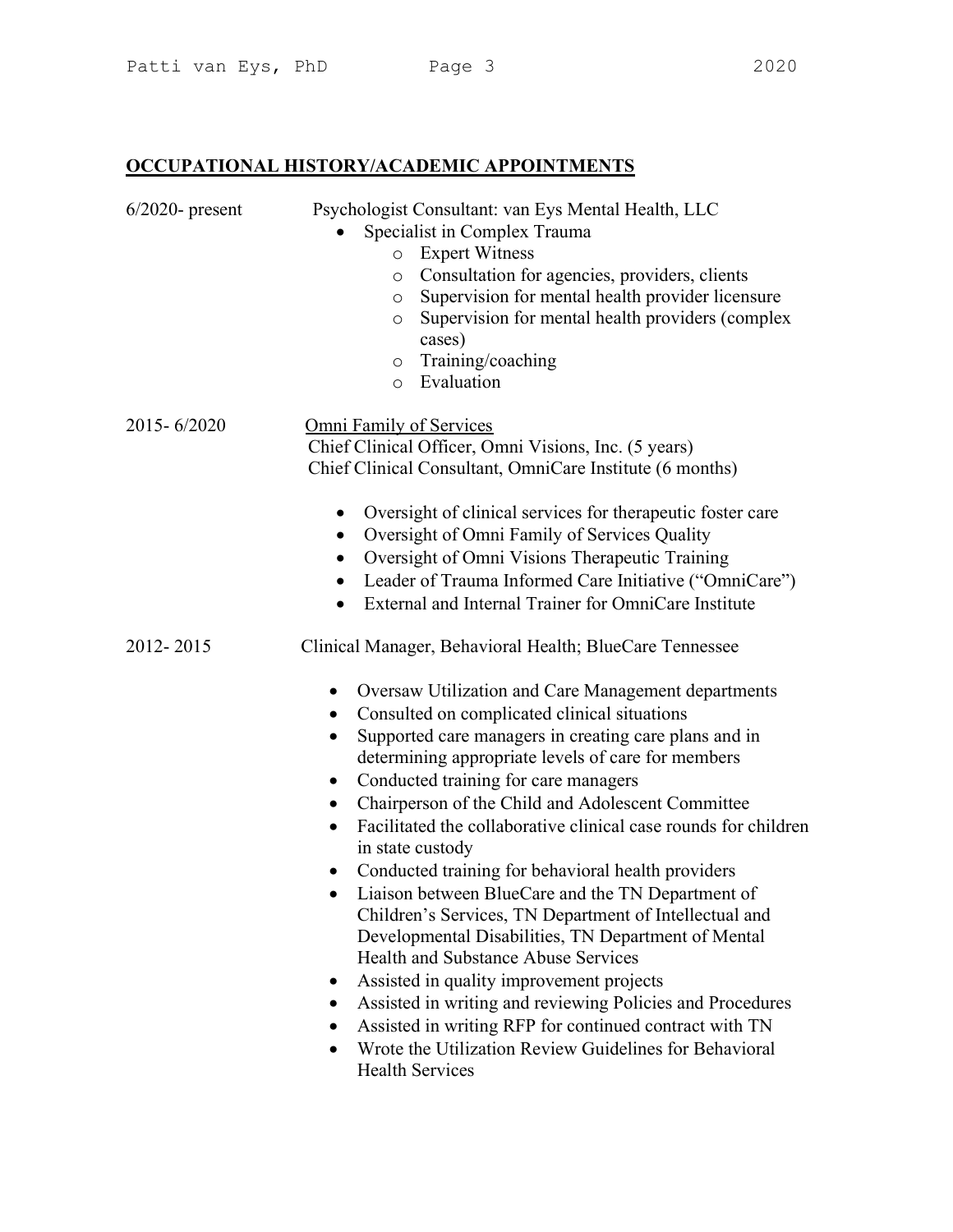| 1995- present    | <b>Vanderbilt University Academic Appointments</b>                                                                                                                                                                                                                                                                                                                                                                                                                                                                                                                                                                                                                                                                                                                                                                                                                                                                                                                                                                                                                         |
|------------------|----------------------------------------------------------------------------------------------------------------------------------------------------------------------------------------------------------------------------------------------------------------------------------------------------------------------------------------------------------------------------------------------------------------------------------------------------------------------------------------------------------------------------------------------------------------------------------------------------------------------------------------------------------------------------------------------------------------------------------------------------------------------------------------------------------------------------------------------------------------------------------------------------------------------------------------------------------------------------------------------------------------------------------------------------------------------------|
| $2012$ – present | Adjunct Assistant Professor, Vanderbilt School of Nursing                                                                                                                                                                                                                                                                                                                                                                                                                                                                                                                                                                                                                                                                                                                                                                                                                                                                                                                                                                                                                  |
| $2012$ -present  | Adjunct Assistant Professor, Department of Psychiatry, Vanderbilt<br>University                                                                                                                                                                                                                                                                                                                                                                                                                                                                                                                                                                                                                                                                                                                                                                                                                                                                                                                                                                                            |
| 2003-2012        | Vanderbilt University, Division of Psychiatry, Assistant Clinical<br>Professor of Psychiatry; Clinical Director, Center of Excellence for<br>Children in State Custody                                                                                                                                                                                                                                                                                                                                                                                                                                                                                                                                                                                                                                                                                                                                                                                                                                                                                                     |
|                  | • Oversaw the clinical work of psychologists, psychiatrists, and<br>social workers<br>• Supervised medical, psychiatry, and psychology trainees within<br>the Division of Psychiatry<br>• Instructed psychiatry trainees in area of child maltreatment<br>• Provided a weekly child clinical seminar to psychiatry fellows<br>• Served as faculty member on the Trauma-Focused CBT<br>Tennessee Learning Collaborative project<br>• Conducted direct assessments of children in state custody<br>• Consulted with the Department of Children's Services and<br>mental health providers on children's mental health treatment<br>•Developed and conducted training for providers of children in<br>state custody<br>•Developed new programs and initiatives for the Center of<br>Excellence<br>• Developed new initiatives with multi-agency groups (e.g., $DCS$ )<br>for children in state custody<br>• Served on state task forces to develop guidelines for children in<br>state custody or at risk of state custody<br>• Supplied factual and expert testimony in court |
| 1995-2012        | Vanderbilt University, Peabody College, Assistant Clinical<br>Professor of Psychology;<br>Department of Psychology and Human Development<br>Primary Appointment 1995-2010:<br>Instructor for PhD graduate students in cognitive and<br>$\bullet$<br>personality assessment, intervention, professional ethics,<br>clinical supervision<br>Instructor for undergraduates in child development and<br>$\bullet$<br>counseling<br>Coordinator of practica experiences for PhD students in<br>$\bullet$<br>clinical psychology<br>Graduate student advisor                                                                                                                                                                                                                                                                                                                                                                                                                                                                                                                     |

- Graduate student advisor
- Small university-based private clinical practice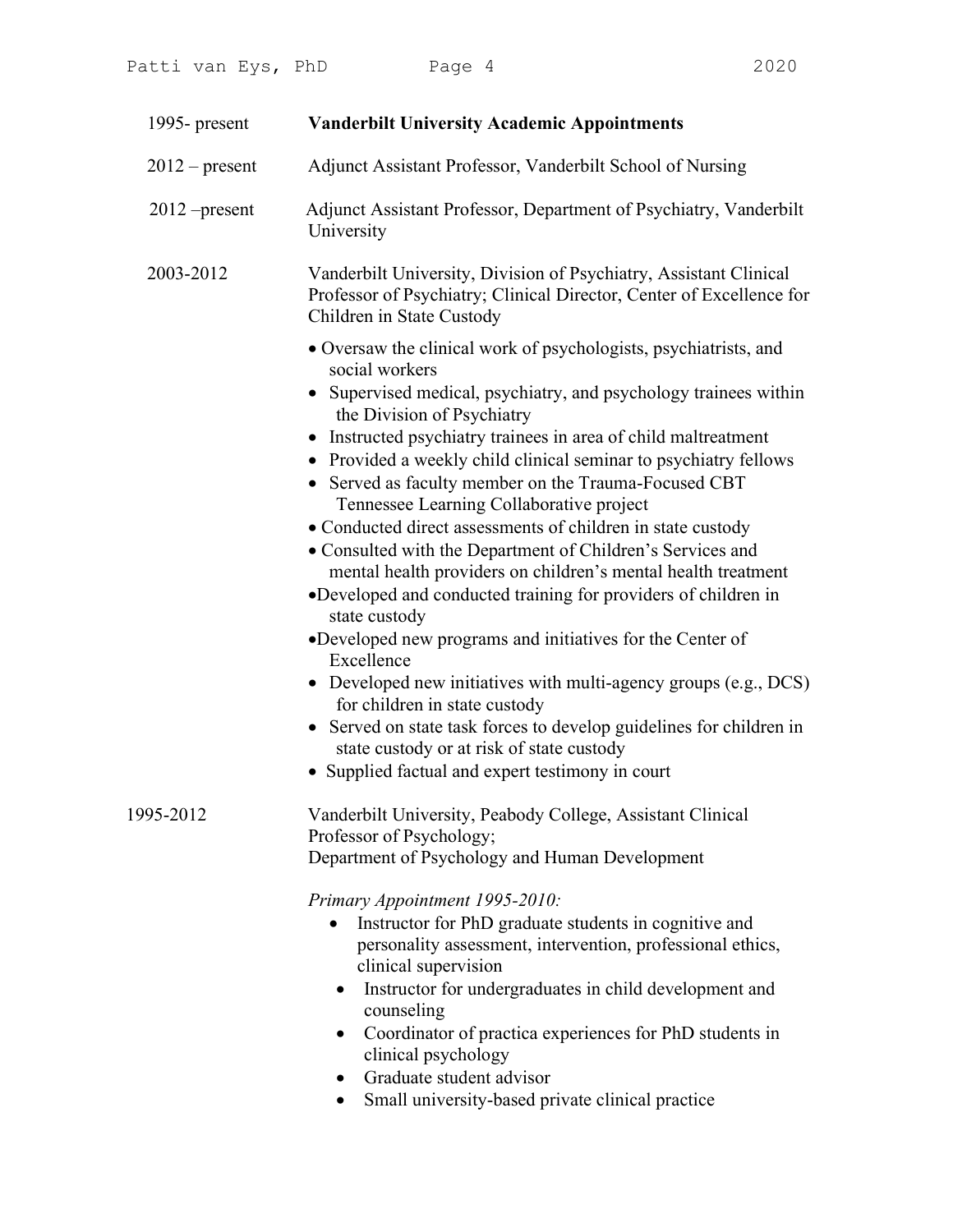- 
- National internship application process coordinator for graduate students

### Secondary appointment 2010-2012 (Now Primary in Psychiatry):

- Operated the Practicum program for the clinical psychology PhD program
- Taught a weekly Practicum seminar
- Trained Clinical Psychology Practicum students within the Center of Excellence for Children in State Custody

# **Contracts**

2009- present Expert Witness

- 2020 State of Ohio vs. David Martin
- 2020 State of Louisiana vs. Matthew Sonnier
- 2020 State of Tennessee vs. Vincent Evans
- 2020 State of Tennessee vs. John Lebryk
- 2020 State of Ohio vs. Christopher Whitaker
- 2020 Obermiller vs. Warden (State of Ohio)
- 2020 State of Tennessee vs. Steven Joshua Wiggins
- 2020 State of Arizona vs. Rodney Hardy
- 2019 State of Tennessee vs. Steven West
- 2018 Jane Doe vs. the Maury County Board of Education
- 2018 State of Ohio vs. Joseph Thomas
- 2018 State of Tennessee vs. Tarik Newman
- 2018 State of Tennessee vs. Edmund Zagorski
- 2018 State of Ohio vs. Anthony Kirkland
- 2017 State of Ohio vs. Raymond Tibbetts
- 2016 Grimsley vs. Stone (Juvenile Court for Williamson County TN)
- 2013 Grimsley vs. Stone (Juvenile Court for Williamson County TN)
- Jane Doe I, Individually and as Parent, Natural Guardian and Next Friend of Jane Doe II, a Minor, vs. Bibb County School District
- 2012 State of Ohio vs. David Steffen case B824004 (Hamilton County)
- 2011 State of Nevada vs. Timmy John Weber
- 2010 State of Arizona vs. Jeffrey T Landrigan
- 2010 State of TN Department of Children's Services in the Matter of Sophia Stone Grimsley (Juvenile Court for Davidson County, TN)
- 2009 State of TN vs. Christopher A. Davis (case  $\# 96 B -$ 866)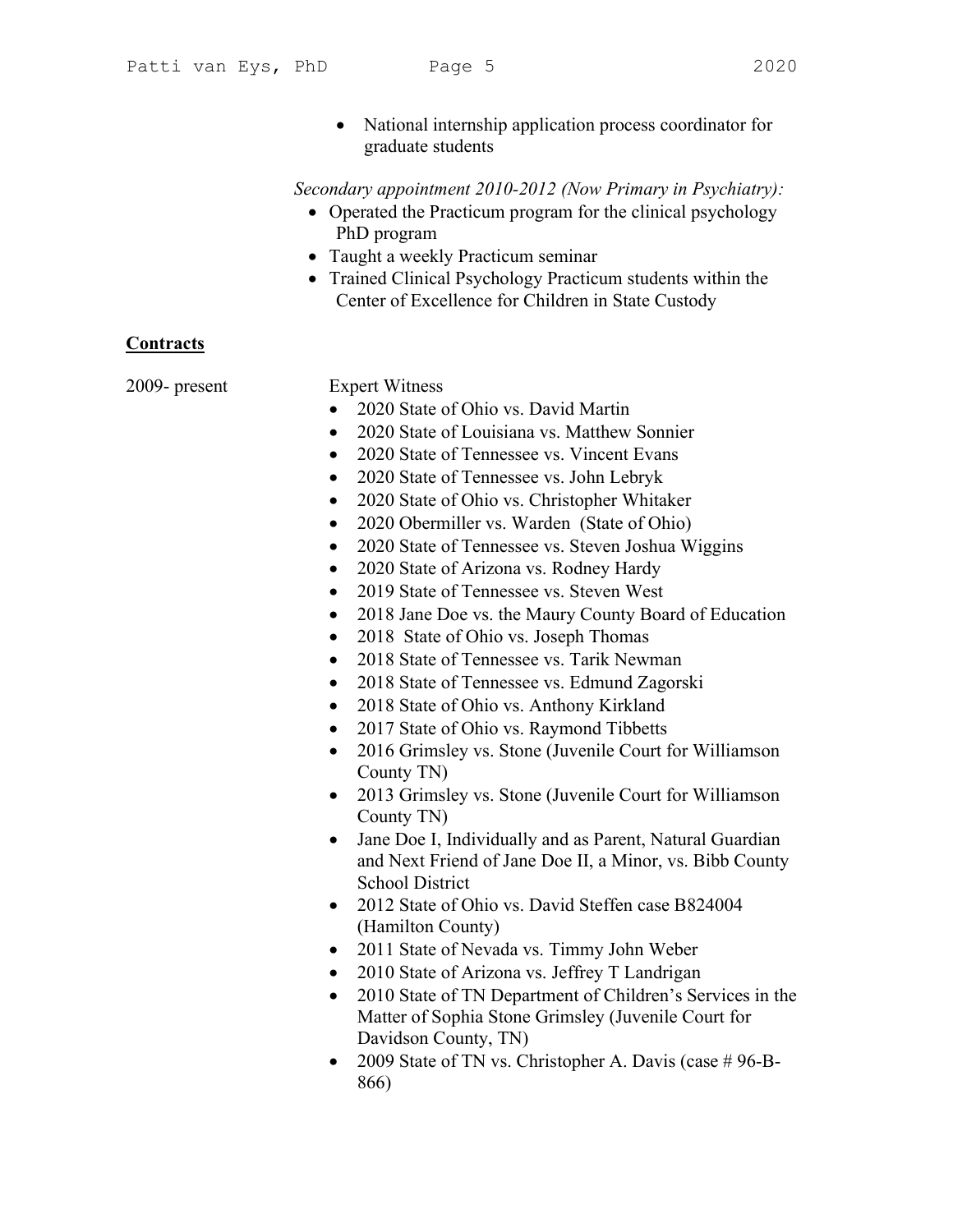| 2003-2010     | Mental Health Consultant to The Family Connection Program of<br>Tennessee Voices for Children; weekly case consultations                                                                                                                                                                                                                                                                                                                                                                                                                                                                                                                      |
|---------------|-----------------------------------------------------------------------------------------------------------------------------------------------------------------------------------------------------------------------------------------------------------------------------------------------------------------------------------------------------------------------------------------------------------------------------------------------------------------------------------------------------------------------------------------------------------------------------------------------------------------------------------------------|
|               | • Provided office consults on high risk children and families<br>served by the Family Connection Program of Tennessee Voices<br>for Children staff                                                                                                                                                                                                                                                                                                                                                                                                                                                                                            |
| 2001-2003     | Mental Health Services Coordinator, The Tennessee Children's<br>Health Initiative; Office of Finance and Administration; Office of<br>Health Services; State of Tennessee                                                                                                                                                                                                                                                                                                                                                                                                                                                                     |
|               | • Completed the remediation plan for the federal lawsuit John B<br>vs. the State of Tennessee (Main objective)                                                                                                                                                                                                                                                                                                                                                                                                                                                                                                                                |
|               | • Studied issues in child mental health for Medicaid eligible<br>(TennCare) children<br>• Aided in developing a more efficient and effective system of<br>mental health care for TennCare children<br>• Aided in developing training and resource initiatives for<br>TennCare providers<br>• Wrote proposals for policy for mental health care for TennCare<br>• Acted as mental health consultant to the state Crisis Team to<br>ensure children at risk of custody received adequate mental<br>health care to keep them from entering custody<br>• Served on the state Steering Panel for Children with Special<br><b>Health Care needs</b> |
| <b>Grants</b> |                                                                                                                                                                                                                                                                                                                                                                                                                                                                                                                                                                                                                                               |
| 2007-2012     | Faculty member on the statewide Trauma-Focused CBT Learning<br>Collaborative Grant from the Governor's Office of Children's Care<br>Coordination<br>Provided clinical training and supervision to numerous<br>mental health agency TF-CBT "teams" in Tennessee;<br>trained over 700 therapists<br>Participated with the 5 other COEs and with the NCTSN<br>$\bullet$<br>mentoring faculty to provide this leadership                                                                                                                                                                                                                          |
| 2006-2008     | Co-Investigator with Drs. Linda Ashford (PI), Bahr Weiss &<br>Paris Goodyear Brown (LCSW) on a Hobbs Discovery Grant<br>entitled: Pilot Testing of an Intervention for Attachment Impaired<br>Pre-school Foster Children (\$30, 000)<br>Coordinated and supervised graduate students in delivering<br>Parent-Child Interaction Therapy or our newly developed<br>Nurturing Engagement for Attachment Repair model<br>(NEAR)<br>Analyzed results<br>Fine-Tuned the NEAR manual                                                                                                                                                                 |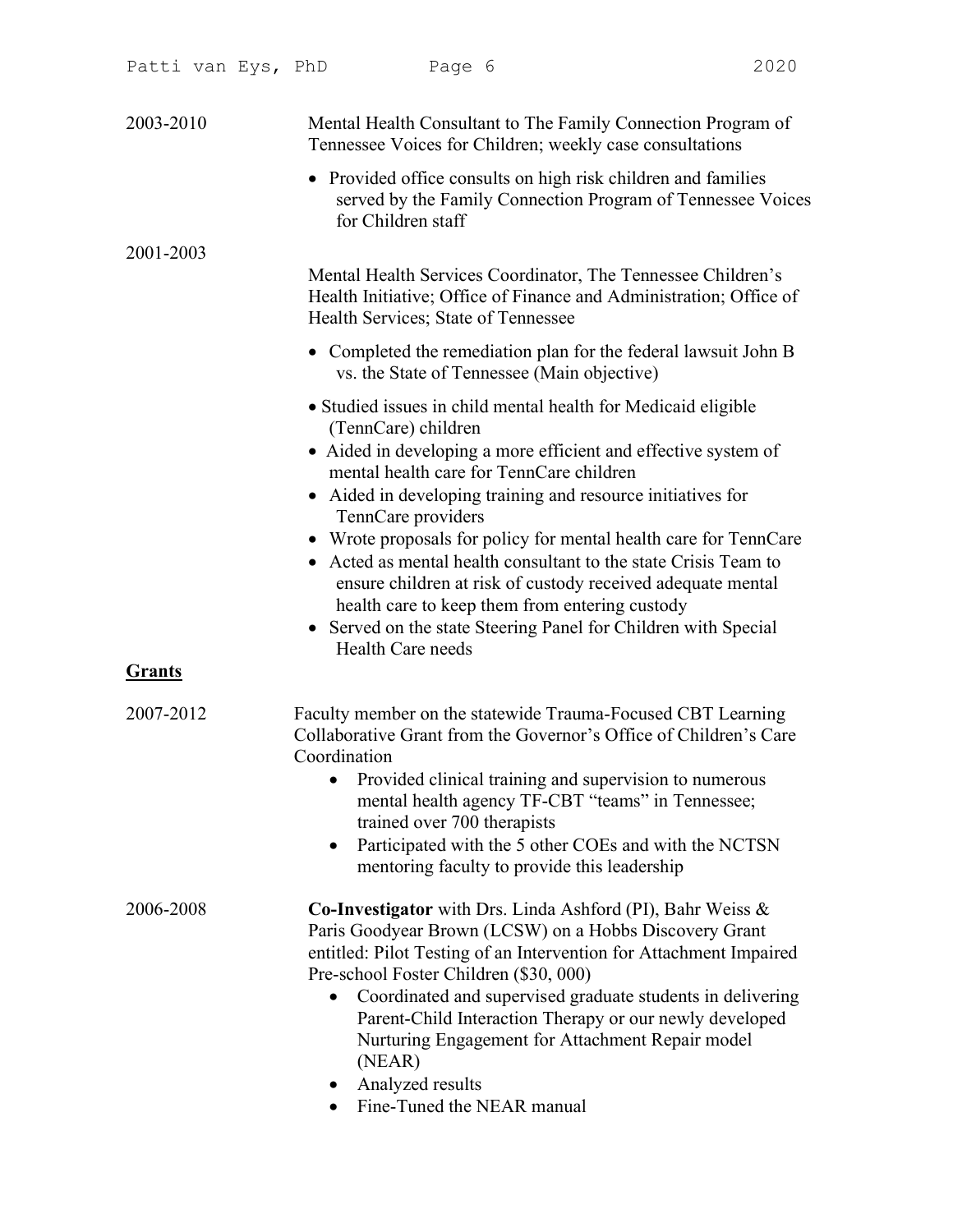| 2000-2002                        | <b>Principal Investigator</b> with Dr. Maureen Sanger of Our Kids<br>Center, Nashville, TN Peabody College small grant entitled:<br>Caregiver Support of Children Alleging Sexual Abuse: Does a<br>Paraprofessional Support Model Affect Primary Caregiver<br>Effectiveness? (\$10,000)<br><b>Wrote Grant</b><br>Worked with IRB for approval<br>$\bullet$<br>Created measures<br>$\bullet$<br>Trained interviewers (graduate students)<br>$\bullet$<br>Worked with Dr. Sanger to arrange the logistics at Our<br>$\bullet$<br>Kids Center |
|----------------------------------|--------------------------------------------------------------------------------------------------------------------------------------------------------------------------------------------------------------------------------------------------------------------------------------------------------------------------------------------------------------------------------------------------------------------------------------------------------------------------------------------------------------------------------------------|
| 1998-2002                        | <b>Program Evaluator</b> (with Denine Northrup, Ph.D. of VIPPS) for<br>the Family Advocate Intervention Program. Grant funded through<br>the National Children's Advocacy Center, Huntsville, Alabama.<br>This is a multi-site intervention program designed to support non-<br>offending mothers of sexually abused children<br>Designed outcome measures<br>Trained sites to collect data<br>Analyzed and interpreted results (with Dr. Northrup)<br>$\bullet$                                                                           |
| 1998-2000                        | Psychological Assessment Services Supervisor for the Kennedy<br>Center NICHD Core Grant: train, coordinate, and supervise<br>clinical research assistants who work in support of faculty<br>investigators' research.                                                                                                                                                                                                                                                                                                                       |
| 1997-1999                        | <b>Co-Director:</b> Vanderbilt-Vine Hill Faculty Development Program<br>for Alcohol, Tobacco and Other Drug Abuse. Oversaw a \$300,000<br>budget and ran the project as a dual director with a School of<br>Nursing faculty member, Caroline Post-Cone.                                                                                                                                                                                                                                                                                    |
| <b>OTHER PRACTICE EXPERIENCE</b> |                                                                                                                                                                                                                                                                                                                                                                                                                                                                                                                                            |
| 1999-present                     | Small private practice: psychotherapy and assessment of children,<br>teens, families; assessment and expert testimony regarding clients<br>in capital cases                                                                                                                                                                                                                                                                                                                                                                                |
| 1995-1997                        | Child Advocacy Center, Nashville Tennessee<br>Group Leader for group of parents whose children had alleged                                                                                                                                                                                                                                                                                                                                                                                                                                 |

1995 Volunteer consultant to the Nashville Child Advocacy Center for Strategic Planning involving program development

sexual abuse (non-offending parents)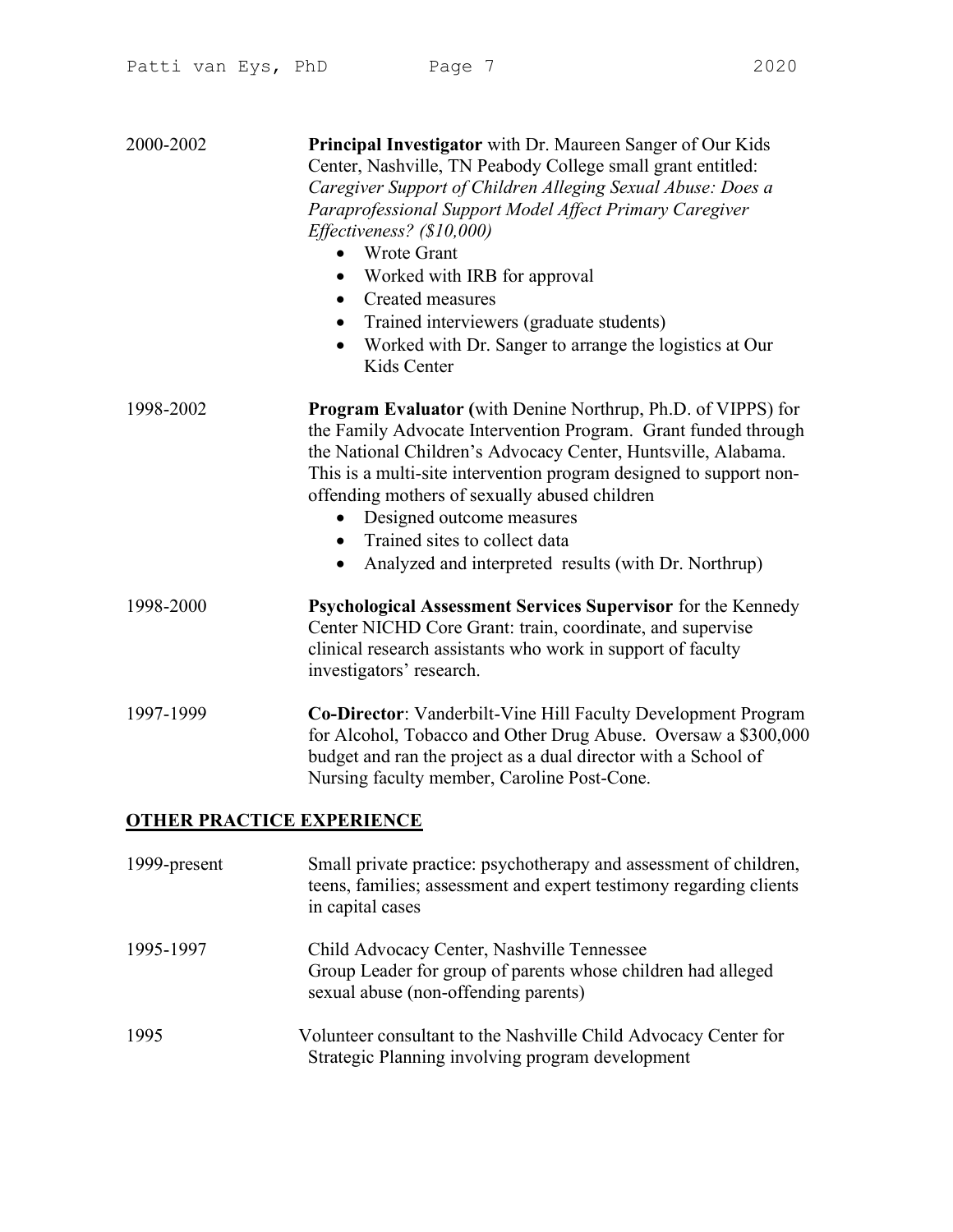| 1994-1995 | Independent Contractor for Dept. of Human Services, Tennessee,<br><b>Disability Determination Section</b><br>made determinations regarding disability benefits for<br>$\bullet$<br>persons with mental health challenges                                                                                                                                  |
|-----------|-----------------------------------------------------------------------------------------------------------------------------------------------------------------------------------------------------------------------------------------------------------------------------------------------------------------------------------------------------------|
| 1993-1995 | National Center on Child Abuse and Neglect, U.S. Department of<br><b>Health and Human Services</b><br>Trainer for the National Training Program on Effective Treatment<br>Approaches in Child Sexual Abuse<br>Presented three-day workshops with two colleagues to<br>$\bullet$<br>mental health professionals in various regional centers of the<br>U.S. |
| 1992-1994 | National Children's Advocacy, Center; Huntsville, Alabama<br>Staff Psychologist<br>Individual and group therapy with sexually abused clients<br><b>Psychological Testing</b><br>Trainer (local and national)                                                                                                                                              |
| 1990-1992 | Huntsville-Madison County Mental Health Center<br>Huntsville, AL<br>Psychotherapist; Child/Family Specialist<br>Individual, group, and family therapy<br>$\bullet$<br>Parent education groups<br>$\bullet$<br>Psychological evaluation                                                                                                                    |

# PUBLICATIONS:

- van Eys, P., (2017) Traumagenic Factors: Internal Messages that Keep Kids Stuck; Fostering Families Today; May/June 2017; pp. 52-54.
- van Eys, P., (2013), Treatment of PTSD in Preschoolers, Children and Adolescents: Clinician Response. In L. Grossman, L & S. Walfish,( Eds), Translating Research into Practice: A Desk Reference for Practicing Mental Health Professionals ; New York, Springer Publishing.
- van Eys, P., Ebert, J., and Epstein, R. (2012). Transforming Mental Health Practice in Child-serving Systems: A statewide model for disseminating, implementing, and sustaining a trauma-informed, evidence-based practice (chapter 4). In Powell, A. & Gray-Peterson, J. (eds), Child Welfare: Current Issues, Practices and Challenge, Hauppauge, NY: Nova Science Publishers, Inc. https://www.novapublishers.com/catalog/product\_info.php?products\_id=31177
- van Eys, P. & Truss, A. (2012). Comprehensive and Therapeutic Assessment of Child Sexual Abuse: A Bridge to Treatment (chapter 7). In Goodyear-Brown, P (ed.) Handbook of Child Sexual Abuse, Hoboken, NJ: John Wiley and Sons, Inc.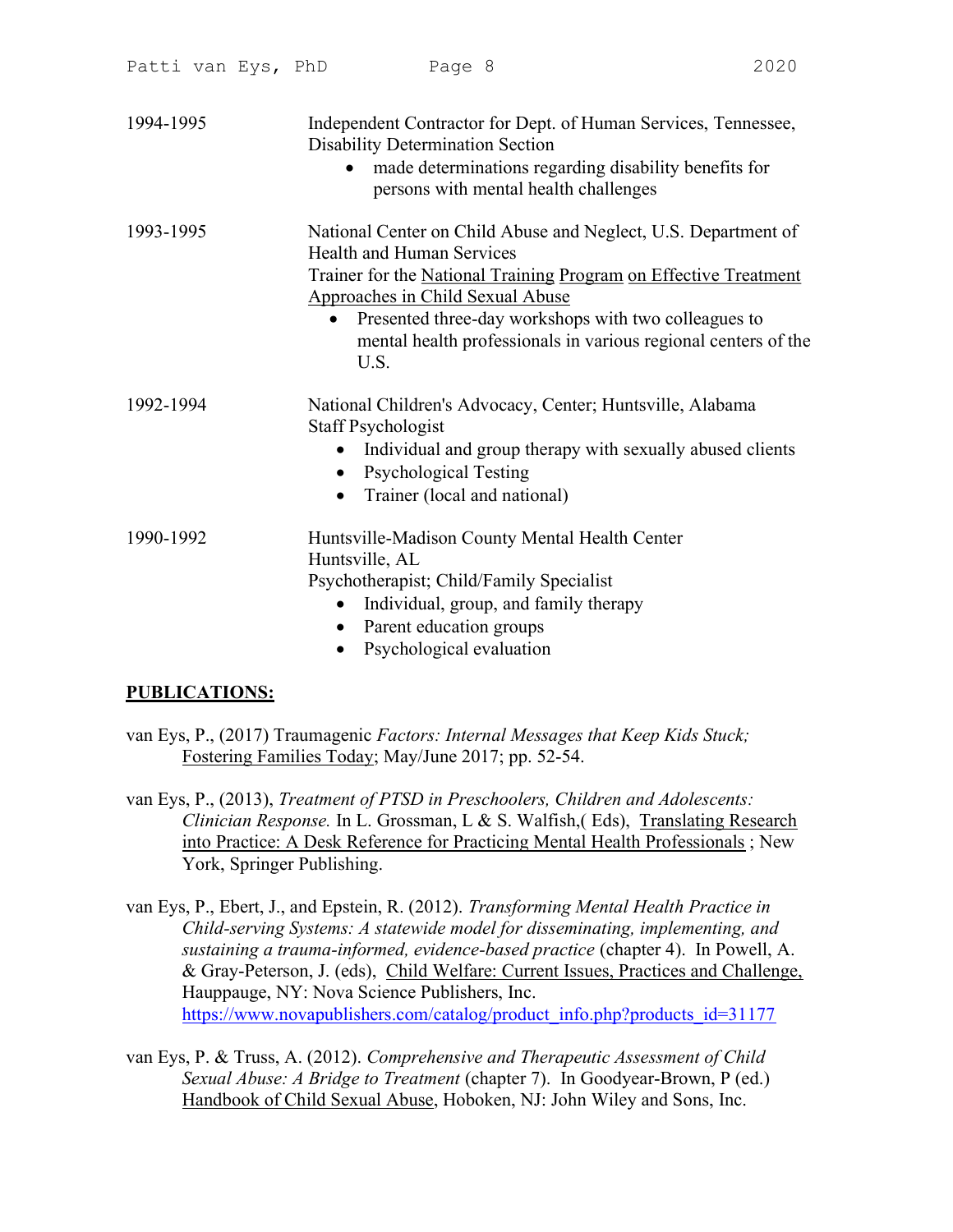- 
- van Eys, P. & Beneke, B. (2012). Navigating the System of Child Sexual Abuse (chapter 4). In Goodyear-Brown, P (ed.) Handbook of Child Sexual Abuse, Hoboken, NJ: John Wiley and Sons, Inc.
- van Eys, P.P. (2005, Spring). At What Cost to Permanency?: The Role of Attachment. Tennessee CASA News, pp. 1, 3, & 6.
- van Eys, P.P. & Dodge, K.A. (1999). Closing the Gaps: Developmental Psychopathology as a Training Model for Clinical Psychology. Journal of Clinical Child Psychology, 28, 467-475.
- van Eys, P.P. (1997). Group Treatment Issues for Prepubescent Boys with Sexually Aggressive Behavior: Clinical Considerations and Proposed Treatment Techniques. Cognitive and Behavioral Practice, 4, 349-382.
- van Eys, P.P. (1996). Sexual abuse: The hidden shame. Caregiving, 3 (3), pp.4-5.
- McKeever, W.F., Seitz, K.S., Krutsch, A.J., & van Eys, P.P. (1995). On language laterality in normal dextrals and sinistrals: results from the Bilateral Object Naming Latency Task. Neuropsychologia, 33, 1627-1635.
- van Eys, P.P. (1990). Children with diabetic siblings: A family systems perspective. Dissertation Abstracts, 51 (3-A), 1016.
- McKeever, W.F. & van Eys, P.P. (1989). Inverted handwriting posture is related to familial sinistrality incidence. Cortex, 25, 581-589.
- van Eys, P.P., & McKeever, W.F. (1988). Subject knowledge of the experimenter's interest in handedness, familial sinistrality variables and laterality test outcomes. Brain and Cognition, 7, 324-334.
- McKeever, W.F., & van Eys, P.P. (1986). Unequivocal evidence that fixation control digits can influence field asymmetries. Brain and Cognition, 5, 443-451.

#### TECHNICAL REPORTS:

- Rose, D., van Eys, PP, Moser, M., Todd, J., Wigley, R., & Hickman, S (2007, December). Parenting Capacity Assessment Guidelines for the State of Tennessee, commissioned by the TN Department of Children's Services
- Best Practice Guidelines: Behavioral Health Services for Children and Adolescents: Ages 6-17 (2007, August). Acted as an advisory panel member and as committee chair for the area of Post Traumatic Stress Disorder in Children. Published by the TN Department of Mental Health and Developmental Disabilities.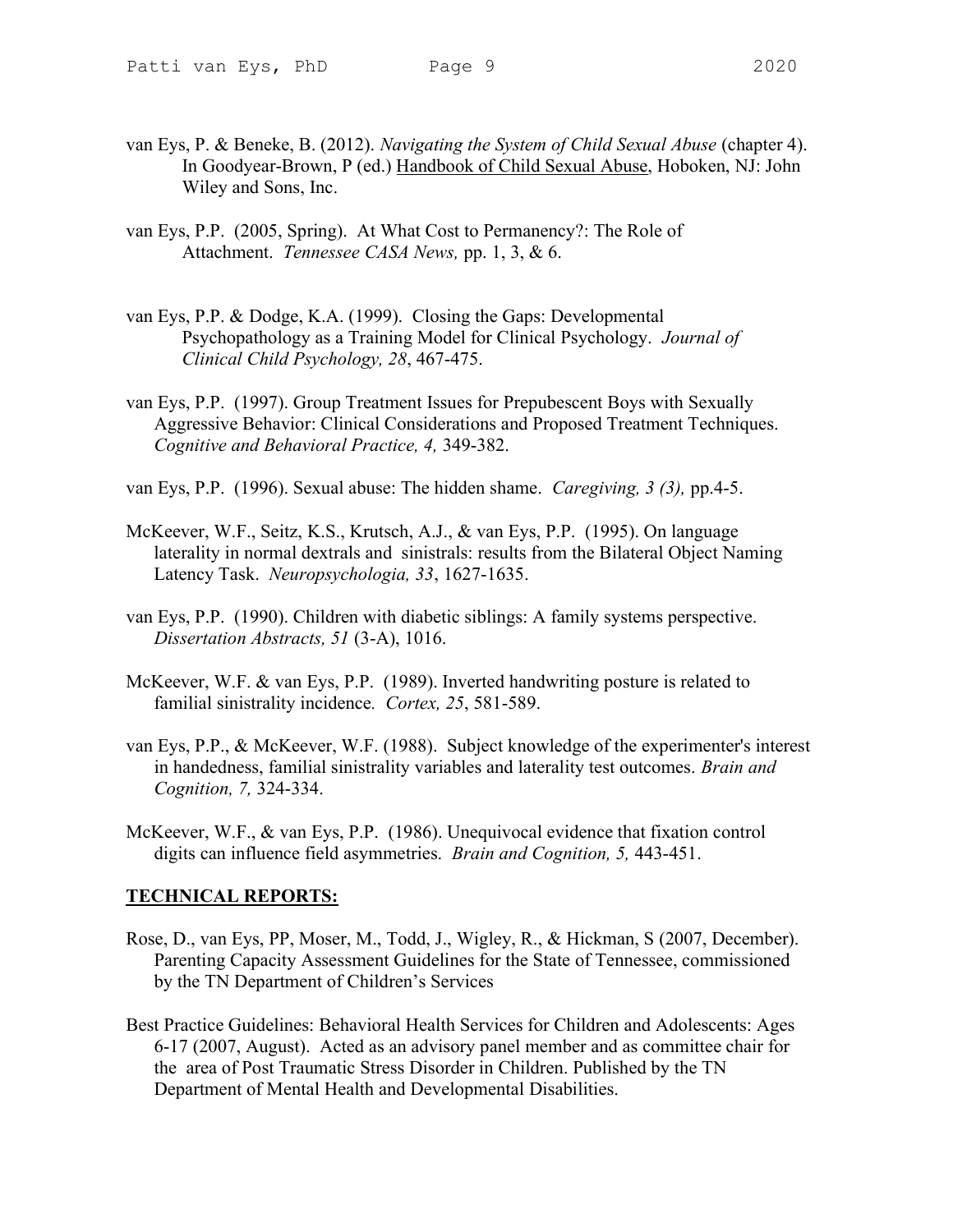- 
- van Eys, PP. (2002, December). Proposal for a Comprehensive Statewide Services Plan for Children with Autism and Their Families: Report to the General Assembly in Response to SJR 567.
- van Eys, PP. (2002, October). Tennessee Caring for Kids: A report from the Children's Health Initiative 2002. TennCare Bureau, Authorization No. 318065.
- Atkins, R.M., van Eys, P.P., Feltner, G., Killingsworth, P., Rush, K., & Winbush, O. (2002, May). DRAFT: State of Tennessee Health Care and related ancillary, and enabling services for TennCare enrollees < 21 with mental retardation and/or Developmental Disability: Current availability, gaps and opportunities for improvement. (Available from the TennCare Bureau, Nashville, Tennessee)
- van Eys, P.P. (1993). Expert witness role-play script. Handbook for the National Training Program on Effective Treatment Approaches (NTPETA) in Child Sexual Abuse. (Available from the National Resource Center on Child Sexual Abuse, 2240 Whitesburg Drive, Huntsville, AL 35801)
- van Eys, P.P. (1993). Psychological assessment of sexually abused children. Handbook for the National Training Program on Effective Treatment Approaches (NTPETA) in Child Sexual Abuse. (Available from the National Resource Center on Child Sexual Abuse, 2240 Whitesburg Drive, Huntsville, AL 35801)

# PEER REVIEWED PRESENTATIONS AT RESEARCH SYMPOSIA

- Humberd, Q, Fiscus, M, & van Eys, P. (September, 2014). Behaviorally Effective Healthcare in Pediatrics (BEHIP). Poster presented at the annual conference of Society for Behavioral and Developmental Pediatrics. Nashville, TN
- van Eys, PP, & Ashford, LA (October, 2008). Pilot Testing of An Intervention for Attachment Impaired Preschool Children. Presented at the Annual Parent-Child Interaction Therapy (PCIT) Institute, Davis, California
- Caron, AL, van Eys, PP, & Milan, SM. (2000). Links between parenting and adolescent adjustment: Factors beyond the quality of the emotional relationship. Presented at the Meeting of the Society for Research on Adolescence, Chicago, Illinois.
- Milan, SM, van Eys, PP, & Caron, AL (2000). Perceptions of maternal and paternal relationship quality and adolescent adjustment. Presented at the Meeting of the Society for Research on Adolescence, Chicago, Illinois
- Waibel, M.K., & van Eys, P.P. (January, 1997). Childrens' and parents' knowledge of the forensic medical exam. Paper presented at the San Diego Conference on Responding to Child Maltreatment, San Diego, CA.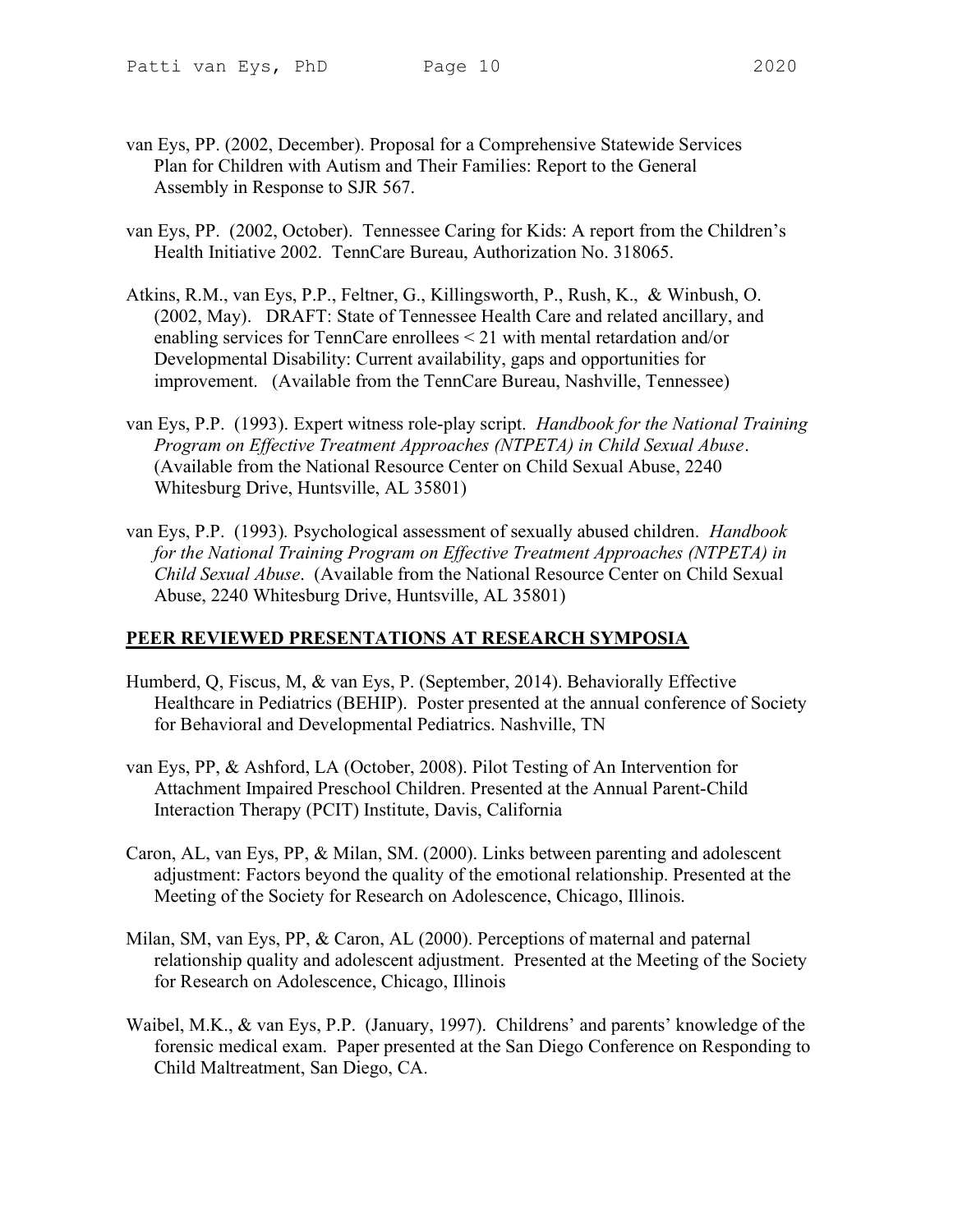#### INVITED INTERNATIONAL PRESENTATIONS AND WORKSHOPS:

- van Eys, P. & Strickland, E (March, 2019). Transforming your Organization into a Trauma Competent Culture. 35th International Symposium on Child Abuse, Huntsville, AL.
- van Eys, P. & Truss, A. (August, 2010). Trauma-Focused Cognitive Behavioral Therapy: a three-day workshop. Presented to Greenlandic psychologists. Nuuk, Greenland.

#### INVITED NATIONAL PRESENTATIONS AND WORKSHOPS:

- van Eys, P. & Strickland, E (July, 2019). Transforming your Organization into a Trauma Competent Culture. Family Focused Treatment Association, Anaheim, CA.
- van Eys, P. (July, 2019). What Fires together Wires Together: Understanding and Managing Complex Trauma; Family Focused Treatment Association, Anaheim, CA.
- van Eys, P. (July, 2019). Trauma-Informed Caregiving: Understanding and Intervening with Complex Trauma; Family Focused Treatment Association, Anaheim, CA.
- van Eys, P. (July, 2019). Perplexing Behavior in Children: Could It Be Dissociation? Family Focused Treatment Association, Anaheim, CA.
- van Eys, P. (August, 2018). Trauma Competent Care: Everyone has a Role to Play. Keynote for the Annual Kaleidacaring Conference, Austin TX.
- van Eys, P. (July, 2018). Children with Complex Trauma: Demystifying Psychological Evaluations. Family Focused Treatment Association, 32nd Conference on Treatment Family Care, Atlanta, GA.
- van Eys, P. (July, 2018). Fractured Children: Dissociative Disorders in Children and Teens. Family Focused Treatment Association, 32nd Conference on Treatment Family Care, Atlanta, GA.
- van Eys, P. (October, 2017). Traumagenic Factors in Child Sexual Abuse: The Internal Messages that Keep Kids Stuck. The National Permanency Conference. Nashville, TN
- van Eys, P. (July 2017). What Fires Together Wires Together: Understanding and Managing Complex Trauma. Family Focused Treatment Association Annual Conference. Chicago, Illinois.
- van Eys, P. (July, 2016). Traumagenic Factors in Child Sexual Abuse: The Internal Messages that Keep Kids Stuck. Foster Family-Based Treatment Association Annual Conference. New Orleans, Louisiana.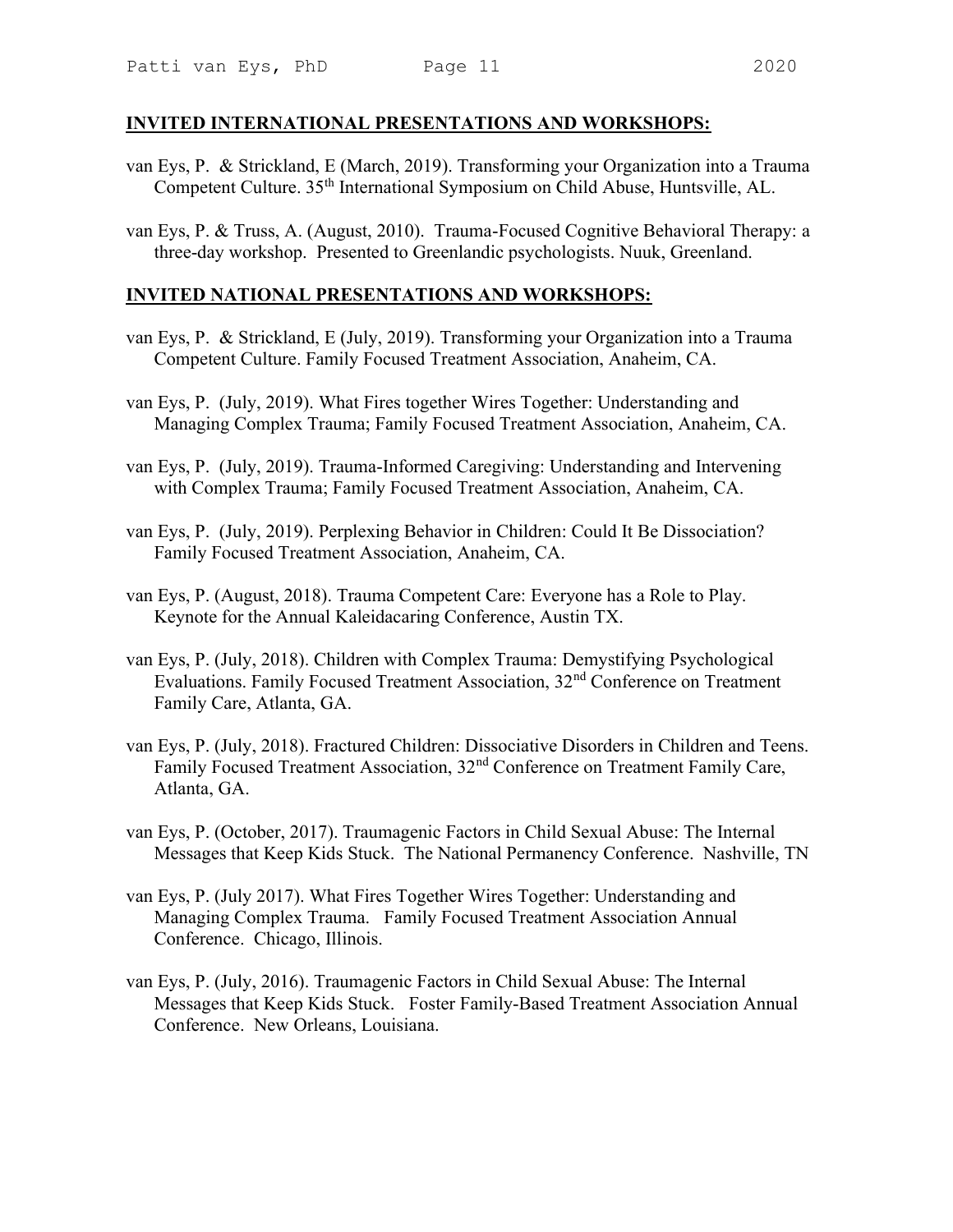- van Eys, P. (August, 2015). Back to the Future: Knowledge of Early Brain Development in Treatment Foster Care Youth Promotes Effective Treatment toward Positive Futures. Foster Family-Based Treatment Association Annual Conference. Denver, Colorado.
- Stekel, S., Keller, D. van Eys, P., & Spinelli, T. (July 2014). Building a statewide System of Care. Presented at the 2014 Georgetown University Training Institutes. National Harbor, Maryland.
- van Eys, P. & Sciolla, A. (2012, October). Interrupting Narratives in the Service of Integration: Identifying and Restructuring Trauma-Related Distortions to Teach Medical Trainees about Sequelae and Resolution of Childhood Trauma. Presented at the Association for Academic Psychiatry, Annual Meeting. Nashville, Tennessee.
- van Eys, P. (2012, August). Trauma-Focused Cognitive Behavioral Therapy: An Overview for an Evidenced-Based Model for Youngsters. Presented at the 120th Convention of the American Psychological Association, Orlando, Florida.
- van Eys, P. & Truss, A. (2011, March). Beyond Post Traumatic Stress Disorder (PTSD): Using Traumagenic Factors to Understand and Treat Sexually Abused Children. Presented at the 27<sup>th</sup> National Symposium on Child Abuse, Huntsville, AL.
- Truss, A. & van Eys, P. (2011, March). Trauma-Focused Cognitive Behavioral Therapy (TF-CBT): An Overview. Presented at the  $27<sup>th</sup>$  National Symposium on Child Abuse, Huntsville, AL.
- van Eys, P. (2010, November). The Neurobiology of Child Abuse. Presented at the Annual Ohio Association of Criminal Defense Lawyers, Columbus, Ohio.
- van Eys, P. (2010, April). The Neurobiology of Child Abuse. Presented at the Annual Capital Habeas Unit Conference, Chicago, Illinois.
- van Eys, P. & Truss, A. (2010, March). Trauma-Focused Cognitive Behavioral Therapy: Components, Skills and Resources for Therapists. Presented at the  $26<sup>th</sup>$  National Symposium on Child Abuse, Huntsville, AL.
- van Eys, P. & Goodyear- Brown, P. (2010, March). NEAR (Nurturing Engagement for Attachment Repair): A Treatment Protocol for Children and Families with Attachment Disturbances. Presented at the 26<sup>th</sup> National Symposium on Child Abuse, Huntsville, AL.
- van Eys, P., (2009, March). ). Complex Knots in Complex Kids: Developmental Trauma Disorder. Presented at the 25<sup>th</sup> National Symposium on Child Abuse, Huntsville, AL.
- van Eys, P., (2009, March). ). Sexual behavior problems in children: What's normal? What's not? Presented at the 25<sup>th</sup> National Symposium on Child Abuse, Huntsville, AL.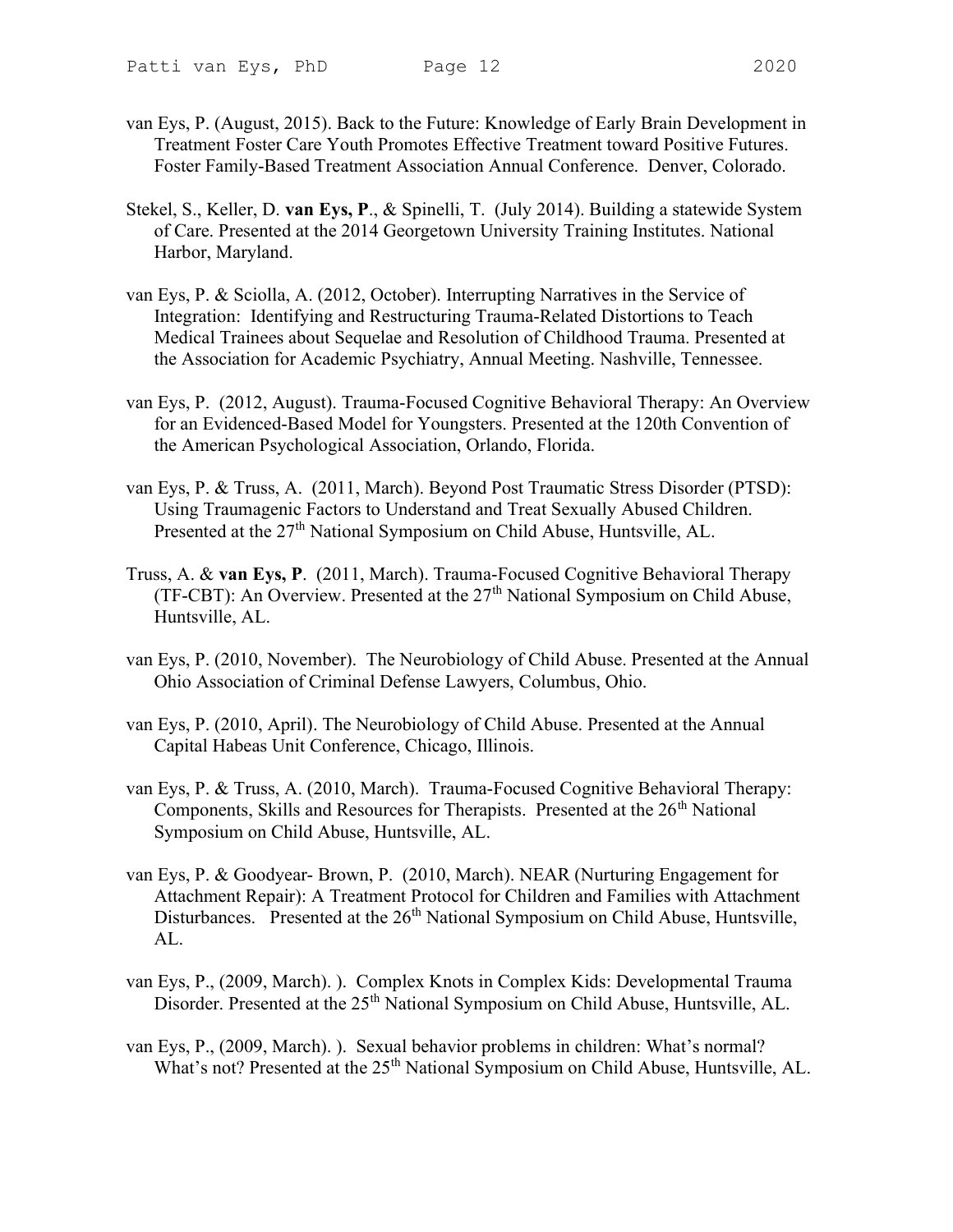- van Eys, P. & Truss, A. (2009, March). An Overview of Trauma-Focused Cognitive Behavioral Therapy. Presented at the 25<sup>th</sup> National Symposium on Child Abuse, Huntsville, AL.
- van Eys, P. & Ashford, L (2008, October). Pilot testing of an Intervention for Attachment Impaired Preschool Children. Presented at the 8<sup>th</sup> National PCIT conference, Sacramento, CA.
- Moser, M., van Eys, P., Todd, J, & Dick, J (2008, July). Improving Services to Children in or at Risk of State Custody: Creating Centers of Excellence and a Collaborative Attachment Network, Georgetown Training Institutes, Nashville, TN
- van Eys, P., (2008, March). ). Complex Knots in Complex Kids: Developmental Trauma Disorder. Presented at the 24<sup>th</sup> National Symposium on Child Abuse, Huntsville, AL.
- van Eys, P., (2008, March). Sexual behavior problems in children: What's normal? What's not? Presented at the 24<sup>th</sup> National Symposium on Child Abuse, Huntsville, AL.
- van Eys, P., (2007, November). Sexual behavior problems in children: What's normal? What's not? Presented at the Annual Harmony House Symposium, Odessa, TX.
- van Eys, P., (2007, November). Cognitive-behavioral and expressive techniques for working with child maltreatment. Presented at the annual Harmony House Symposium, Odessa, TX.
- van Eys, P., (2006, March). Attachment problems in Youngsters. Presented at the 22nd National Symposium on Child Abuse, Huntsville, AL.
- van Eys, P. (2006, March). Cognitive-behavioral and expressive techniques for working with child maltreatment. Presented at the 22nd National Symposium on Child Abuse, Huntsville, AL.
- van Eys, P. (2005, August). Cognitive-behavioral and expressive techniques for working with child maltreatment. Presented at the  $17<sup>th</sup>$  Annual Crimes against Children Conference, Dallas, TX.
- van Eys, P. (2005, August). Sexual behavior problems in children: What's normal? What's not? ;  $17<sup>th</sup>$  Annual Crimes against Children Conference, Dallas, TX.
- van Eys, P. (2005 March). Group treatment for prepubescent children with sexual behavior problems. Presented at the 21<sup>st</sup> National Symposium on Child Sexual Abuse, Huntsville, AL.
- van Eys, P. (2005 March). Non-offensive treatment for non-offending parents. Presented at the 21<sup>st</sup> National Symposium on Child Sexual Abuse, Huntsville, AL.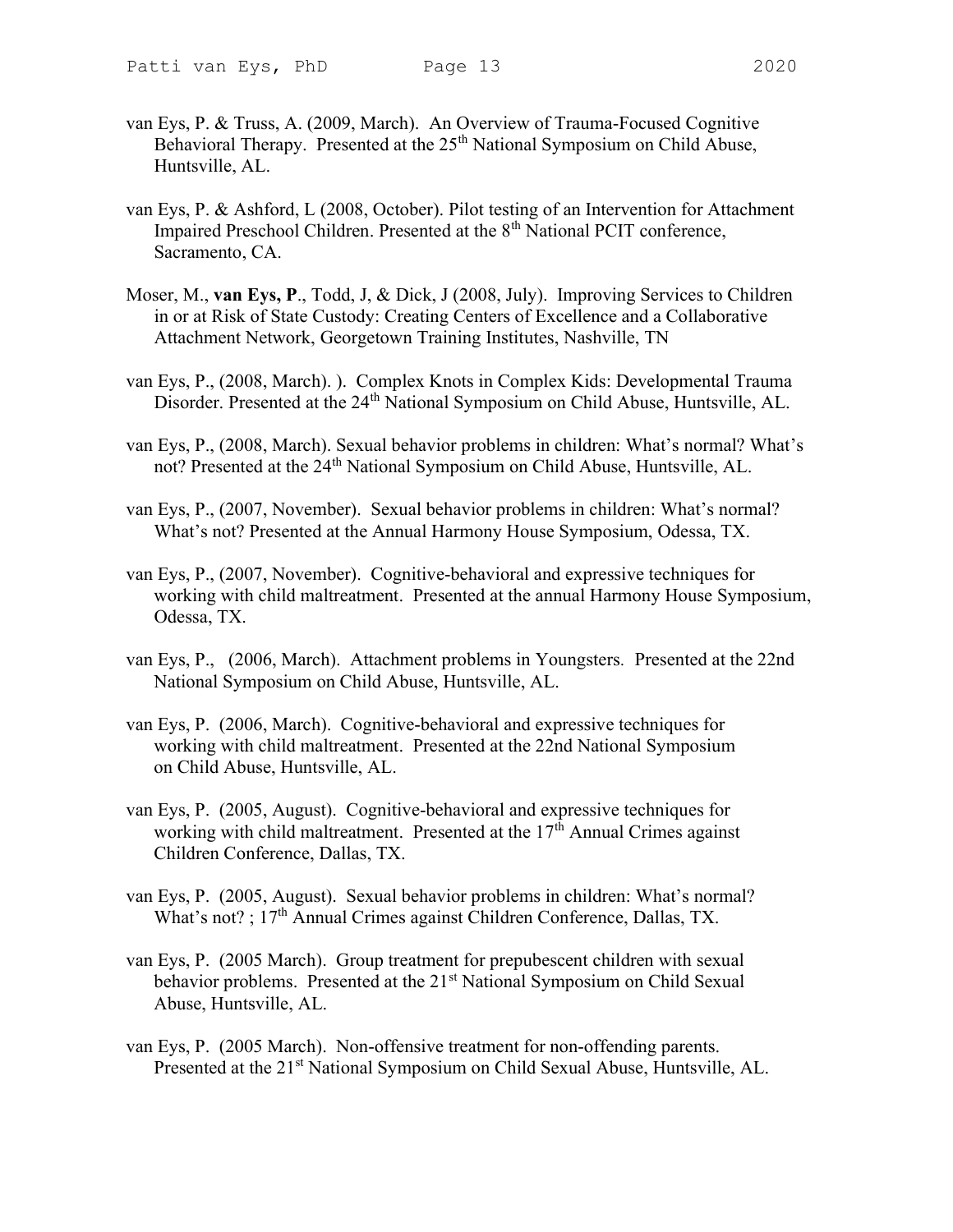- 
- van Eys, P. (2004, October). Attachment problems in youngsters. Presented at the West Virginia Children's Justice Task Force 12<sup>th</sup> Annual Conference, Charleston, West Virginia.
- van Eys, P. (2004, October). Attachment problems in youngsters. Presented at the West Virginia Children's Justice Task Force 12<sup>th</sup> Annual Conference, Morgantown, West Virginia.
- van Eys, P. (2004, October). Sexual behavior in youngsters aged 2-12: What's normal? What's not? Presented at the West Virginia Children's Justice Task Force 12<sup>th</sup> Annual Conference, Charleston, West Virginia.
- van Eys, P. (2004, October). Sexual behavior problems in youngsters aged 2-12: What's normal? What's not? Presented at the West Virginia Children's Justice Task Force 12<sup>th</sup> Annual Conference, Morgantown, West Virginia.
- van Eys, P. (2004, March). Group treatment for children with sexual behavior problems. Presented at the 20<sup>th</sup> National Symposium on Child Abuse, Huntsville, AL.
- van Eys, P., & Elliott, A. (2004, March). Attachment problems. Presented at the  $20<sup>th</sup>$ National Symposium on Child Abuse, Huntsville, AL.
- van Eys, P., & Elliott, A. (2004, March). Non-offensive treatment of non-offending parents. Presented at the 20<sup>th</sup> National Symposium on Child Abuse, Huntsville, AL.
- van Eys, P. (2003, March). Group treatment for children with sexual behavior problems. Presented at the 19<sup>th</sup> National Symposium on Child Abuse, Huntsville, AL
- van Eys, P. (2003, March). Non-offensive treatment of non-offending parents. Presented at the 19<sup>th</sup> National Symposium on Child Abuse, Huntsville, AL.
- van Eys, P. (1999, March). Resilience in practice: Recognizing & enhancing strengths in our clients. Presented at the 15<sup>th</sup> National Symposium on Child Sexual Abuse, Huntsville, AL.
- van Eys, P. (1999, March). Adolescent suicide prevention: the role risk and protective factors play. Presented at the 15<sup>th</sup> National Symposium on Child Sexual Abuse, Huntsville, AL.
- Howe, T., Bolger, K., & van Eys, P. (1998, November). Abused children's peer relationships: Characteristics, benefits, and what parents and treatment professionals can do to improve them. Presented at the 12<sup>th</sup> National Conference on Child Abuse and Neglect, Cincinnati, OH.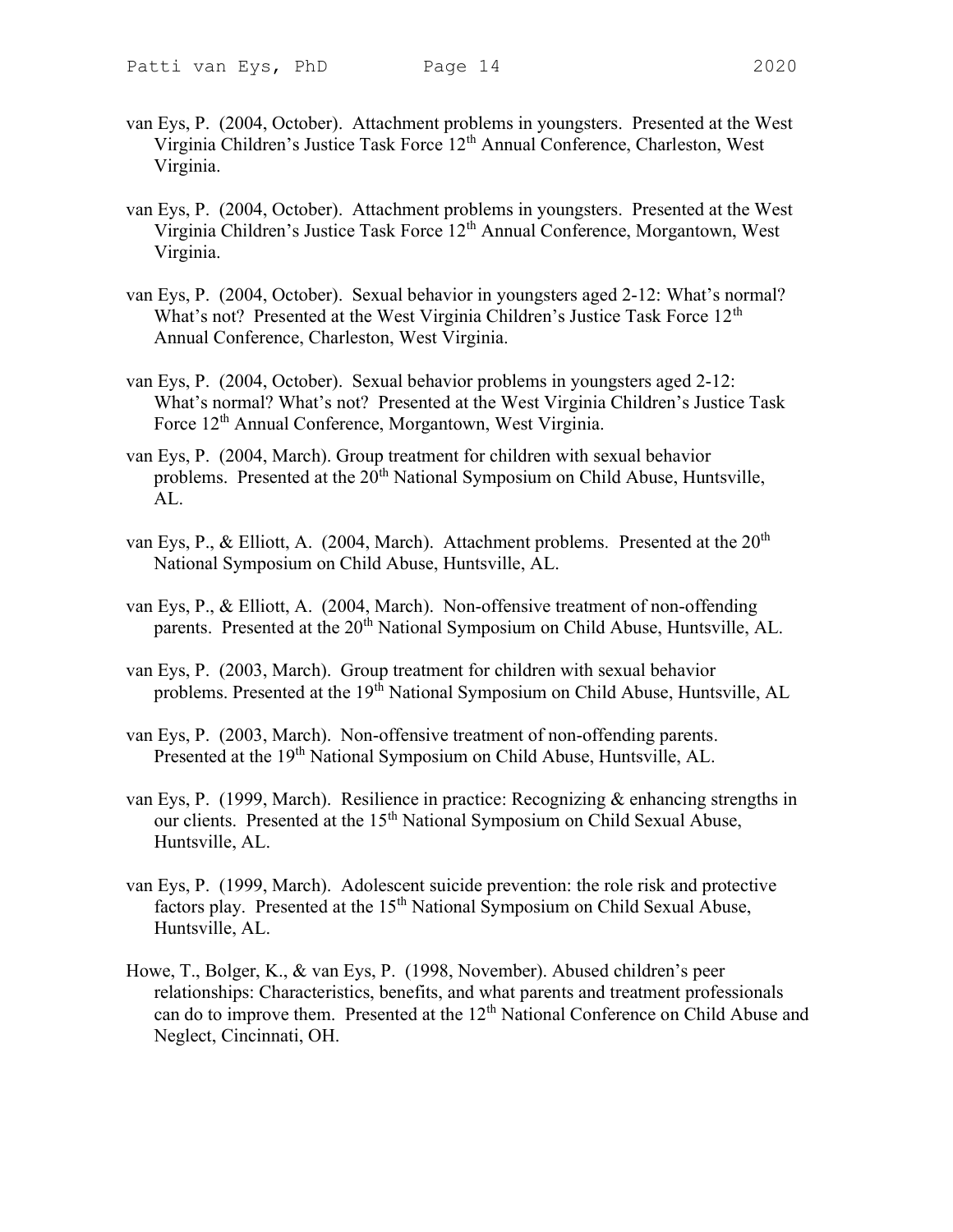- van Eys, P.P. (1998, April). Assessment and intervention for children with sexually aggressive behavior. Presented at the  $75<sup>th</sup>$  annual meeting of Orthopsychiatry, Washington, D.C.
- van Eys, P.P. (1998, March). Resilience in practice: Recognizing and enhancing strengths in our clients. Presented at the 14<sup>th</sup> National Symposium on Child Sexual Abuse, Huntsville, AL.
- van Eys, P.P., & Werner, M. (1997, November). Building effective interdisciplinary substance abuse prevention teams. A two day workshop presented to the 4th national meeting of the Association for Medical Education and Research in Substance Abuse (AMERSA), Alexandria, VA.
- van Eys, P.P. (1997, September). Non-offensive treatment of non-offending parents. Presented at the interdisciplinary conference: From outcry to treatment: A professional response to child sexual abuse, Memphis, TN
- van Eys, P.P. (1997, June). Non-offensive treatment of non-offending parents. Presented to the to Indiana Victim Assistance Network conference, Indianapolis, IN.
- van Eys, P.P. (1997, April). Early childhood development and sexuality. Presented at the Childhelp USA's Second Annual Professional Training Conference, Knoxville, TN
- van Eys, P.P., & Hartline, J.H. (1997, March). Nonoffensive treatment of non-offending parents. Workshop presented at the 13th National Symposium on Child Sexual Abuse, Huntsville, AL.
- van Eys, P.P. (1996, March). Assessment and treatment for children with sexual behavior problems. Presented at the 12th National Symposium on Child Sexual Abuse, Huntsville, AL.
- van Eys, P.P. (1995, September). Identifying and treating children with sexual behavior problems. Training workshop presented to the University of Alabama-Huntsville  $\&$ The National Children's Advocacy Center's conference: Comprehensive Child Sexual Abuse Intervention: Advanced Training in the Multidisciplinary Approach, Huntsville, AL.
- van Eys, P.P. (1994, September). Group therapy for children with sexual behavior problems. Training workshop presented to the University of Alabama-Huntsville & National Children's Advocacy Center's conference: Comprehensive Child Sexual Abuse Intervention: Advanced Training in the Multidisciplinary Approach, Huntsville, AL.
- van Eys, P.P., & Hoffman, C.F. (1994, March). The role of psychological assessment, therapeutic intervention, and psychological reassessment in a child with psychosis and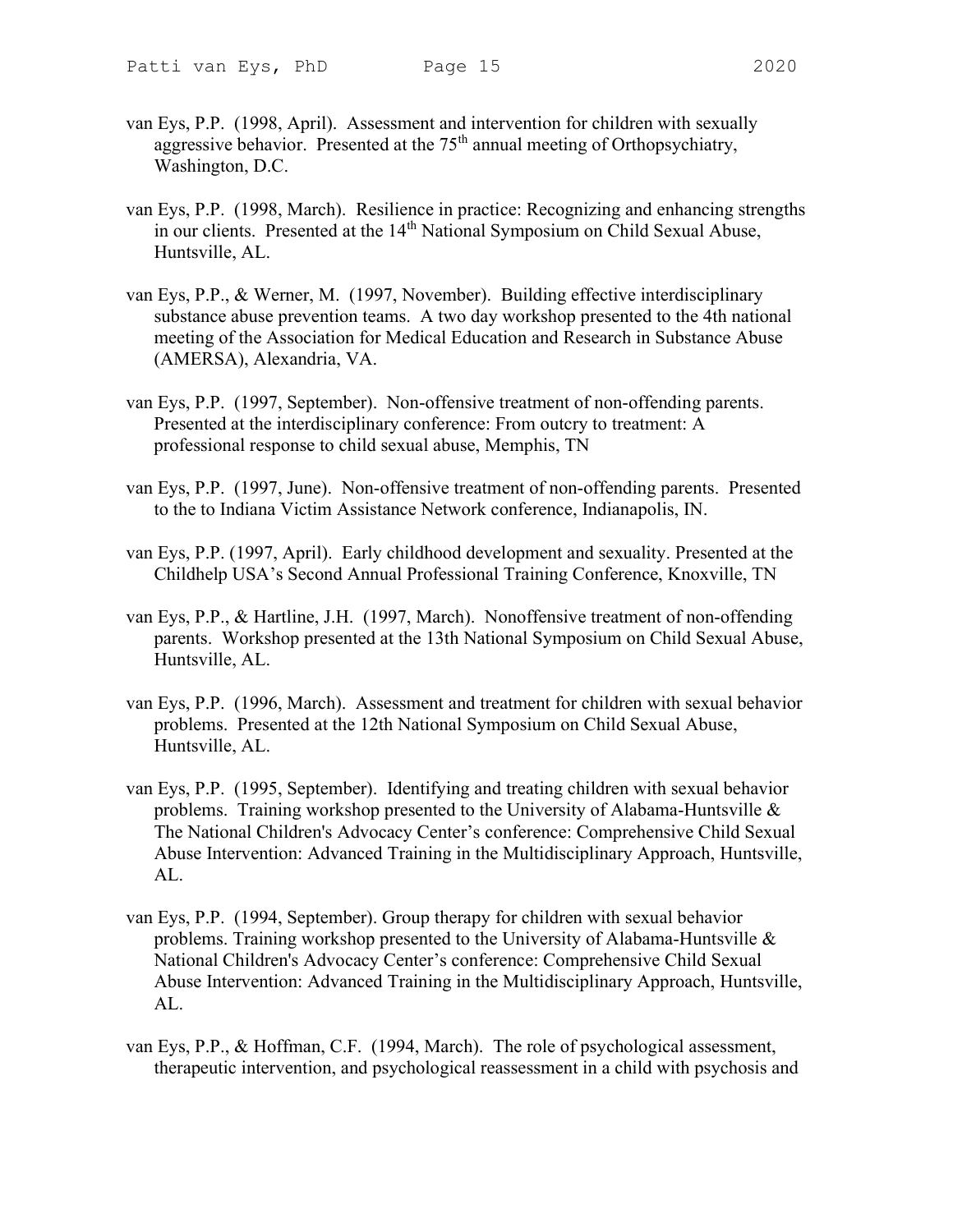multiple personality disorder. Presented at the 10th Annual Symposium on Child Sexual Abuse, Huntsville, AL.

- van Eys, P.P. (1993, June). Sexual abuse identification and the lifecycle of sexual Abuse symptoms. Presented at the University of Indiana's annual symposium: Community Solutions to a Community Problem, Kokomo, IN.
- van Eys, P.P. (1993, May). Sexual and physical abuse: Effects on the victim and treatment issues through the life cycle. Training workshop presented at the Bryce Hospital Social Work Day, Tuscaloosa, AL.
- van Eys, P.P., & Hoffman, C.F. (1993, April). Group therapy for sexually reactive/aggressive children. Training workshop presented to the University of Alabama-Huntsville & The National Children's Advocacy Center's conference: Comprehensive Child Sexual Abuse Intervention: Advanced Training in the Multidisciplinary Approach, Huntsville, AL.
- van Eys, P.P. (1993, March). Dual diagnosis in sexually abused children. Presented at the 9th Annual National Symposium on Child Sexual Abuse, Huntsville, AL.
- Mckeever W.F, Krutsch A., & van Eys, P.P. (1990). Cross-modal correlations of dichotic and tachistoscopic verbal task asymmetries: The importance of familial sinistrality. Presented at the annual meeting of the International Neuropsychological Society, Orlando, FL.
- Mckeever W.F., & van Eys, P.P. (1988, January). Maternal line familial sinistrality is markedly greater for inverted than for non-inverted left handed writers. Presented at the annual meeting of the International Neuropsychological Society, New Orleans, LA.

### STATE AND REGIONAL INVITED TALKS

- van Eys, P. (November, 2020). Understanding Dissociation: A Link to Mitigation? Ohio Association of Criminal & Defense Lawyers Annual Conference. Columbus, OH.
- van Eys, P. (November, 2020). Trauma Tips for Pediatric Practice. Presented to members of BEHIP (Behaviorally Effective Treatment In Pediatrics) Nashville, TN (broadcast across state of TN)
- van Eys, P. (November, 2020). Trauma-Informed Care: A Helpful Lens for Understanding Adversity and Resilience. Tennessee Adult Brothers and Sisters Monthly training. Nashville, TN (but broadcast internationally)
- van Eys, P. & Moynihan, C. (December, 2019). Trauma-Focused Cognitive Behavioral Therapy for Complex Trauma. (3 day intensive, skill-based workshop) Chattanooga, TN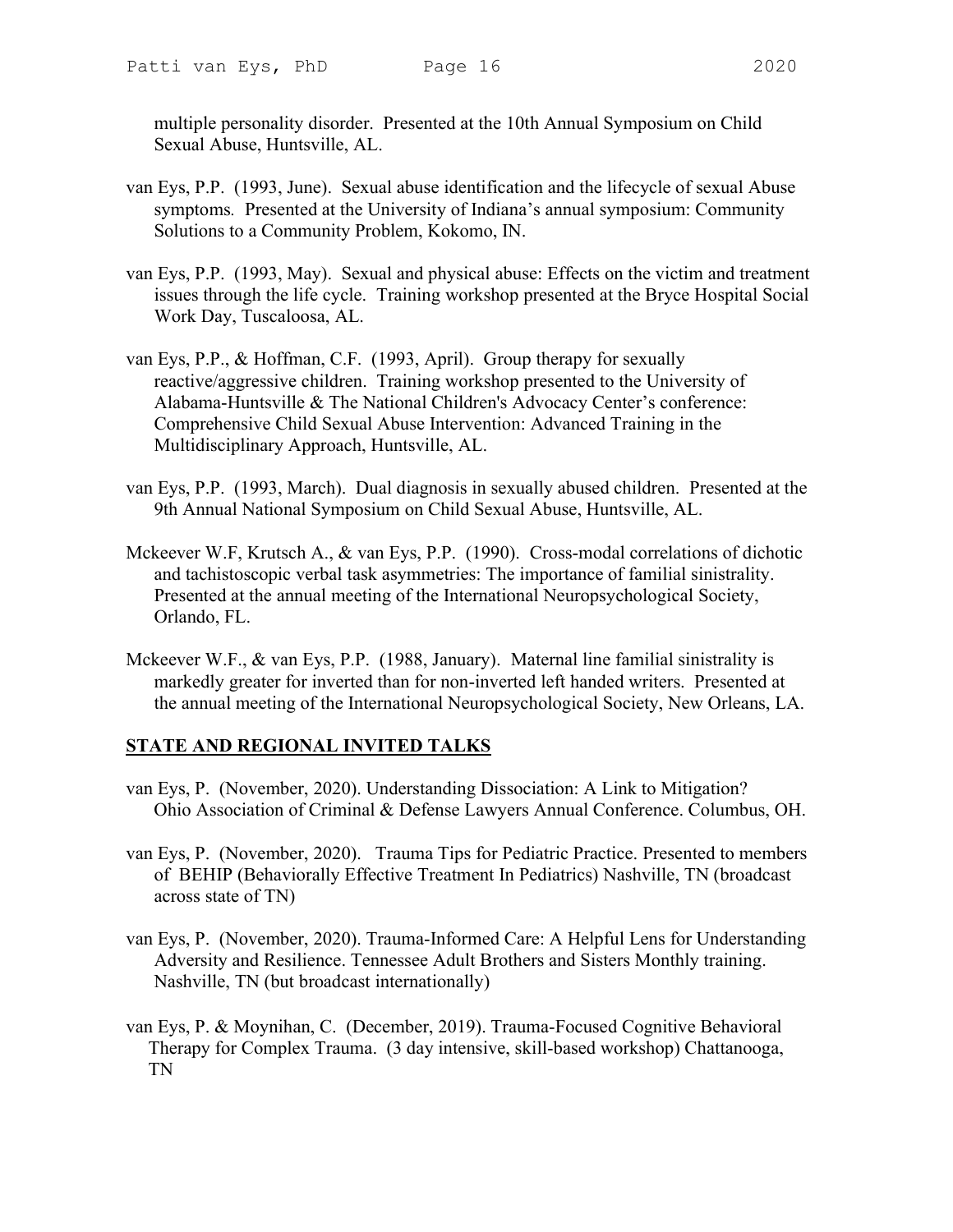- van Eys, P. (November, 2019). Understanding Dissociation: A Link to Mitigation? Ohio Association of Criminal & Defense Lawyers Annual Conference. Columbus, OH.
- van Eys, P. (October, 2019). Assessing and Treating Dissociation in Children and Teens. 16<sup>th</sup> Annual Connecting for Children's Justice Conference, Murfreesboro, TN
- van Eys, P. (August, 2019). Understanding and Managing Complex Trauma: Vanderbilt University Center of Excellence for Children in State Custody Lunch n Learn, Nashville, TN
- van Eys, P. & Moynihan, C. (July, 2019). Trauma-Focused Cognitive Behavioral Therapy for Complex Trauma. (3 day intensive, skill-based workshop) Nashville, TN
- Waters, F & van Eys, P. (May 6-9, 2019) Complex Trauma and Dissociation in Youth: A Comprehensive Training, Nashville, TN
- van Eys, P. and Russell, B. (April 2019). Understanding Dissociation: A Basic Introduction. University of Tennessee School of Social Work, Nashville, TN
- van Eys, P.(March 2019). Making the ACE Case: Early Brain Matters. Annual William P. Redick Annual Capital Defense Seminar, Memphis, TN
- van Eys, P. (March 2019). Developing Evidence of ACEs: Interview Techniques. Annual William P. Redick Annual Capital Defense Seminar, Memphis, TN
- van Eys, P. & Moynihan, C. (February, 2019). Trauma-Focused Cognitive Behavioral Therapy for Complex Trauma. (3 day intensive, skill-based workshop) Knoxville, TN
- van Eys, P. (November, 2018). Perplexing Behavior in Children with Complex Trauma: Could it be Dissociation? Vanderbilt Center of Excellence Lunch and Learn, Nashville, TN
- van Eys, P. (November, 2018). Trauma-Focused Cognitive Behavioral Therapy for Complex Trauma. (3 day intensive, skill-based workshop) Nashville, TN
- van Eys, P. (November, 2018). The Neurobiology of Trauma. Presented at the annual seminar of the Ohio Association of Criminal Defense Lawyers. Columbus, Ohio
- van Eys, P. (October, 2018). ACES: Basics and Beyond. Memphis, TN
- van Eys, P. (October, 2018). ACES: Basics and Beyond. Jackson, TN
- van Eys, P. (October, 2018). Fractured Children: Dissociative Disorders in Children and Teens. 15th Annual Connecting for Children's Justice Conference, Murfreesboro, TN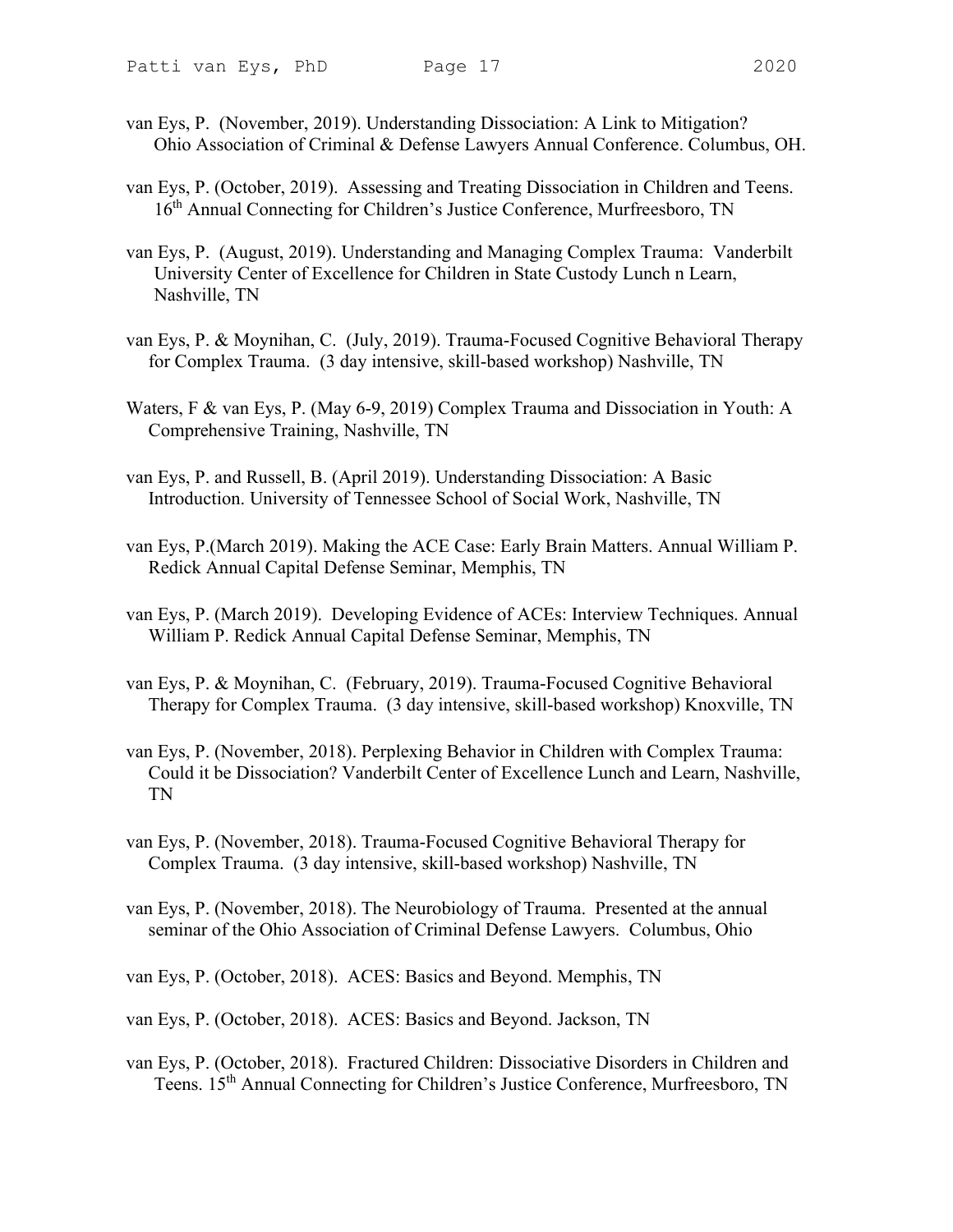van Eys, P. (September, 2018). ACES: Basics and Beyond. Chattanooga, TN

van Eys, P. (September, 2018). ACES: Basics and Beyond. Knoxville, TN

van Eys, P. (September, 2018). ACES: Basics and Beyond. Jonesboro, TN

van Eys, P. (August, 2018). ACES: Basics and Beyond. Nashville, TN

van Eys, P. (June, 2018). The Power of Calm: Trauma Sensitive Approaches to Communicating with High Risk Youth. Presented at the annual training of Davidson County Juvenile Court staff. Nashville, TN

van Eys, P. (November, 2017). The Neurobiology of Trauma. Presented at the annual seminar of the Ohio Association of Criminal Defense Lawyers. Columbus, Ohio

- van Eys, P. (October, 2017). Understanding Early Brain Development and its Repercussions: A Key to Facilitating Success for High Risk Children. Presented at the East & Northeast Tennessee Alliance Regional Boards annual training, Knoxville, TN
- van Eys, P. (October, 2017). Children with Complex Trauma: Demystifying Psychological Evaluations.14<sup>th</sup> Annual Connecting for Children's Justice Conference, Murfreesboro, TN
- van Eys, P. (October, 2017). True Colors: Emotional Intelligence is Essential to Trauma Responsive Care. 14<sup>th</sup> Annual Connecting for Children's Justice Conference, Murfreesboro, TN
- van Eys, P. (May, 2017) The Impact of Trauma on Development. Annual Forensic Renewal Training, Tennessee Department of Mental Health and Substance Abuse Services, Nashville. TN
- van Eys, P. (October, 2016). Back to the Future: How Childhood Adversity Affects Development. 13<sup>th</sup> Annual Connecting for Children's Justice Conference, Murfreesboro, TN
- van Eys, P. (September, 2016). Behind Suicidal Thoughts and Behaviors: The Role of Adverse Childhood Experiences. Tennessee Suicide Prevention Network Annual Conference. Jackson, TN
- van Eys, P. (September, 2016). Back to the Future: Early Brain Development Matters for Treatment Considerations in High Risk Youth. North Carolina Providers Council 2016 Annual Conference. Greensboro, North Carolina.
- van Eys, P. (August, 2016). Building Healthy Brains through Trauma-Responsive Classrooms. A full day in-service for Metro Nashville Public School Teachers; The Academies at Opry Mills and Old Cockrill; Nashville, TN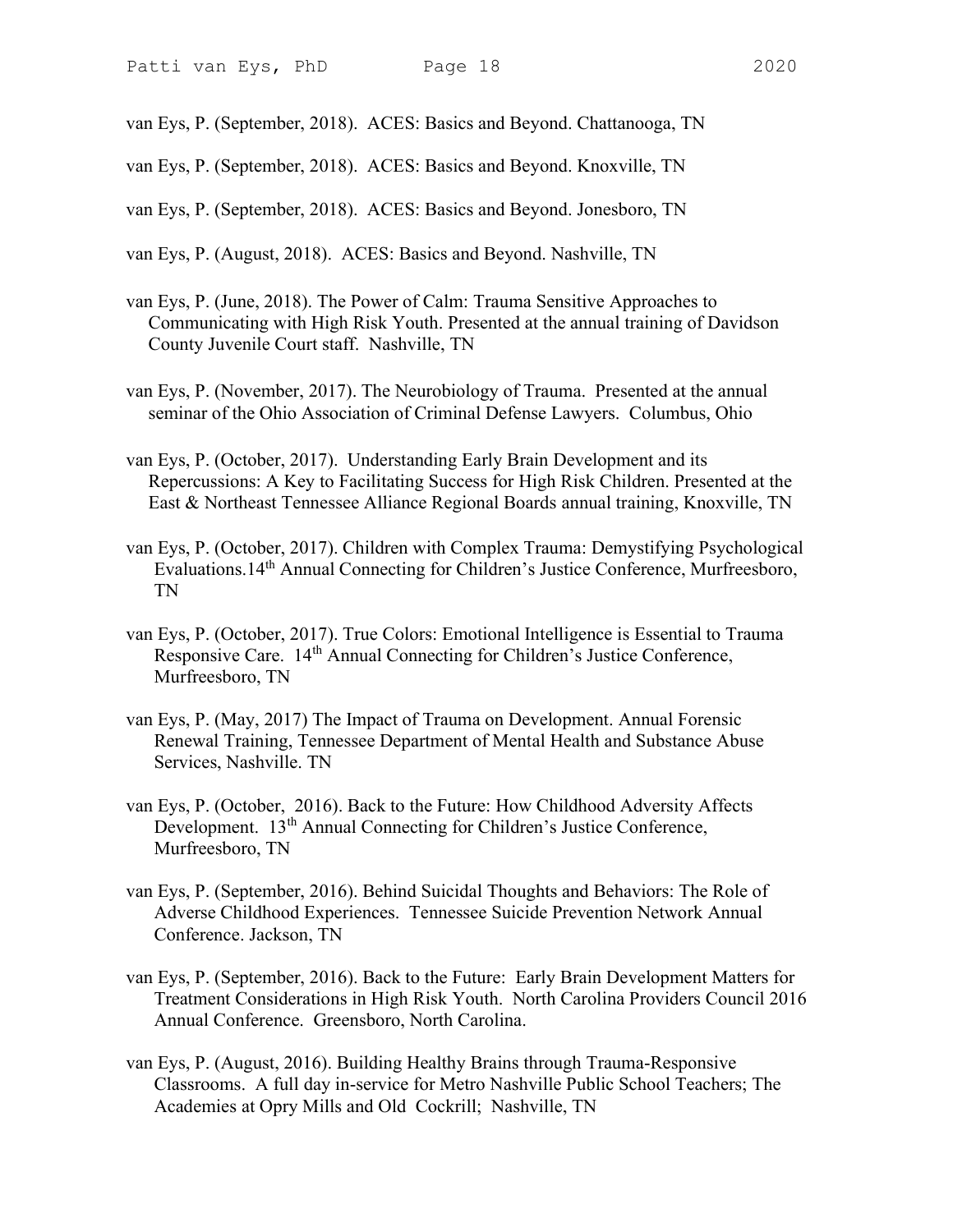- 
- van Eys, P. (July, 2016). Back to the Future: Knowledge of Early Brain Development Promotes Effective Treatment toward Positive Futures. Tennessee Alliance for Children and Families: The 12<sup>th</sup> Annual Education Leadership Conference. Nashville, TN
- van Eys, P. (June, 2016). What Fires Together Wires Together: The Impact of Adverse Childhood Experiences. Metro Nashville Public Schools Principals' Learning Inservice; Nashville, TN
- van Eys, P. (June, 2016). Building Healthy Brains through Trauma Informed Care. Tennessee Alliance for Children and Families: The 12<sup>th</sup> Annual Education Leadership Conference. Nashville, TN
- van Eys, P. (April, 2016). Early Brain Development: What Matters. Healthy Nashville Summit: Building Healthy Brains, Nashville, TN
- van Eys, P. (April, 2016). Early Brain Development: What Matters. Mid-Cumberland Council on Children and Youth Conference and Montgomery County—TennCare Kids, Clarksville, TN (William O Beach Civic Hall)
- van Eys, P, Humberd, Q and Fiscus, M., & Gatlin, D. (February, 2016). Behaviorally Effective Healthcare in Pediatrics (BE HIP!): Psychopharmacology and Trauma-Competent Care: a training for pediatric primary care providers regarding meeting the behavioral health needs of pediatric patients. Chattanooga, Tennessee.
- van Eys, P, Humberd, Q and Fiscus, M., & Gatlin, D. (January, 2016). Behaviorally Effective Healthcare in Pediatrics (BE HIP!): Psychopharmacology and Trauma-Competent Care: a training for pediatric primary care providers regarding meeting the behavioral health needs of pediatric patients. Memphis, Tennessee.
- van Eys, P, Humberd, Q and Fiscus, M., & Gatlin, D. (November, 2015). Behaviorally Effective Healthcare in Pediatrics (BE HIP!): Psychopharmacology and Trauma-Competent Care: a training for pediatric primary care providers regarding meeting the behavioral health needs of pediatric patients. Johnson City, Tennessee.
- van Eys, P, Humberd, Q and Fiscus, M. , & Gatlin, D. (October, 2015). Behaviorally Effective Healthcare in Pediatrics (BE HIP!): Psychopharmacology and Trauma-Competent Care: a training for pediatric primary care providers regarding meeting the behavioral health needs of pediatric patients. Nashville, Tennessee.
- van Eys, P. (September, 2015). Early Brain Development: What Matters. Mid-Cumberland Council on Children and Youth Conference; Skyline Madison Hospital, Nashville, TN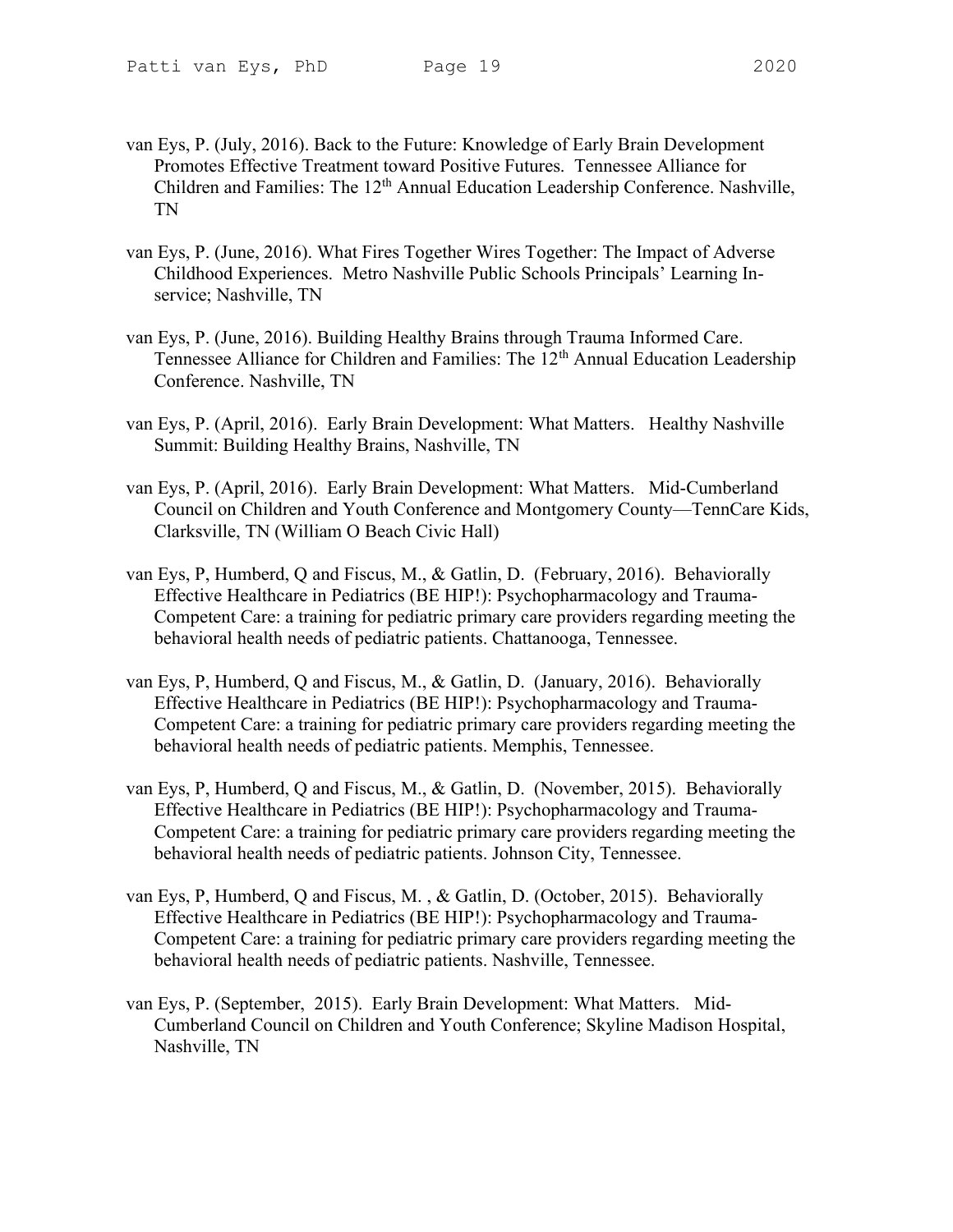- van Eys, P. (August, 2015). Early Brain Development: What Matters. System of Care 3rd Annual Conference. Franklin, TN
- van Eys, P. (August, 2015). Early Brain Development: What Matters. Upper Cumberland chapter of the Tennessee Council on Children and Youth regional training. Cookeville, TN
- van Eys, P. (July, 2015). Early Brain Development: What Matters. South Central chapter of the Tennessee Council on Children and Youth regional training. Columbia, TN
- van Eys, P. (June, 2015). Early Brain Development: What Matters. East chapter of the Tennessee Council on Children and Youth regional training. Knoxville, TN
- van Eys, P. (May, 2015). Caring for Self while Caring for Others: Avoiding Compassion Fatigue and Vicarious Trauma. Annual CASA statewide training, Murfreesboro, TN
- van Eys, P. (April, 2015). Early Brain Development: What Matters. Southwest chapter of the Tennessee Council on Children and Youth regional training. Henderson, TN
- van Eys, P. (January, 2015). Early Brain Development: What Matters. Vanderbilt Center of Excellence Lunch n Learn; Nashville, TN with satellite viewing to Department of Children's Service headquarters in Middle TN
- van Eys, P. (December, 2014). Toxic Stress and the Effects on Development. Annual training of the Northwest Council on Children and Youth; Martin, TN
- van Eys, P. (November, 2014). Early Brain Development: What Matters. Annual Statewide Training for Head Start Directors; Murfreesboro, TN
- van Eys, P. (September, 2014). Trauma and Transitioning Youth: Understanding How Adversity and Trauma Affect Foster Children. Webinar hosted by the TN Department of Children's Services and BlueCare Tennessee. Nashville, TN
- van Eys, P. (September, 2014). Understanding How Adversity and Trauma Affect Children: Tips for Resource Parents. Presented at the annual statewide Resource Parent Conference, Murfreesboro Tennessee.
- van Eys, P. (September, 2014). Early Brain Development: Helping Caregivers Understand What Matters. Presented at the ETSU Pediatric-Psychiatric Collaborative Meeting. Johnson City, Tennessee.
- van Eys, (August, 2014) Early Brain Development: What Matters. Presented at the annual Home Visiting Training Institute, Murfreesboro, Tennessee.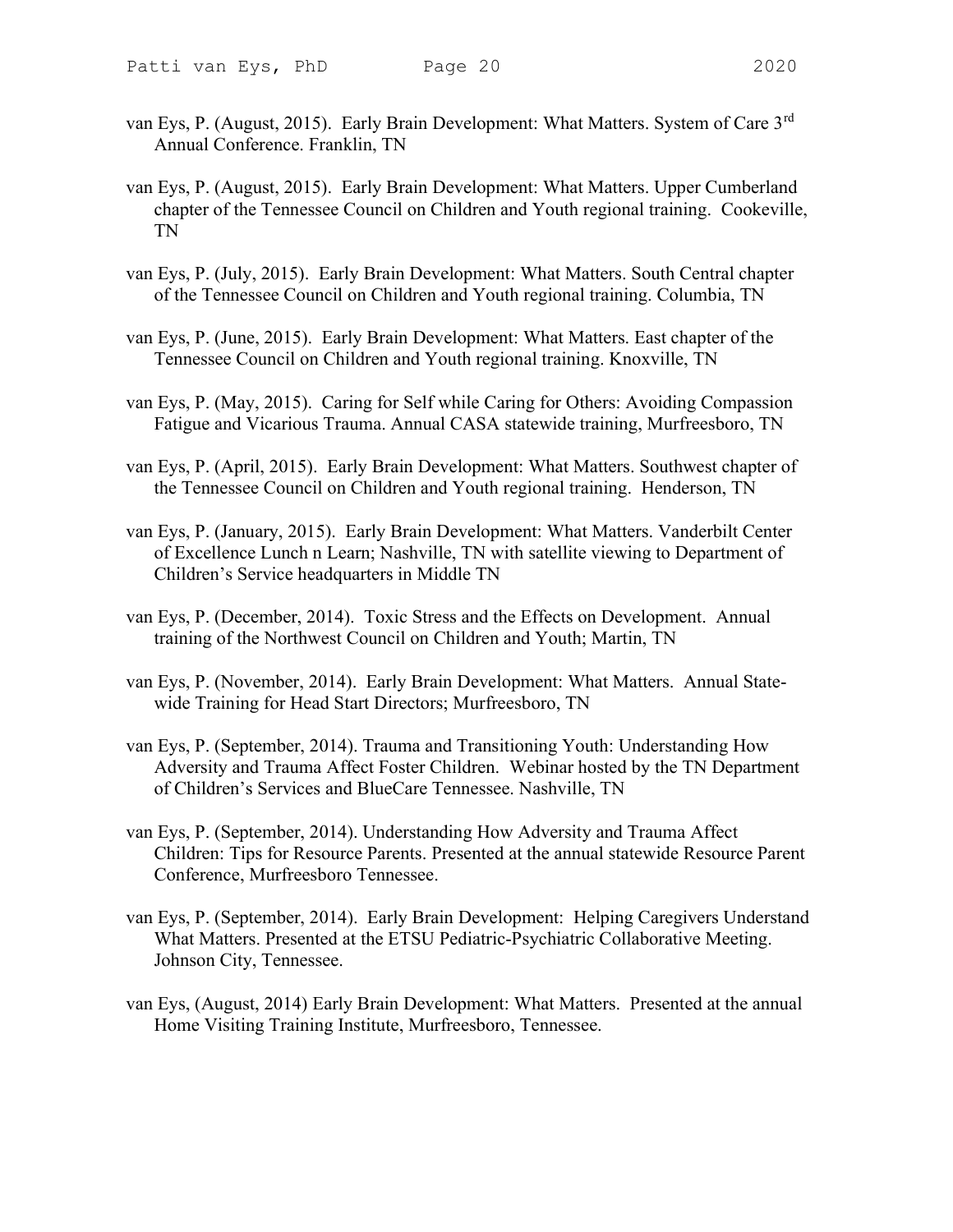- van Eys, (August, 2014) Trauma Competent Care: A Best Practice Philosophy for a Vulnerable Population. Presented at the annual conference of the Tennessee National Association for the Dually Diagnosed (TN-NADD). Nashville, Tennessee.
- van Eys, P. (June, 2014). Moderator for Child and Maternal Panel: Opportunities for BlueCare-Community Partnerships at BlueCare Tennessee's Third Annual Quality Forum: Journey of Excellence. Chattanooga, TN
- van Eys, P, Humberd, Q and Fiscus, M. (May, 2014). Behaviorally Effective Healthcare in Pediatrics (BE HIP!): a training for pediatric primary care providers regarding meeting the behavioral health needs of pediatric patients. Memphis, Tennessee.
- van Eys, P, (April 2014). PTSD: Pretty Tough Stuff, Dude: What should we know about trauma? Presented to the Behavioral Health Advisory Committee for TennCareSelect. Nashville, Tennessee
- van Eys, P, Humberd, Q and Fiscus, M. (April, 2014). Behaviorally Effective Healthcare in Pediatrics (BE HIP!): a training for pediatric primary care providers regarding meeting the behavioral health needs of pediatric patients. Knoxville, Tennessee.
- van Eys, P., Humberd, Q, and Fiscus, S (February, 2014). Behaviorally Effective HealthCare in Pediatrics. 2 webinars presented to pediatric primary care and behavioral health providers from across Tennessee.
- van Eys, P. (February, 2014). Stress and the Developing Brain; keynote talk for the Tennessee Young Child Wellness Council; Nashville, TN
- van Eys, P. (December, 2013). Trauma–Informed Care for Children and Adolescents: A Best Practice Philosophy in a Vulnerable Population; Presented at the 16<sup>th</sup> Fall Psychiatric Symposium, Knoxville, TN
- van Eys, (December, 2013). Making Your Organization Trauma-Competent: Creating Care Environments for Vulnerable Populations. A webinar presentation for BlueCare/TennCareSelect Network Providers in Tennessee.
- van Eys, P. (November, 2013). What's Really Right? Mental Health Ethics in Everyday Practice; Presented at Connecting for Children's Justice, Nashville, TN
- van Eys, (October, 2013). Trauma-Informed Care for Children and Adolescents: A Best Practice Philosophy for a Vulnerable Population; Presented at Tennessee Voices for Children State of the Child Conference, Nashville, TN
- van Eys, P, Humberd, Q and Fiscus, M. (September, 2013). Behaviorally Effective Healthcare in Pediatrics (BE HIP!): a training for pediatric primary care providers regarding meeting the behavioral health needs of pediatric patients. Chattanooga, Tennessee.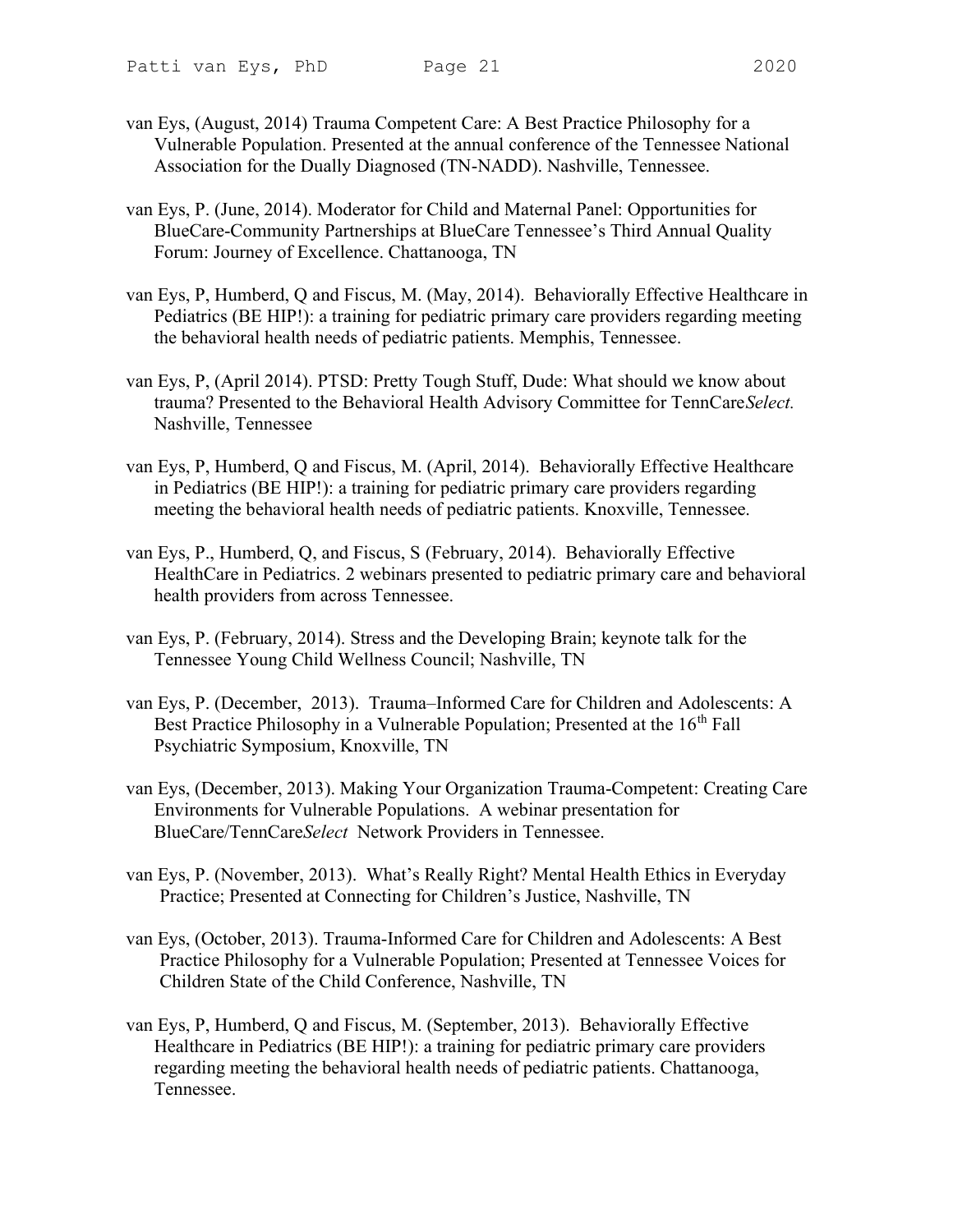- 
- van Eys, P, Humberd, Q and Fiscus, M. (August, 2013). Behaviorally Effective Healthcare in Pediatrics (BE HIP!): a training for pediatric primary care providers regarding meeting the behavioral health needs of pediatric patients. Johnson City, Tennessee.
- van Eys, P. (2013, June) Trauma-Focused Cognitive Behavioral Therapy: Components, Skills and Resources for Therapists: A Two Day Workshop for Therapists. Invited by the Delores Barr Weaver Policy Center Conference for their workshop training 50 local mental health professionals. Jacksonville, Florida.
- van Eys, P, Humberd, Q and Fiscus, M. (May, 2013). Behaviorally Effective Healthcare in Pediatrics (BE HIP!): a training for pediatric primary care providers regarding meeting the behavioral health needs of pediatric patients. Knoxville, Tennessee.
- van Eys, P, Humberd, Q and Fiscus, M. (April, 2013). Behaviorally Effective Healthcare in Pediatrics (BE HIP!): a training for pediatric primary care providers regarding meeting the behavioral health needs of pediatric patients. Jackson, Tennessee
- van Eys, P, Humberd, Q and Fiscus, M. (February, 2013). Behaviorally Effective Healthcare in Pediatrics (BE HIP!): a training for pediatric primary care providers regarding meeting the behavioral health needs of pediatric patients. Nashville Tennessee
- van Eys, P. (March, 2013). Trauma and Delinquency. Presented at the annual Administrative Offices of the Court Conference entitled: Everyday Issues in Juvenile Court. Murfreesboro, TN
- van Eys, P. (March, 2013). The Neurobiology of Early Maltreatment and Disruptions of Attachment. Keynote talk at the  $6<sup>th</sup>$  Annual Head to Toe Infant Toddler Institute, Appalachian association for the Education of Young Children. Johnson City, Tennessee.
- van Eys, P. (2012, November). Trauma and Delinquency. Presented at the Connecting for Children's Justice Conference, Nashville, TN
- van Eys, P. (2012, November). Traumagenic Factors in Child Sexual Abuse: The Internal Messages that Keep Kids Stuck. Presented at the Connecting for Children's Justice Conference, Nashville, TN
- van Eys, P. (2012, October) Trauma-Focused Cognitive Behavioral Therapy: Components, Skills and Resources for Therapists: A Two Day Workshop for Therapists. Presented at the Tennessee Psychological Association Annual Convention, Nashville, TN
- van Eys, P. (2012, September). Mental Health Therapy for Foster Children. Presented at the annual, state-wide Tennessee Foster and Adoptive Care Association Conference, Murfreesboro, TN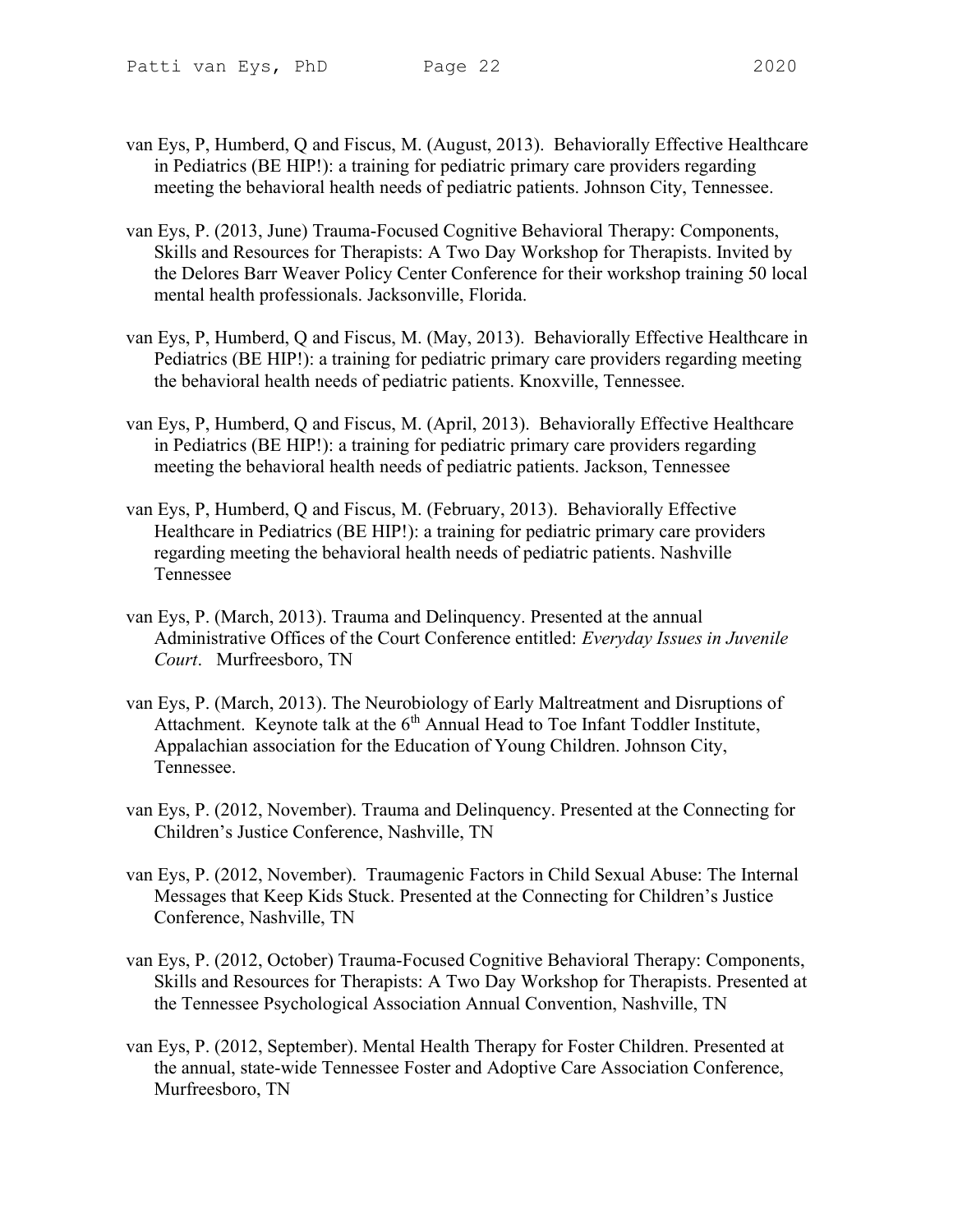- 
- van Eys, P. (2012, August). Trauma and Delinquency. Presented at the 29<sup>th</sup> Joint Conference on Juvenile Justice. Nashville, TN
- van Eys, P. (2011, November). Traumagenic Factors in Child Sexual Abuse: The Internal Messages that Keep Kids Stuck. Presented at the Connecting for Children's Justice Conference, Nashville, TN
- van Eys, P. (2011, November). Processing Traumagenic Factors in Child Sexual Abuse: An Advanced TF-CBT Workshop. Presented at the Connecting for Children's Justice Conference, Nashville, TN
- van Eys, P. (2011, November). Trauma-Focused Cognitive Behavioral Therapy (TF-CBT): An Overview. Presented at the Tennessee Psychological Association Annual Convention, Nashville, TN
- van Eys, P. (2011, November). The Neurobiology of Child Maltreatment: Developmental Trauma Disorder. Presented at the Tennessee Psychological Association Annual Convention, Nashville, TN
- van Eys, P. (2011, October) Trauma-Focused Cognitive Behavioral Therapy: Components, Skills and Resources for Therapists: A Three Day Workshop for Therapists. Invited by the New Orleans Children's Advocacy Center, New Orleans, LA.
- van Eys, P. (2011, September). The Neurobiology of Child Maltreatment: Developmental Trauma Disorder. Presented at the 11<sup>th</sup> Annual Children's Cover Conference on Child Sexual Abuse . Barnstable, MA.
- van Eys, P. (2011, September). Child Sexual Behavior: What's Normal? What's Not? Presented at the 11<sup>th</sup> Annual Children's Cover Conference on Child Sexual Abuse. Barnstable, MA.
- van Eys, P. & Thigpen, J. (2011, August). Trauma-Focused Cognitive Behavioral Therapy: a two-day workshop. Presented to 40 providers from community mental health centers in Tennessee. Nashville, TN
- van Eys, P. (June 2011). The Neurobiology of Child Maltreatment: Developmental Trauma Disorder. State-wide Satellite Broadcast Training produced by the Tennessee Consortium on Child Welfare, Middle Tennessee State University. Murfreesboro, TN
- van Eys, P. & Truss, A. (May, 2011). Trauma-Focused Cognitive Behavioral Therapy: a three-day workshop. Presented to providers from Oak Plains Academy and Lifecare community mental health providers. Ashland City, TN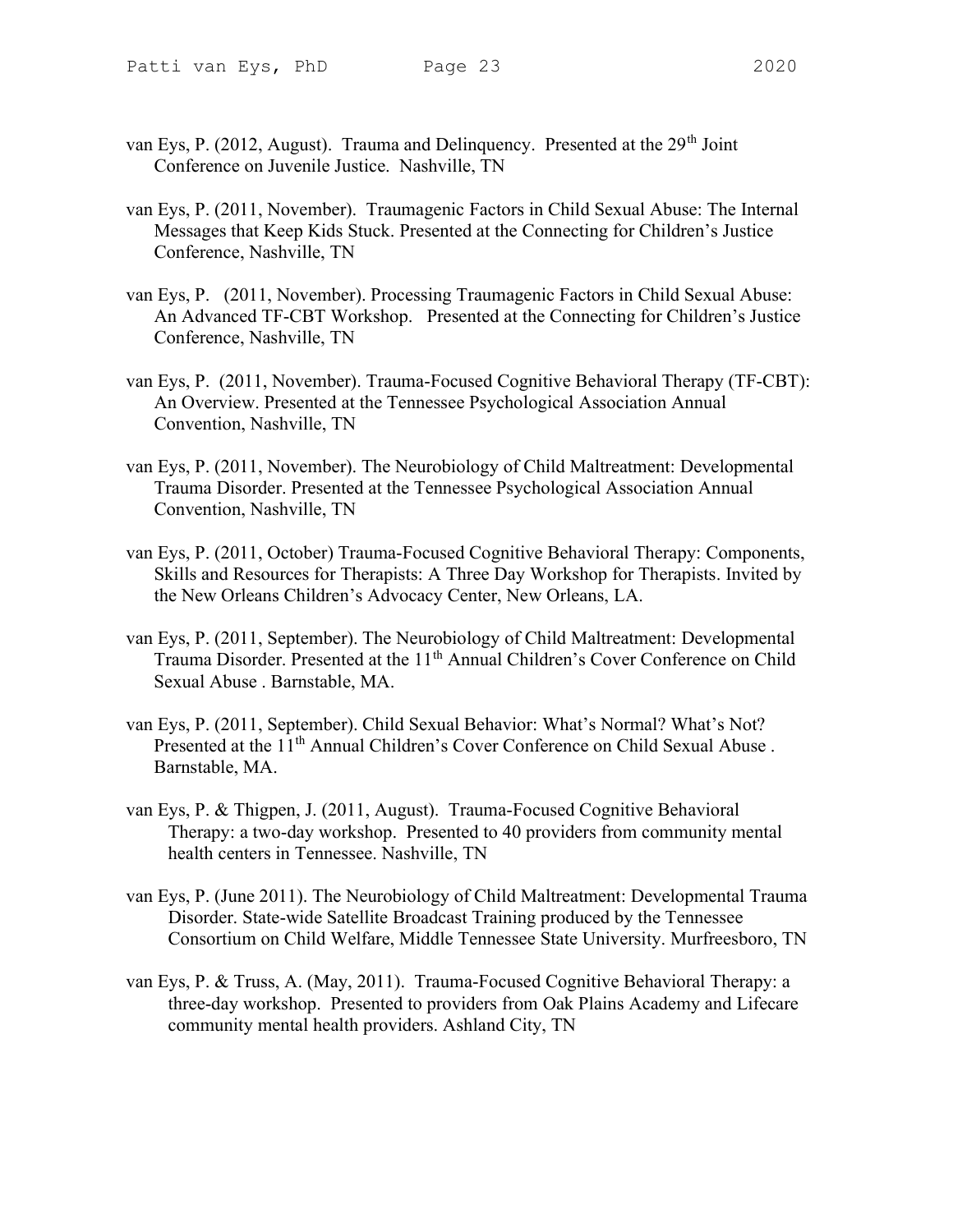- van Eys, P. (April, 2011). The Neurobiology of Child Abuse: Implications for Therapeutic Work Across the Lifespan. Keynote speaker for Frontier Mental Health Center Sponsored Annual training. Johnson City, TN
- van Eys, P. & Truss, A. (April, 2011). Trauma-Focused Cognitive Behavioral Therapy: a two-day workshop. Presented to 50 providers from community mental health centers across the state of Tennessee. Jackson, TN
- van Eys, P. (Nov., 2010) Why is my job so hard?: The Neurobiology of Child Maltreatment. Keynote talk at the Connecting for Children's Justice Annual Symposium. Nashville, TN
- van Eys, P. & Truss, A.E. (Nov., 2010). Telling it like it is: Advanced workshop on trauma narrative for TF-CBT therapists. Presented at the Connecting for Children's Justice Annual Symposium. Nashville, TN
- van Eys, P., Truss, A. E., Dean, K., & Moser, M. (October., 2010). Trauma focused cognitive behavioral therapy: A 2-day workshop covering basic TF-CBT theory, components, skills, and resources. Presented for East Tennessee TF-CBT Learning Collaborative Agencies. Knoxville, TN
- van Eys, P. (Sept., 2010). Early Brain Development and the Effects of Child Maltreatment. Presented at the Tennessee National Association of Developmental Disabilities Annual conference. Nashville, Tennessee
- van Eys, P. (Sept. 2010). Early Brain Development and the Effects of Child Maltreatment. Presented at the Tennessee Public Health Association Annual Conference. Franklin, Tennessee.
- van Eys, P. (2010, August). Early Brain Development and the Effects of Child Maltreatment. Presented at the Best Practices III Seminar, University of Alabama Bryant Conference Center, Tuscaloosa Alabama
- van Eys, P. (2010, August). Overview of Trauma-Focused Cognitive Behavioral Therapy. Presented at the Best Practices III Seminar, University of Alabama Bryant Conference Center, Tuscaloosa Alabama
- van Eys, P. (2010, July). Child Development, Science of the Brain and Home Visiting Services. Invited by the Governor's Office of Children's Care Coordination to present a talk to the Governor's Home Visiting Tennessee initiative. Introduced by First Lady, Andrea Conte at the Executive Residence, Nashville, TN
- van Eys, P. & Truss, A.E. (2010, June). Assessment Component within the TF-CBT model, presented at the state-wide Learning Collaborative for Trauma-Focused Cognitive Behavioral Therapy, Learning Session I, Nashville, TN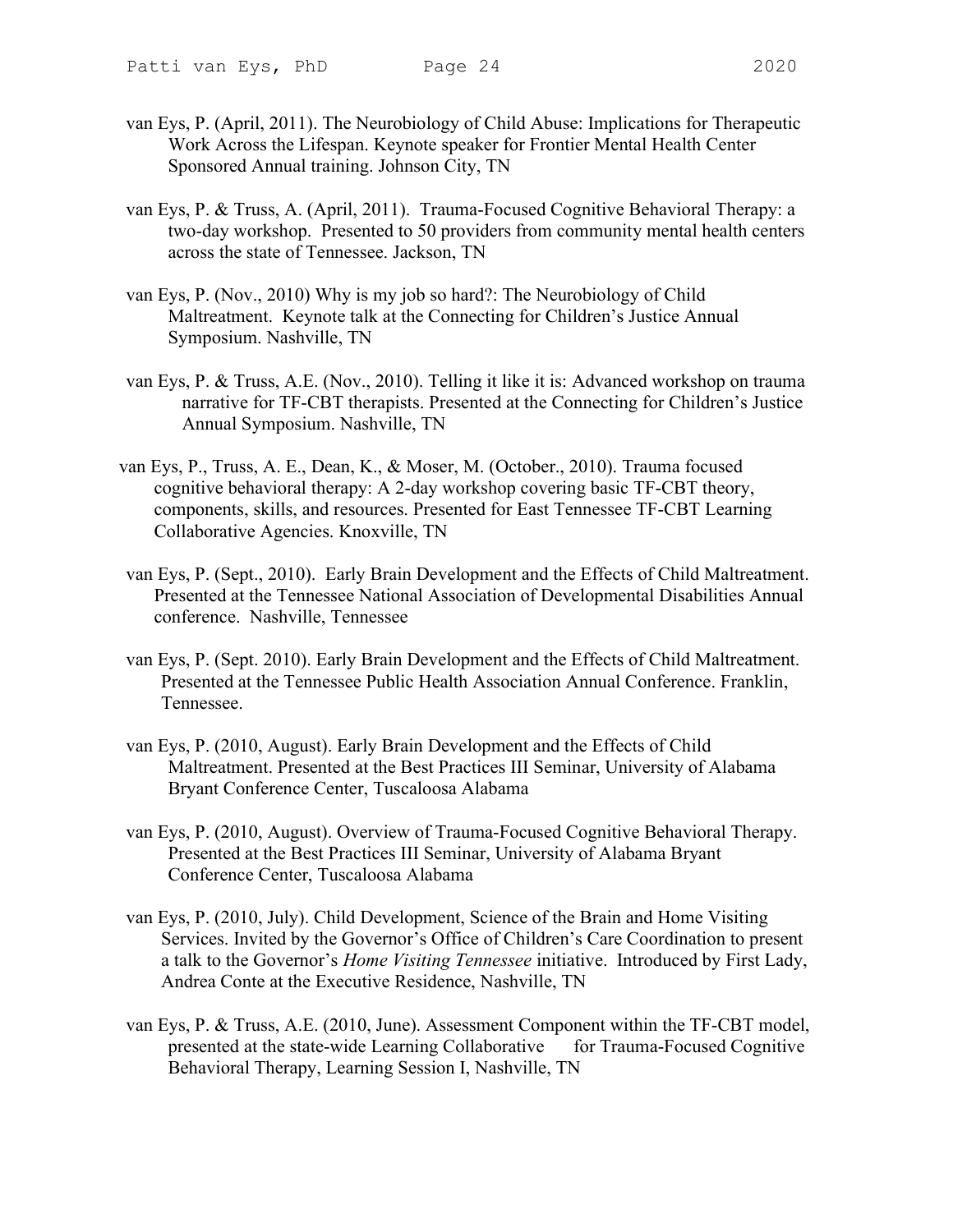- 
- van Eys, P. & Truss, A.E. (2010, June). Relaxation Skills within the TF-CBT model, presented at the state-wide Learning Collaborative for Trauma-Focused Cognitive Behavioral Therapy, Learning Session I, Nashville, TN
- van Eys, P., & Truss, A. E., (2010, May). Trauma Focused Cognitive Behavioral Therapy: A 13.5 Hour Workshop Covering Basic TF-CBT Theory, Components, Skills, and Resources. Presented for community-based clinicians and held at Sexual Assault Center, Nashville, TN
- van Eys, P. (2010, April). Developmental Trauma Disorder: Complex Knots in Complex Kids. Presented at the Middle Tennessee Counseling Association Quarterly Meeting, Nashville, TN
- van Eys, P. (2010, March). Developmental Trauma Disorder: Complex Knots in Complex Kids. Presented at the Tennessee Council of Juvenile and Family Court Judges Conference, Franklin, TN
- van Eys, P. & Truss, A. (2009, November). Trauma-Focused Cognitive Behavioral Therapy: a two-day workshop. Presented at the Connecting for Children's Justice Conference, Nashville, TN
- van Eys, P., (2009, November). Sexual behavior problems in children: What's normal? What's not? Presented at Vanderbilt University for state-wide CANS consultants; Nashville, TN
- van Eys, P., Ebert, J. and Lea, Randal (2009, November). Trauma Focused Cognitive Behavioral Therapy. Presented at the DCS/Private Provider Regional Fall Conference, Nashville, TN
- van Eys, P. (2009, November). Sexual Behavior Problems in Children: What's normal? What's not? Presented at the Rutherford Coalition Against Child Abuse Conference, Murfreesboro, TN
- van Eys, P. (2009, October). Trauma-Focused Cognitive Behavioral Therapy: A Twoday workshop for Alabama Mental Health Providers, Huntsville, Alabama. Sponsored by The National Children's Advocacy Center
- van Eys, P., (2009, October). Complex Knots in Complex Kids: Developmental Trauma Disorder. Presented at the Tennessee Voices for Children State of the Child Conference, Nashville, TN
- van Eys, P. (2009, October). Surviving Your Client's Pain: How to Avoid Vicarious Trauma. Invited by the Tennessee Bar Association's Juvenile & Children's Law Section and Attorney Well Being Committee. Nashville, TN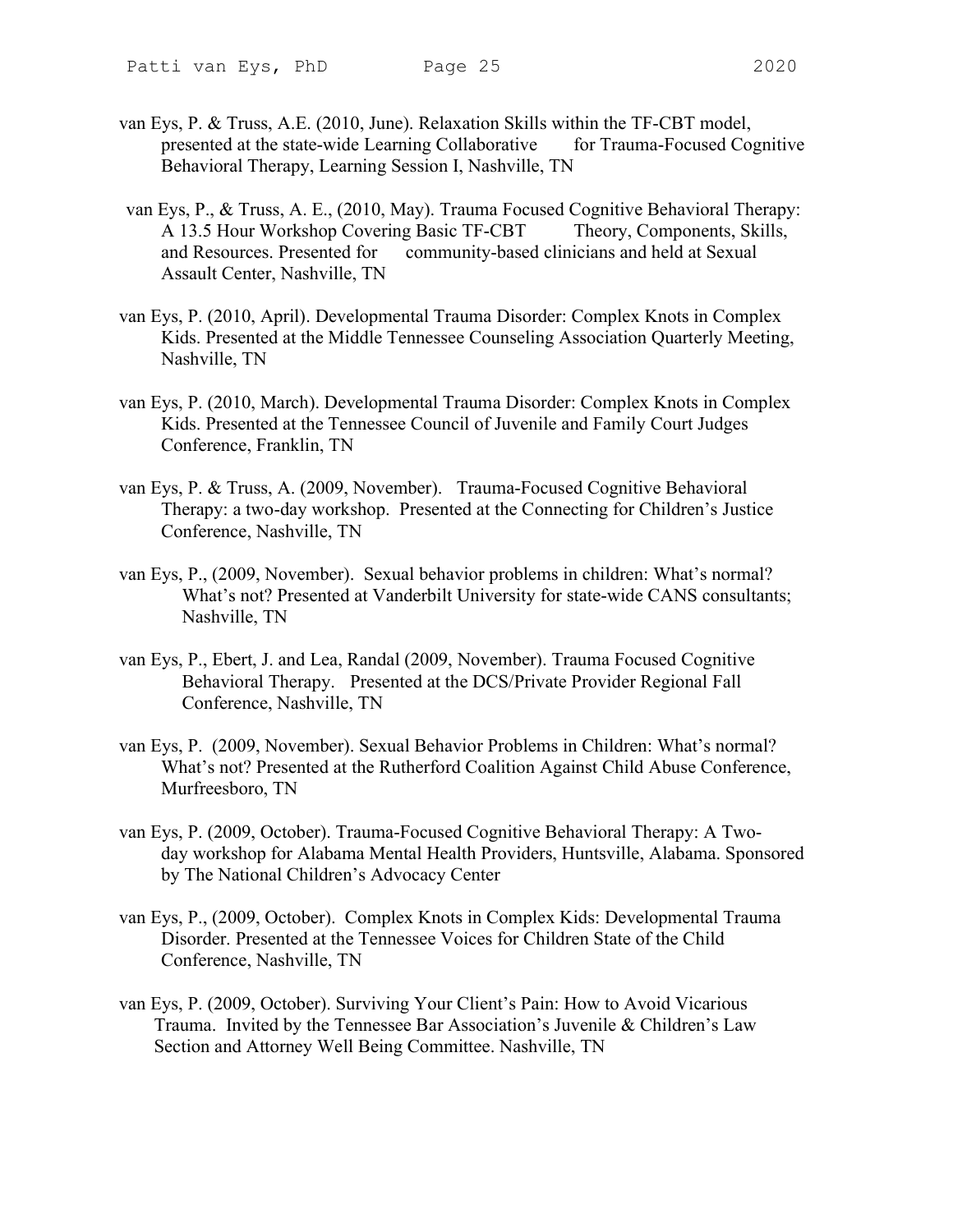- 
- van Eys, P. (2009, August). Sexual behavior problems in children: What's normal? What's not? Presented at a National Association of Social Worker's continuing education session for social workers in Tennessee; Nashville, TN
- van Eys, P. (2009, August). Case Study: Children with Sexual Behavior Problems; presented at the Governor's Office of Children's Care Coordination Steering Panel; Nashville, TN
- van Eys, P. & Ake, G. (2009, June). Trauma-Focused Cognitive Behavioral Therapy Overview. A one day workshop for Northeast Tennessee Mental Health Providers, Gray, Tennessee. Sponsored by the ETSU Center of Excellence for Children in State Custody and Frontier Mental Health Center
- van Eys, P. (2009, February). Sexual behavior in children: What's Normal? What's Not? Quarterly Training for the Tennessee Commission on Children and Youth members, Cookeville, Tennessee.
- van Eys, P. (2009, January). Understanding and Helping Complicated Youngsters: The Effects of Maltreatment and Attachment Trauma on Development- A Two-Day Evidenced-based Practice Workshop. Presented to mental health professionals; sponsored by the Southeast Center of Excellence, Parkridge Valley Hospital, and Tri-Star Health System, Chattanooga, TN
- van Eys, P. & Wilson, K. (2008, November). Trauma Focused CBT: Issues in Termination. Presented at the third learning session of the West Tennessee TF-CBT Learning Collaborative, Memphis, TN
- van Eys, P. (2008, November). Sexual behavior in children: What's normal? What's Not? ; Connecting for Children's Justice: A Team Approach; Nashville, TN
- van Eys, P., (2008, November ). Complex Knots in Complex Kids: Developmental Trauma Disorder. Presented at the Public Defender's Continuing Education Lunch n Learn, Nashville, TN
- van Eys, P. & Truss, A. (2008, December). Trauma Focused CBT: Vicarious Trauma Component. Presented at the second learning session of the East Tennessee TF-CBT Learning Collaborative, Knoxville, TN
- van Eys, P. (August, 2008). Demystifying Psychoeducational Evaluations: Becoming a Savvy Consumer and Helpful collaborator. Presented at the Neuroeducation Institute, Nashville, TN
- van Eys, P. & Truss, A. (2008, August). Trauma Focused CBT: Vicarious Trauma Component. Presented at the second learning session of the Middle Tennessee TF-CBT Learning Collaborative, Nashville, TN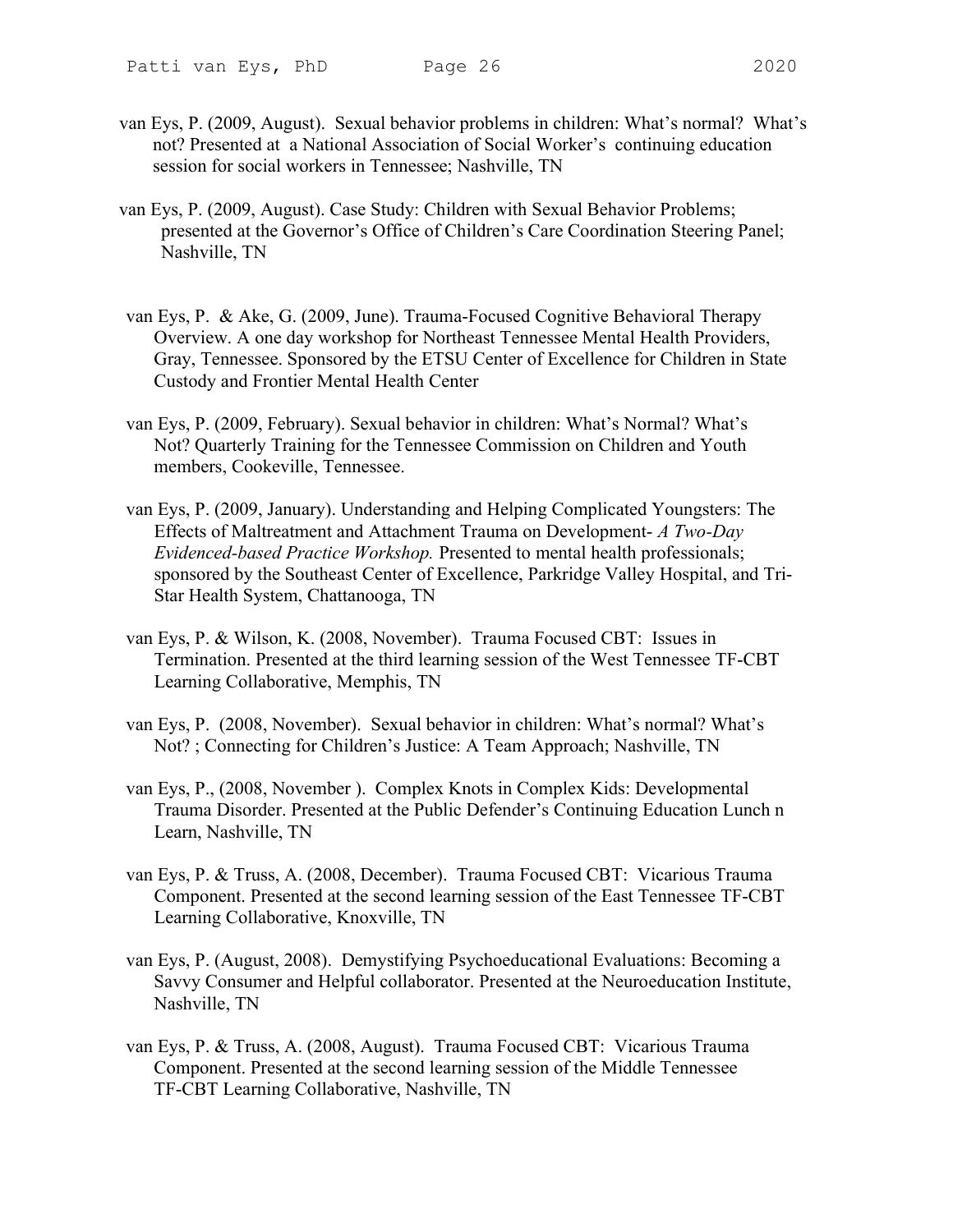- van Eys, P. & Truss, A. (2008, August). Trauma Focused CBT: In Vivo Mastery Component. Presented at the second learning session of the Middle Tennessee TF-CBT Learning Collaborative, Nashville, TN
- van Eys, P. (2008, May). Trauma Focused CBT: Parenting Component. Presented at the first learning session of the Middle Tennessee TF-CBT Learning Collaborative, Nashville, TN
- van Eys, P. & Moser, M. (2008, May). Trauma Focused CBT: Relaxation Component. Presented at the first learning session of the Middle Tennessee TF-CBT Learning Collaborative, Nashville, TN
- van Eys, P. (2008, April). Why Am I So Stressed Out? Vicarious Trauma, Compassion Fatigue, Secondary Trauma, or Burnout? Presented at the second learning session of the West Tennessee TF-CBT Learning Collaborative, Jackson, TN
- van Eys, P. (2007, December). Report to the Governor's Office of Children's Care Coordination State-wide Steering Panel regarding the project entitled Pilot Testing of an Intervention for Attachment Impaired Pre-school Foster Children and the Collaborative Attachment Network Pilot Project, Nashville, TN
- van Eys, P. (2007, June). Sexual Behavior Problems in Children: What's normal? What's not? Presented at an in-service for the Upper Cumberland region Department of Children's Services personnel, Cookeville, TN
- van Eys, P. (2006 November). Sexual behavior in children: What's normal? What's not? Presented at Connecting for Children's Justice: A Team Approach; Nashville, TN
- van Eys, P. (2006, November). Mental Health Overview. Presented at Tennessee Juvenile Court Services Training Program, Burns, TN
- Moser, M. van Eys, P. & Todd, J (2006, November). The Unique and Complex Needs of Children in State Care: The Important Role of Psychologists. Tennessee Psychological Association, 52<sup>nd</sup> annual meeting, Nashville, TN
- van Eys, P. (2006, October). Sexually Reactive Children: Issues in Assessment and Treatment. Tennessee Chapter of Children's Advocacy Center's "CAC Roundup", Nashville, TN
- van Eys, P. (2006, October). Explosive/Noncompliant Children & Adolescents. Presented at the Tennessee School Social Workers annual symposium, Nashville, TN
- van Eys, P. (2006, September). Attachment Issues of Children in DCS Custody: Role of the Clinical Team in Assessing and Understanding these Children and Youth, Presented at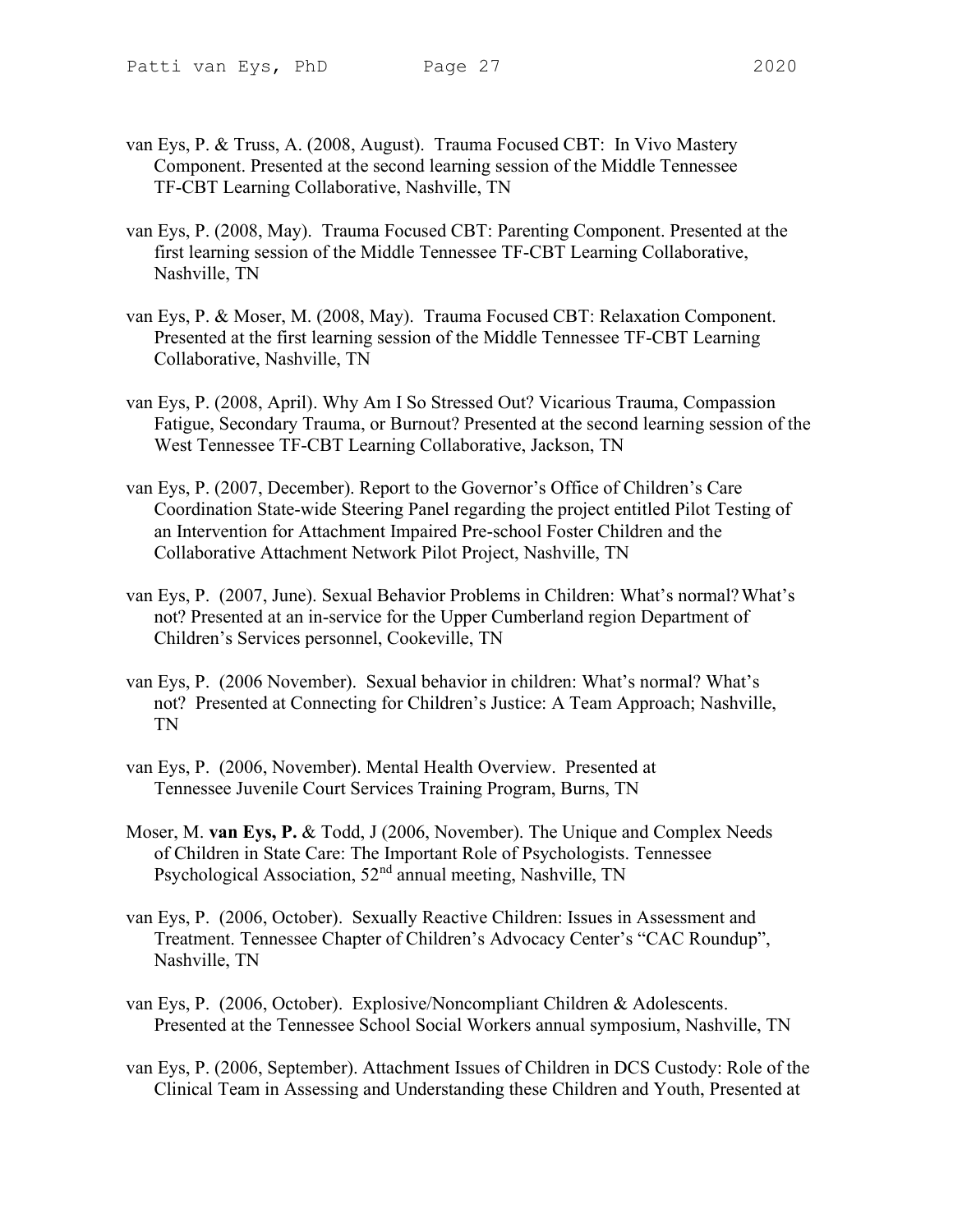The Tennessee Center for Child Welfare-sponsored regional training event, Murfreesboro, TN

- van Eys, P. (2006, May). Demystifying Psychological Evaluations. Presented at Tennessee Juvenile Court Services Association; Middle TN Spring Mini-Conference Nashville, TN
- van Eys, P. (2006, April). Sexual behavior problems in children: What's normal? What's not? Presented at the Hamilton County Child Advocacy Center annual conference, Chattanooga, TN
- van Eys, P. (2005, November). Demystifying Psychological Evaluations. Presented at Connecting for Children's Justice: A Team Approach; Nashville, TN
- van Eys, P. (2005, November). Sexual behavior in children: What's normal? What's not? Presented at Connecting for Children's Justice: A Team Approach; Nashville, TN
- van Eys, P. (2005, October). Sexual behavior in children: What's normal? What's not? A statewide satellite video training. [Motion picture]. (Available from the Tennessee Center for Child Welfare, Middle Tennessee State University, 1304 East Main Street, Box 144, Murfreesboro, TN 37129)
- van Eys, P. (2005, May). Sexual behavior problems in children: What's normal? What's not? Presented at the Sullivan County Child Advocacy Center annual retreat, Blountville, TN
- van Eys, P. (2005, February). Attachment problems in youngsters. Presented at the COE-sponsored regional training for DCS workers, Mid Cumberland Region, Nashville, TN
- van Eys, P. (2005, February). Attachment problems in youngsters. A statewide satellite video training. [Motion picture]. (Available from the Tennessee Center for Child Welfare, Middle Tennessee State University, 1304 East Main Street, Box 144, Murfreesboro, TN 37129)
- van Eys, P. (2005, January). Attachment problems in youngsters. Presented at the COE-sponsored regional training for DCS workers, Columbia TN
- van Eys, P. (2005, January). Attachment problems in youngsters. Presented at the COE-sponsored regional training for DCS workers, Cookeville, TN
- van Eys, P. (2005, January). Attachment problems in youngsters. Presented at the COE-sponsored regional training for DCS workers, Nashville, TN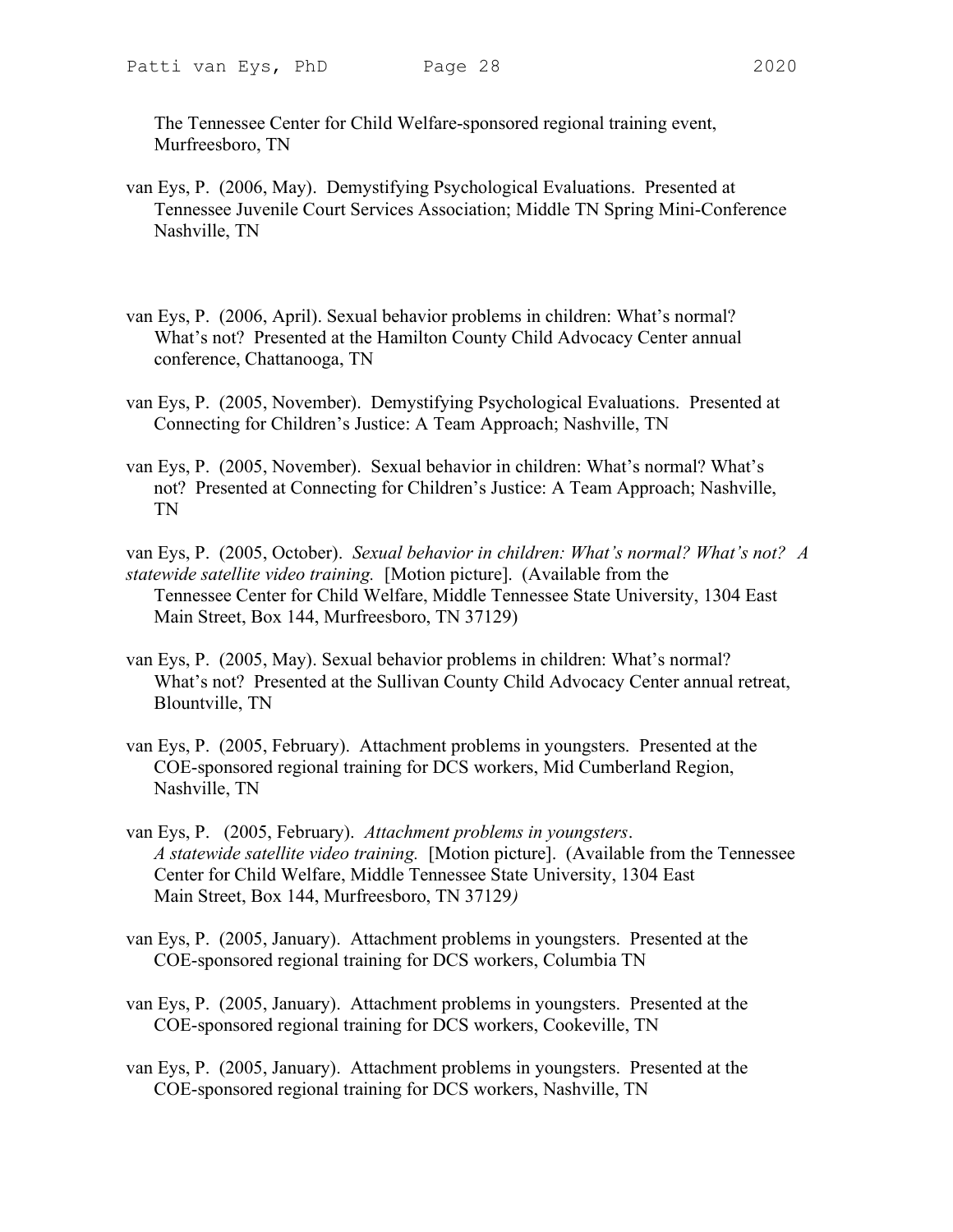- 
- van Eys, P. (2004, November). Attachment problems in youngsters. Presented at the Tennessee Psychological Association Annual Conference, Nashville, TN
- van Eys, P. (2004, November). Psychosexual evaluations for teen offenders and specialized evaluations for children with sexual behavior problems: What can they really tell us? Panel discussion moderated at Connecting for Children's Justice: A Symposium on Child Maltreatment, Nashville, TN
- van Eys, P. (2004, November). Sexual behavior in children: What's normal? What's not? Presented at Connecting for Children's Justice: A Symposium on Child Maltreatment, Nashville, TN
- van Eys, P. (2004, October). Health, mental health, and educational needs of youth in state care. Panel moderated at the State of the Child Conference 2004: Making a System of Care a Reality in Tennessee, Nashville, TN
- van Eys, PP. (2003, September). Sexual behavior in children: What's normal? What's not? Presented at the Tennessee Association of Social Workers Regional Meeting, Jackson, TN
- van Eys, P. (2003, June). Diagnosis and treatment of traumatized children and youth: A multimodal approach. A workshop presented at East Tennessee State University School of Medicine, Johnson City, TN
- van Eys, P. (2003, April). Sexual behavior in children. Presented at the Tennessee Conference on Social Welfare Annual Conference, Nashville, TN
- van Eys, P. (2003, April). Sexually reactive children. Presented at the Children's Advocacy Center's Child Abuse Prevention Conference, Chattanooga, TN
- van Eys, P. (2003, March). Ethics with children and families. Presented at the Tennessee Conference on Social Welfare Annual Conference, Nashville, TN
- van Eys, P., & Tesauro, R. (2002, August). All you ever wanted to know about psychological evaluations. Workshop presented to the Tennessee Juvenile Justices at the Annual Symposium for Juvenile Justices, Nashville, TN
- van Eys, P. (2002, April). Post-traumatic stress disorder in children. Presented at the Tennessee Psychiatric Association Annual Meeting. Nashville, TN
- van Eys, P. (2000, September). Dynamics, effects, and implications of abuse and neglect. Presented at the State of the Child 2000 Conference: TN Voices for Children, Nashville, TN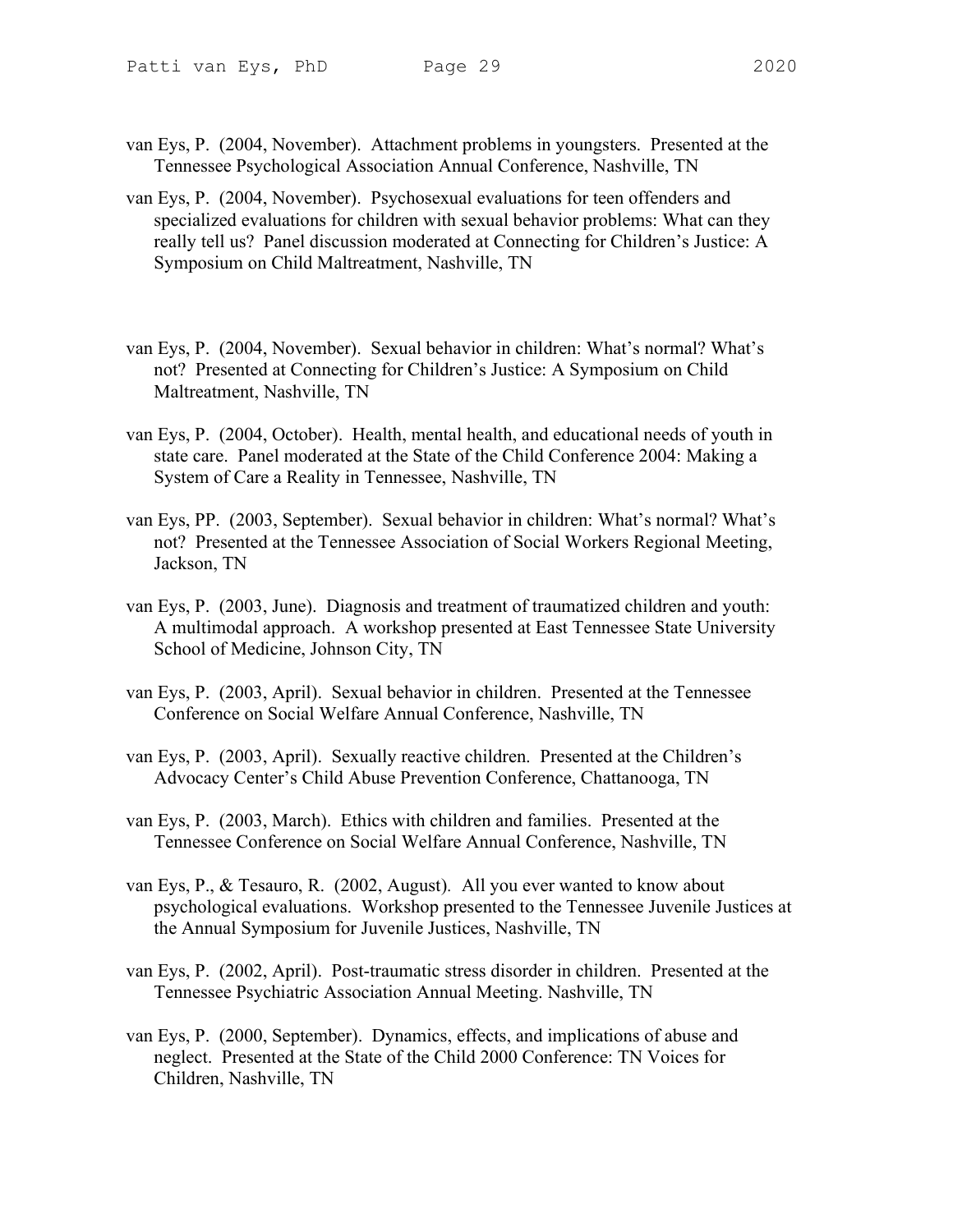- 
- van Eys, P.P. (1998, November). Sensitive evaluations of children alleging sexual abuse: Developmental and forensic considerations. Presented at the Annual Convention of the Tennessee Psychological Association, Nashville, TN
- van Eys, P.P. (1998, October). Anxiety disorders in children and adolescents. Presented at the State of the Child 1998 Conference: Families and Professionals Working Together, Nashville, TN
- van Eys, P.P. (1998, August). Adolescent Suicide Prevention: The Role of Risk and Protective Factors. Presented at the 15<sup>th</sup> Joint Conference on Juvenile Justice: Meeting the Challenges of Children and families in the New Millennium: Intervention + Invention = Prevention, Nashville, TN
- van Eys, P.P., & Hartline, J.H. (1995, November). In their own words: Non-offending parents speak out. Presented at the 7th annual TPSAC conference on child maltreatment: Networking in the Nineties: Seeking Peace for Children, Nashville, TN
- van Eys, P.P. (1995, November). Identifying and treating children with sexual behavior problems. Presented at the 7th annual TPSAC conference on child maltreatment: Networking in the Nineties: Seeking Peace for Children, Nashville, TN
- van Eys, P.P. (1992, August). Attention deficit hyperactivity disorder: Psychological assessment and parent management. Training workshop presented as part of the Mountain View Hospital Lecture Series, Gadsden, AL
- van Eys, P.P. (1992, February). Anxiety and depression in children: Focus on the special case of school phobia. Presented at the University of Alabama's annual Building Bridges Symposium, Huntsville, AL

# INVITED LOCAL AGENCY PRESENTATIONS AND WORKSHOPS:

- van Eys, (2020, August). Attunement. Presented to Big Brothers Big Sisters. Nashville, TN
- van Eys, (2020, July). Re-enactments: The Trauma "Drama" Triangle: Know When You're on It and When to Get Off! Presented to Big Brothers Big Sisters. Nashville, TN
- van Eys, (2020, June). Invisible Suitcase: The Power of Disconfirming Internal Beliefs. Presented to Big Brothers Big Sisters. Nashville, TN
- van Eys, (2020, May). The Reality and Complexity of Loss. Presented to Big Brothers Big Sisters. Nashville, TN
- van Eys, (2020, April). Virtual Connection and review of Combatting Compassion Fatigue/Secondary Trauma. Presented to Big Brothers Big Sisters. Nashville, TN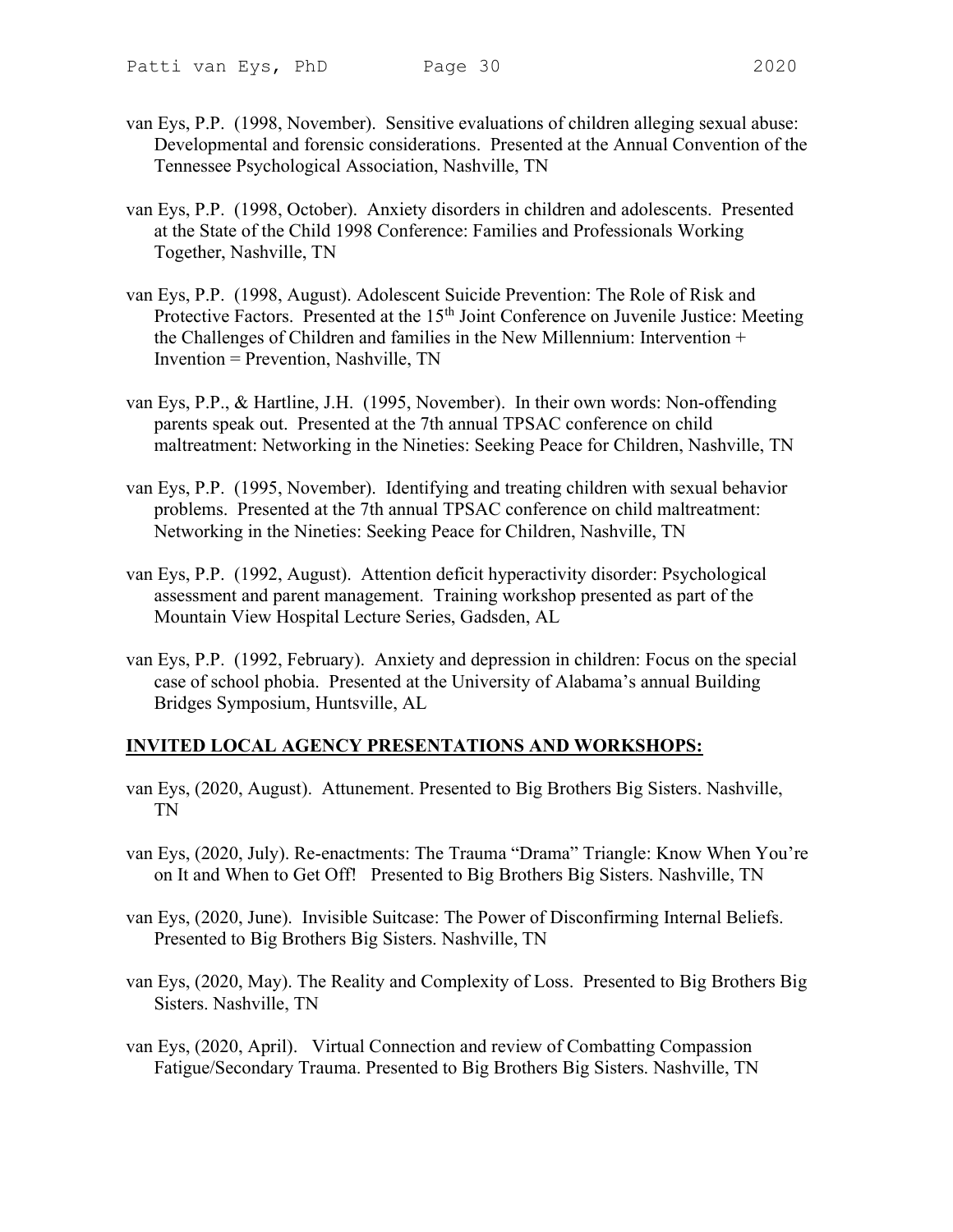- van Eys, (2020, February). Knowing your Limits: Combatting Compassion Fatigue/Secondary Trauma. Presented to Big Brothers Big Sisters. Nashville, TN
- van Eys, (2020, January). Continuing the Good Work: Trauma Competence at Big Brothers Big Sisters. Presented to Executive Leadership of BBBS. Nashville, TN
- van Eys, (2019, September). Developing Evidence of ACEs: Interview Techniques. Presented for the Post Conviction Public Defenders, Nashville, TN
- van Eys, (2019, February). Adverse Childhood Experiences/Trauma and Death Row Inmates. Presented at the Death Penalty Symposium of the Vanderbilt Divinity School. Nashville, TN
- van Eys, (2019, March). Making the ACE Case: Early Brain Matters. Presented at Mental Health Cooperative for Medication Providers, Nashville, TN
- van Eys, (2019, March). Demystifying Psychological Evaluations. Presented at the Vanderbilt School of Nursing. Nashville, TN
- van Eys, (2018, March). Demystifying Psychological Evaluations. Presented at the Vanderbilt School of Nursing. Nashville, TN
- van Eys, P. (2017, April). Building Strong Brains: Preventing and Mitigating Adverse Childhood Experiences, Community Health Fair, Nashville, TN
- van Eys, (2017, March). Demystifying Psychological Evaluations. Presented at the Vanderbilt School of Nursing. Nashville, TN
- van Eys, P. (2016, June). Adverse Childhood Experiences: ACEs. Metro Nashville Public Schools Principal's Annual In-Service, Nashville, Tennessee.
- van Eys, (2016, March). Demystifying Psychological Evaluations. Presented at the Vanderbilt School of Nursing. Nashville, TN
- van Eys, P. (2015, February). Trauma in Children In-service for Centerstone staff; Nashville, Tennessee.
- van Eys, P. (2014, November). -- Signs and Symptoms of Child and Elder Abuse and Our Reporting Obligations— presented to BlueCare Tennessee Care Managers, Nashville, TN
- van Eys, P. (2014, November). Behavioral Health Resources: How to Make the Most of Our Resources. Training for the Care Managers in the BlueCare Plus program. Chattanooga, TN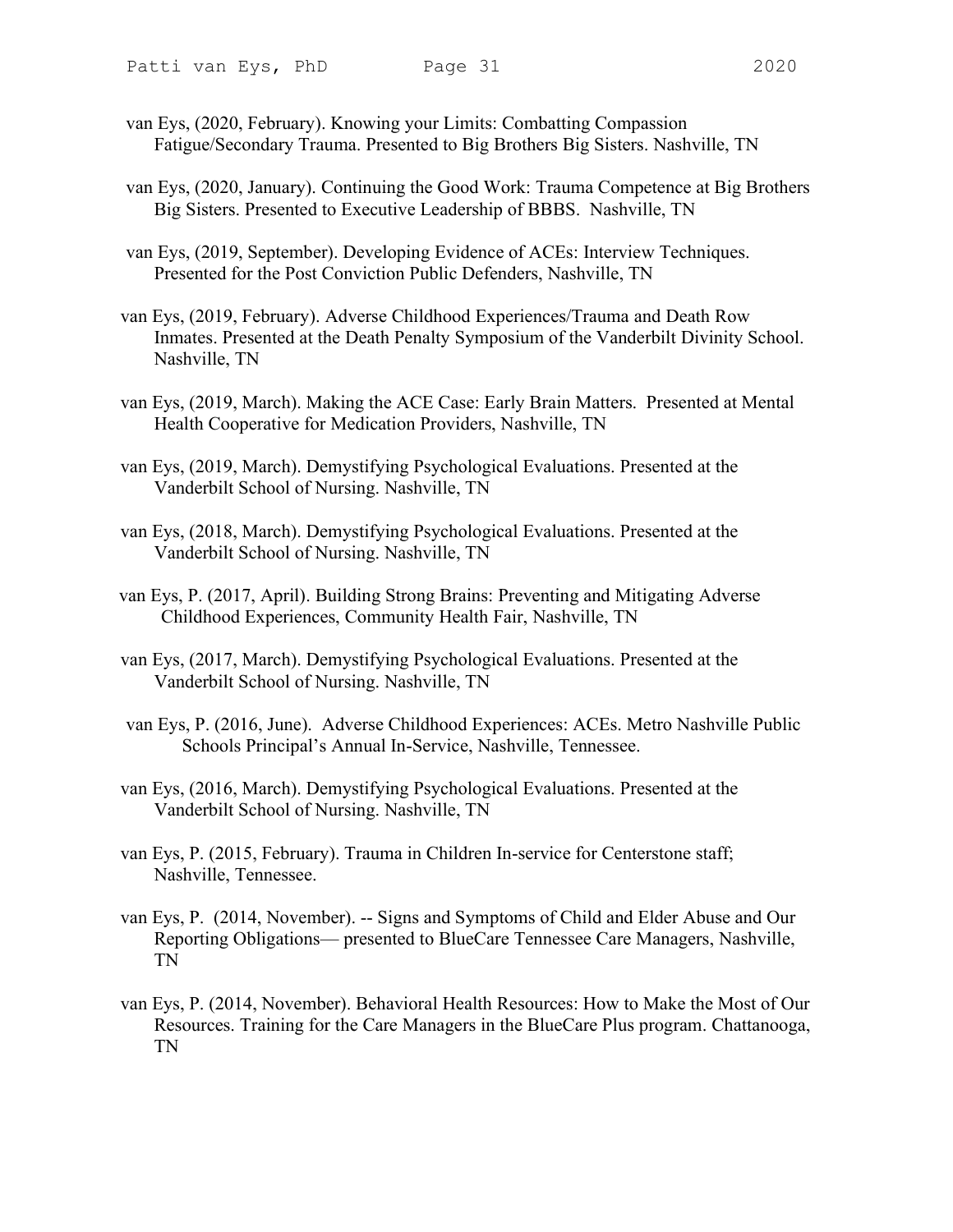- 
- van Eys, P. (2014, October). Early Brain Development: what Matters. Lecture for External Practicum Supervisors in the Human Development Counselling Program, Peabody College of Vanderbilt University. Nashville, TN
- van Eys, P. (2014, September). Evidenced-Based Practice in Treating Trauma in Children and Teens: Trauma-Focused Cognitive Behavioral Therapy. 12 hour, 3- part lecture series for psychiatric providers in the Vanderbilt Psychiatry Department; Nashville TN
- van Eys, P. (2014, September). Depression. Invited guest on weekly radio show, Caring for the Community. Brewer Media, Groove 13. Chattanooga, TN
- van Eys, P. (2014, September). DSM-5: Implications for Clinicians Working with Children. Presented twice to clinicians (200 +) employed by Centerstone Community Mental Health Center. Nashville, TN
- van Eys, P. (2014, September). Trauma-Focused Cognitive Behavioral Therapy: a 10 hour workshop for providers at Vanderbilt University. Nashville, TN
- van Eys, P. (2014, August). Behavioral Health Resources: How to Make the Most of Our Resources. Training for the Care Managers in the BlueCare Plus program. Chattanooga, TN
- van Eys, P. (2014, July). Behavioral Health Resources: How to Make the Most of Our Resources. Training for the Care Managers in the BlueCare Plus program. Chattanooga, TN
- van Eys, P. (2014, March). Evidenced-Based Practice in Treating Trauma in Children and Teens: Trauma-Focused Cognitive Behavioral Therapy. 3-part lecture series for psychiatric providers in the Vanderbilt Psychiatry Department; Nashville TN
- van Eys, P. (2014, March). -- Signs and Symptoms of Child and Elder Abuse and Our Reporting Obligations—2 Webinars presented to BlueCare Tennessee Care Managers
- van Eys, P. (2014, March). Demystifying Psychological Evaluations. Presented at the Vanderbilt School of Nursing. Nashville, TN
- van Eys, (2013, March). Demystifying Psychological Evaluations. Presented at the Vanderbilt School of Nursing. Nashville, TN
- van Eys, P. (2011, June). Child Sexual Behavior: What's Normal? What's Not? Presented to caregivers and providers at the Renewal House. Nashville, TN
- van Eys, P (2011, May). Discussant of film, Ordinary People, as part of the Psychiatry in the Movies series. Vanderbilt University, Nashville, Tennessee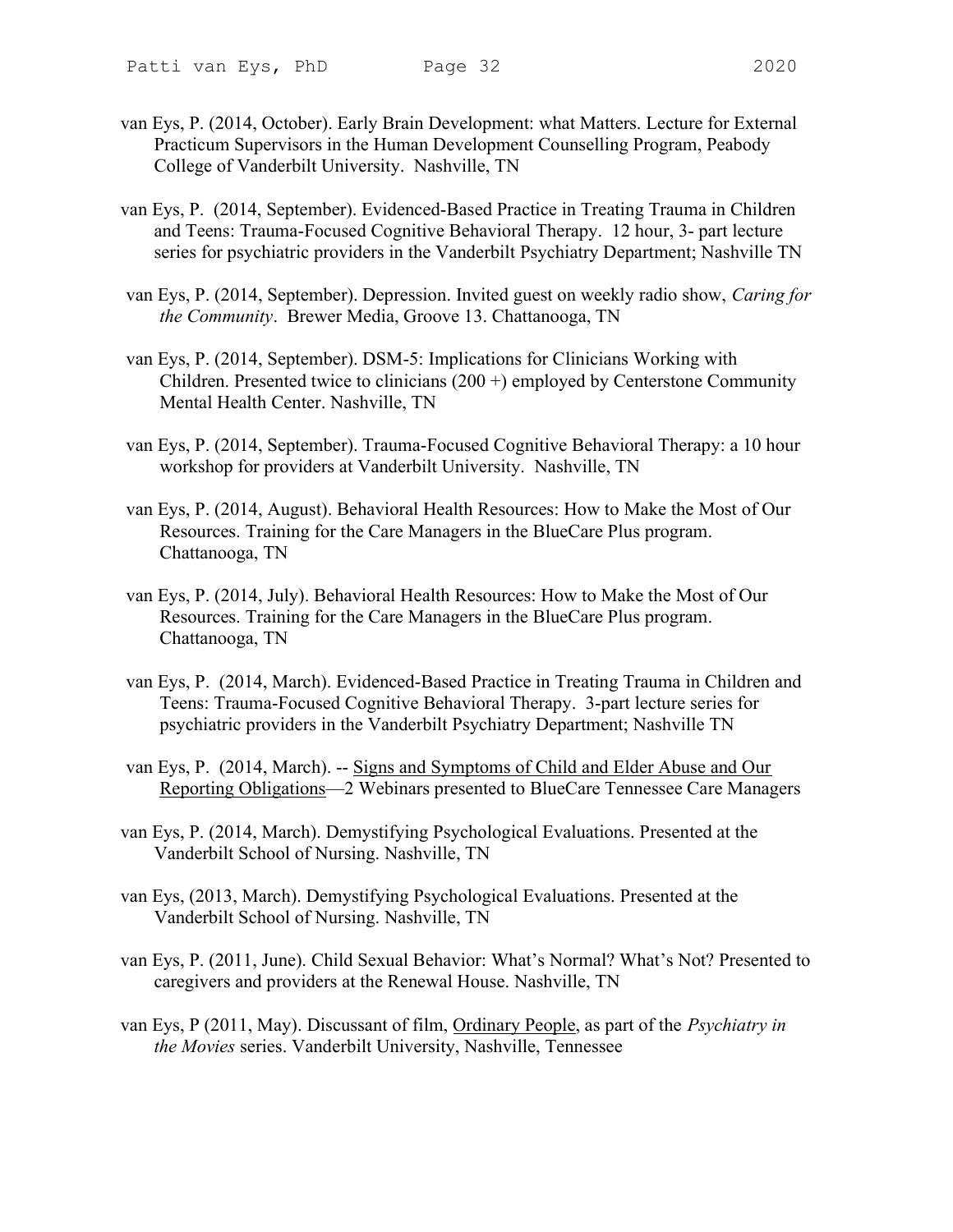- van Eys, P (2011, May). Trauma-Focused Cognitive Behavioral Therapy: An Evidenced Based Model for Children and Teens. Speaker for the Tennessee Psychological Association Continuing Education series co-sponsored by the Nashville Area Psychological Association (NAPA). Nashville, TN
- van Eys, P (2011, April). Beyond Post Traumatic Stress Disorder (PTSD): Using Traumagenic Factors to Understand and Treat Sexually Abused Children. Invited presentation to the Vanderbilt University Internship Consortium, Nashville, TN
- van Eys, P (2011, February). Demystifying Psychological Evaluations. Invited presentation to the Vanderbilt School of Nursing psychiatric nurse practitioner training class. Nashville, TN
- van Eys, P. & Truss, A. (2011, January). Advanced Workshop on Trauma-Focused Cognitive Behavioral Therapy for Vanderbilt School-based Therapists. Nashville, TN
- van Eys, P. & Truss, A. (2010, September). Trauma-Focused Cognitive Behavioral Therapy: a two-day workshop. Presented to clinicians at the Mental Health Cooperative. Nashville, TN
- van Eys, P., & Truss, A. E. (2010, August). Trauma focused cognitive behavioral therapy: A 2-day workshop covering basic TF-CBT theory, components, skills, and resources. Presented for Vanderbilt School-Based Therapists. Nashville, TN
- van Eys, P., & Truss, A. E.,  $(2010,$  August). Trauma Focused Cognitive Behavioral Therapy: A 13.5 Hour Workshop Covering Basic TF-CBT Theory, Components, Skills, and Resources. Presented for school-based clinicians and held at Sexual Assault Center, Nashville, TN
- van Eys, P. (2010, August). Early Brain Development and the Effects of Child Maltreatment. Presented at the Metro Nashville School Psychology Annual In-service training, Nashville, TN
- van Eys, P. & Truss, A. E. (2010, March). Disclosure of Trauma and Assessment of Trauma Symptoms. Presented at Vanderbilt University's School-based Counselor Inservice, Nashville, TN
- van Eys, P.& Truss, A. E. (2010, April). Trauma Focused Cognitive Behavioral Therapy. Presented at the Center of Excellence Monthly Luncheon Training, Nashville, TN
- van Eys, P. (2010, March). Demystifying Psychological Evaluations. Presented for the Vanderbilt School of Nursing Program for psychiatric nurse practitioners, Nashville, TN
- van Eys, P. (2010, February). Traumatic Grief in Children; presented at Vanderbilt University for an undergraduate psychology class, Nashville, TN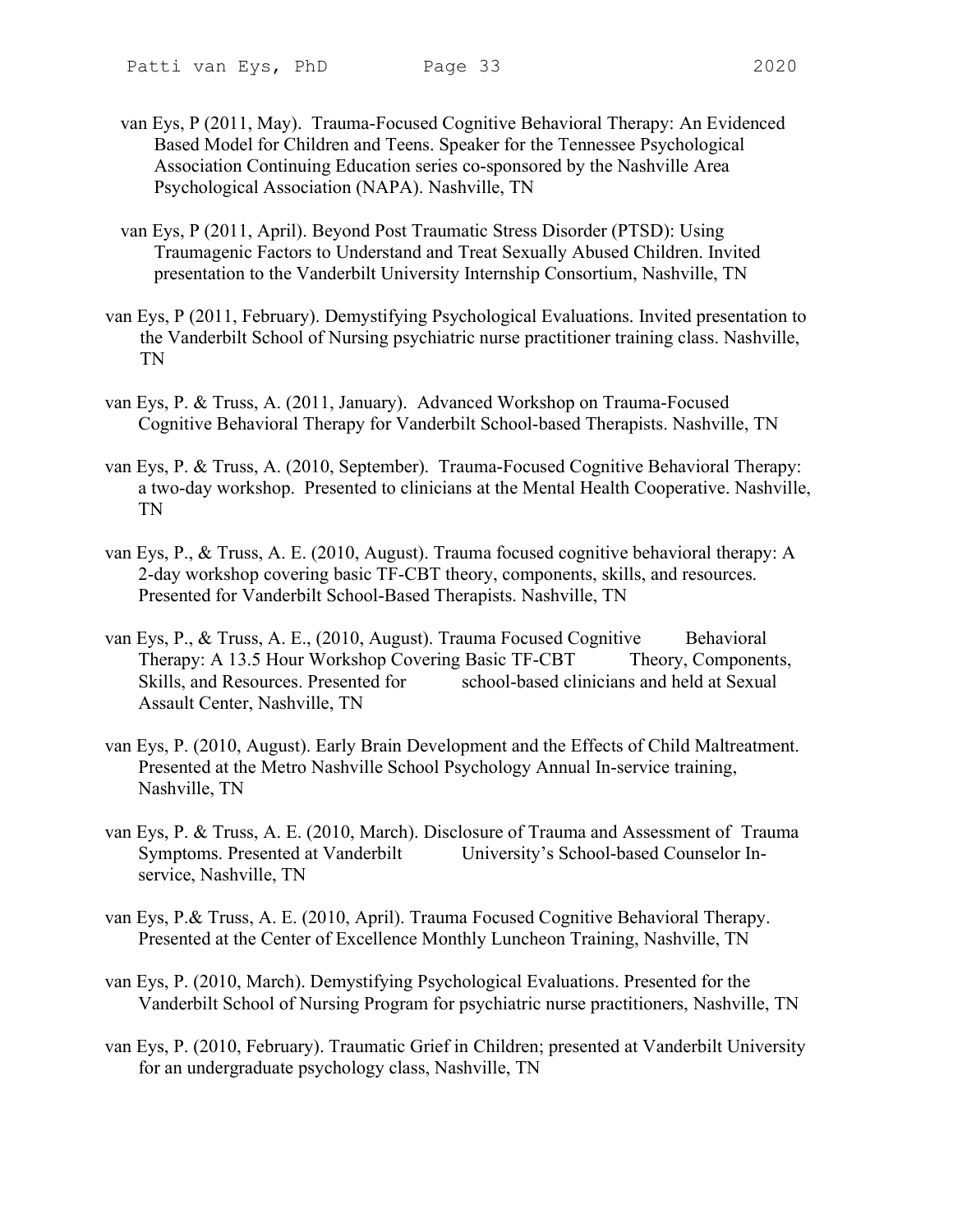- van Eys, P. (2009, October). Traumatic Grief in Children; presented at Vanderbilt University for an undergraduate psychology class, Nashville, TN
- van Eys, P. (2009, October/November). Understanding and Treating Child Maltreatment using Trauma-Focused Cognitive Behavioral Therapy: a 9 hour mini-course for psychology graduate students; presented at Vanderbilt University, Nashville, TN
- van Eys, P. (2009, September December). Trauma-Focused Cognitive Behavioral Therapy: a weekly seminar for psychiatry fellows at Vanderbilt University Medical Center, Nashville, TN
- van Eys, P. and Ashford, L. (2009, September). Pilot Testing of an Intervention for Attachment Impaired Preschool Children; presented at the Vanderbilt Kennedy Center Grand Rounds; Nashville, TN
- van Eys, PP. (April 14, 2009). The Vanderbilt Center of Excellence as a Resource to Counselors in the Middle Tennessee Community. Presented at a panel discussion ("Resources for Counselors") at the quarterly training of the Middle TN Counseling Association, Phoenix University, Nashville, TN
- van Eys, PP. (March 11, 2009). The Challenges of Working with Financially Marginalized Parents of High-risk Children: The role of the School –Based Counselor. Presented as an in-service to the school-based counselors at Vanderbilt University, Department of Psychiatry, Nashville, TN
- van Eys, PP. (October 1, 2008). Understanding and Treating Child Maltreatment (1). Presented at Peabody College Intervention with Children (Graduate Student course: invited by Dr. Joe McLaughlin)
- van Eys, PP. (October 8, 2008). Understanding and Treating Child Maltreatment (2). Presented at Peabody College Intervention with Children (Graduate Student course: invited by Dr. Joe McLaughlin)
- van Eys, PP. (October 15, 2008). Understanding and Treating Child Maltreatment (3). Presented at Peabody College Intervention with Children (Graduate Student course: invited by Dr. Joe McLaughlin)
- van Eys, P., (2008, August). Sexual behavior problems in children: What's normal? What's not? Presented at Vanderbilt University's School-based Counselor In-service, Nashville, TN
- van Eys, P. (2008, July). Complex Knots in Complex Kids: Developmental Trauma Disorder. Presented at the Department of Children's Services Lunch and Learn Series, Nashville, TN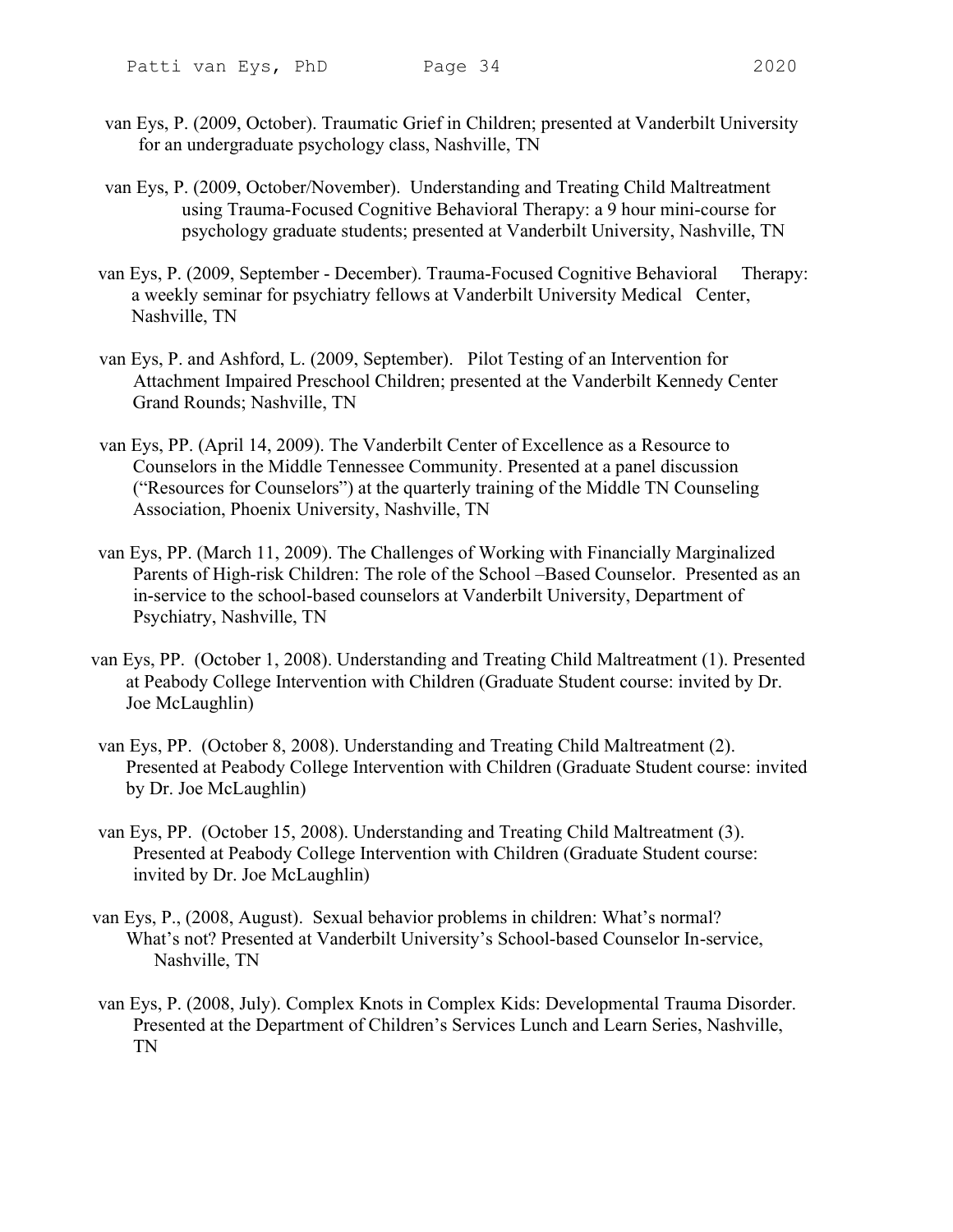- 
- van Eys, P. (2008, May). Demystifying Psychological Evaluations. Presented at the Mental Health Cooperative to mental health case managers for child clients, Nashville, TN
- van Eys, P. (2008, May). Why Am I So Stressed Out? Vicarious Trauma, Compassion Fatigue, Secondary Trauma, or Burnout? Presented at the COE sponsored Lunch n Learn; Nashville, TN
	- van Eys, P., Ashford, L., and Good-year Brown, P. (2008, February). Nurturing Engagement for Attachment Repair (NEAR): a New Model to Help Families with Attachment Challenges. Presented at the Nashville Attachment Coalition, Miriam's Promise, Nashville, TN
	- van Eys, P. (2008, February). Complex Knots in Complex Kids: Developmental Trauma Disorder. Presented at the Grand Rounds session at Cumberland Heights Treatment Center, Nashville, TN
	- van Eys, P. (2008, February) . Sexual Abuse: Issues in Disclosures. Presented at the inservice for Centerstone Mental Health Organization, Nashville, TN
	- van Eys, P. (2008, February) ). Complex Knots in Complex Kids: Developmental Trauma Disorder. Presented at the Capstone Course, Vanderbilt University School of Medicine, Nashville, TN
	- van Eys, P., (2007, December). Sexual behavior problems in children: What's normal? What's not? Presented at the Department of Children's Services Lunch and Learn Series, Nashville, TN
	- van Eys, P. & Finlayson, A.J. Reid (November, 2007). Psychiatry night at the movies: Black Snake Moan. Panel discussant, Nashville, TN
	- van Eys, P. (2007, October). Sexual Abuse: Issues in Disclosure. Presented at the Department of Children's Services Lunch 'n Learn series, Nashville, TN
	- van Eys, P. (2007, September). Developmental Trauma Disorder: Complex Knots in Complex Kids. Presented at the Nashville Area Psychological Association Quarterly Meeting, Nashville, TN
	- van Eys, P. (2007, September). Why am I so stressed out? : Compassion fatigue, Secondary Traumatic Stress, or Burnout? In-service for Tennessee Voices for Children Personnel, Nashville, TN
	- van Eys, P. (2007, May). Demystifying Psychological Evaluations. Guest speaker at a graduate course; Trevecca Nazarene University, Nashville, TN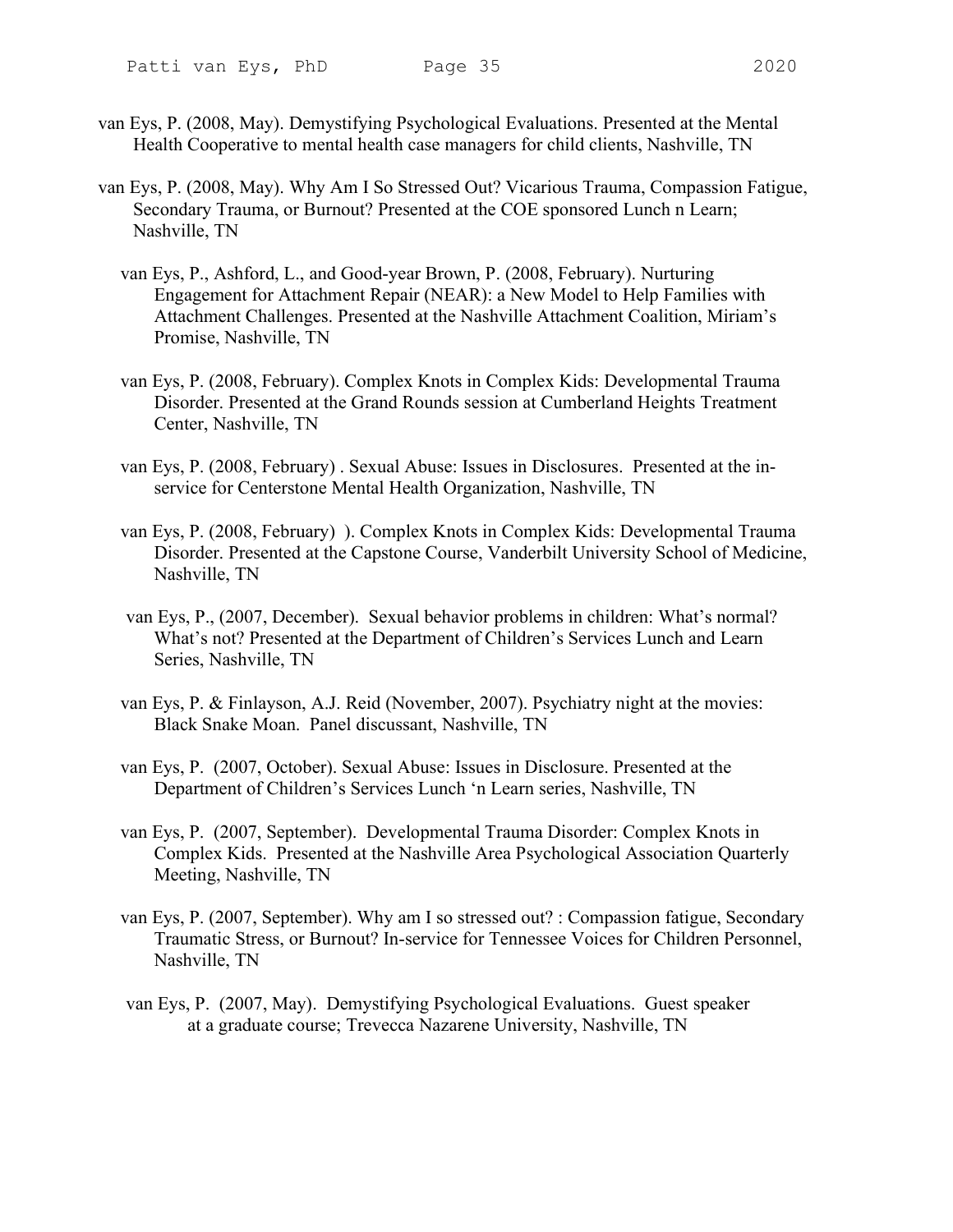- van Eys, P. (2007, May). Developmental Trauma Disorder: Complex Knots in Complex Kids. Presented at the Vanderbilt University Psychiatry Grand Rounds Series, Nashville, TN
- van Eys, P.P. (2007, May). Treating maltreatment trauma. Workshop presented to the the Psychology Trainees in the Vanderbilt University Consortium, Nashville, TN
- van Eys, P. (2007, April). Demystifying Psychological Evaluations. In-service for Metro Public School social workers, Nashville, TN
- van Eys, P. & Rabideau, C. (2006, November). When Things Go Wrong: Responding to Child Maltreatment in Research and Service Settings. Vanderbilt Kennedy Center Ethics Rounds, Nashville, TN
- van Eys, P.P. (2006, May). Treating maltreatment trauma. Workshop presented to the the Psychology Trainees in the Vanderbilt University Consortium, Nashville, TN
- van Eys, P. (2006, May). Demystifying Psychological Evaluations. Guest speaker at a graduate course; Trevecca Nazarene University, Nashville, TN
- van Eys, P. (2006, May). Sexual Abuse: Issues in Disclosure. Child Psychiatry Grand Rounds; Vanderbilt University Medical Center, Nashville, TN
- van Eys, P. (2006, May). Sexual Abuse: Issues in Disclosure. Grand Rounds in Child Psychiatry, Vanderbilt University Division of Psychiatry, Nashville, TN
- van Eys, P. (2006, January). Sexual Behavior Problems in Children: What's normal? What's Not? Presented at an in-service for Metro Nashville School social workers. Nashville, TN
- van Eys, P. (2005, November). Understanding the dynamics of child sexual abuse. Presented at an in-service for Metro Nashville School social workers. Nashville, TN
- van Eys, P. (2005, October). Watching secret lives with special eyes. Presented at the Vanderbilt University Irvin and Elizabeth Limor Educational Outreach Program, Into the Whirlwind: Hidden Children of the Holocaust, Nashville, TN
- van Eys, P.P., & Melton, J. (2005, September). Sexual ethics and safe sanctuaries. Presented to the United Methodist clergy and church leaders, Nashville, TN
- van Eys, P.P. (2005, August). Demystifying psychological evaluations. Presented at the Department of Children's Services Lunch and Learn Series, Nashville, TN
- van Eys, P.P. (2005, July). Treating maltreatment trauma in children and adolescents: Cognitive behavioral and expressive techniques. Workshop presented to the Psychiatry Trainees at the Vanderbilt University Medical Center, Nashville, TN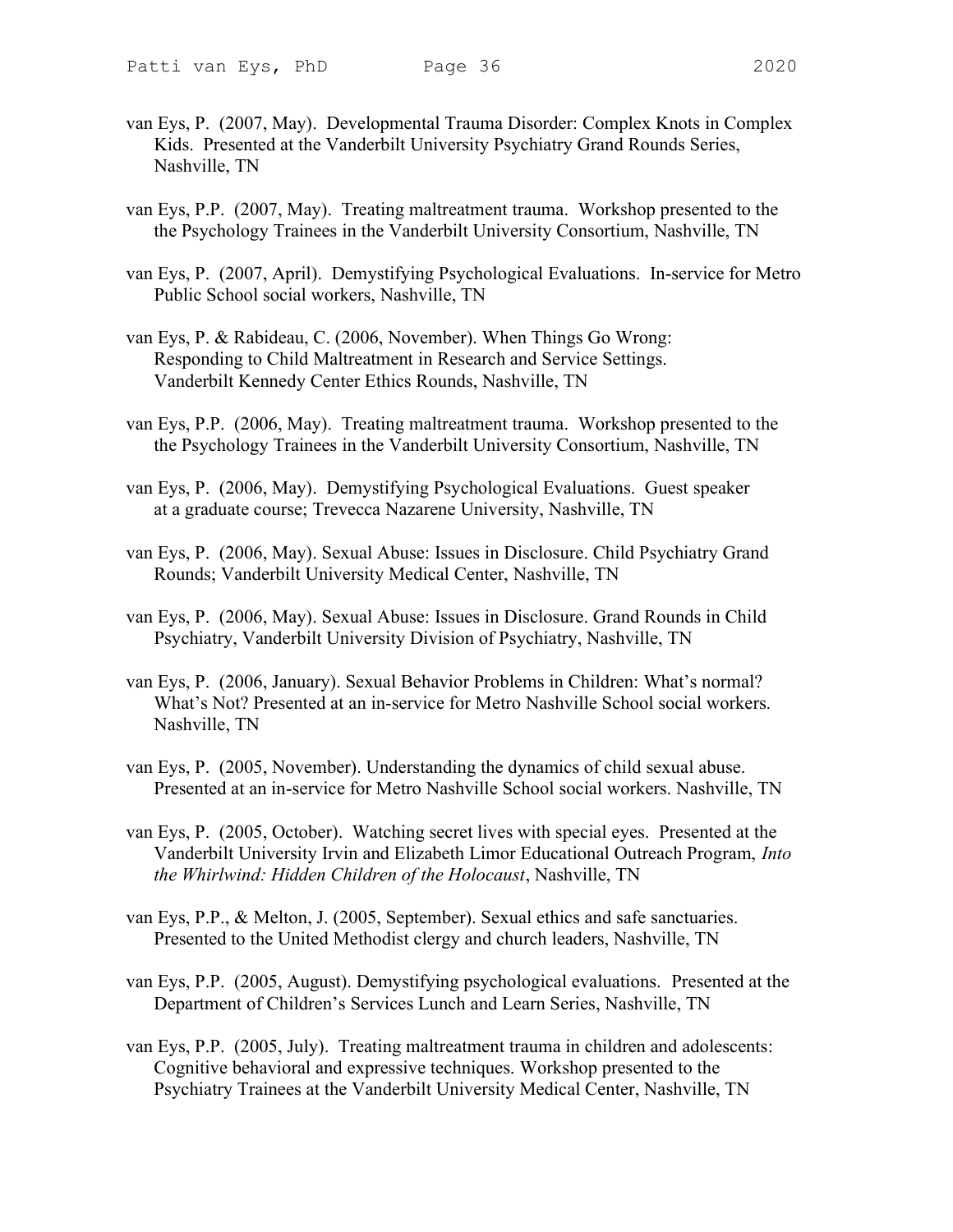- 
- van Eys, P.P. (2005, April). Treating maltreatment trauma. Workshop presented to the the Psychology Trainees in the Vanderbilt University Consortium, Nashville, TN
- van Eys, P.P. (2004, December). Explosive/noncompliant children and adolescents. Presented at the Department of Children's Services Lunch 'n Learn series, Nashville, TN
- van Eys, P. (2004, September). Child Sexual Development. Presented to mothers in the Real Moms/Real Issues series, Calvary United Methodist Church, Nashville, Tennessee.
- van Eys, P.P., & Cull, Michael (2004, February). Attention deficit hyperactivity disorder. Presented at the Department of Children's Services Lunch 'n Learn Series, Nashville, TN
- van Eys, P.P. (2004, January). All you ever wanted to know about psychological evaluations. Presented at the Department of Children's Services Lunch 'n Learn Series, Nashville, TN
- van Eys, P.P. (2004, January). All you ever wanted to know about psychological evaluations. Presented to the Tennessee Voices for Children Staff of the Nashville Connections Project, Nashville, TN
- van Eys, P.P. (2004, January). Sexual behavior in children: What's normal? What's not? Presented to the Tennessee Voices for Children Staff of the Nashville Connections Project, Nashville, TN
- van Eys, PP. (2003, October). Autism spectrum disorders and services in Tennessee. Presented as part of the Vanderbilt University MIND series lectures, Nashville, TN
- van Eys, PP. (2003, October). Sexual behavior in children: What's normal? What's not? Psychiatry Grand Rounds presented to Vanderbilt University Medical School, Nashville, TN
- van Eys, P. (2003, February). Attachment: The process and the challenges. Presented at the annual Adoption Coalition Symposium, Nashville, TN
- van Eys, P. (2002, September). Nature vs. nurture: Still a good question: The role of heredity vs. environment in mental health issues. In-service presented to the Adoption Coalition of Middle Tennessee, Nashville, TN
- van Eys, P. (2002, April). The role of the implementation team and the children's Health initiative in the state of Tennessee. Psychiatry Grand Rounds, Vanderbilt University, Nashville, TN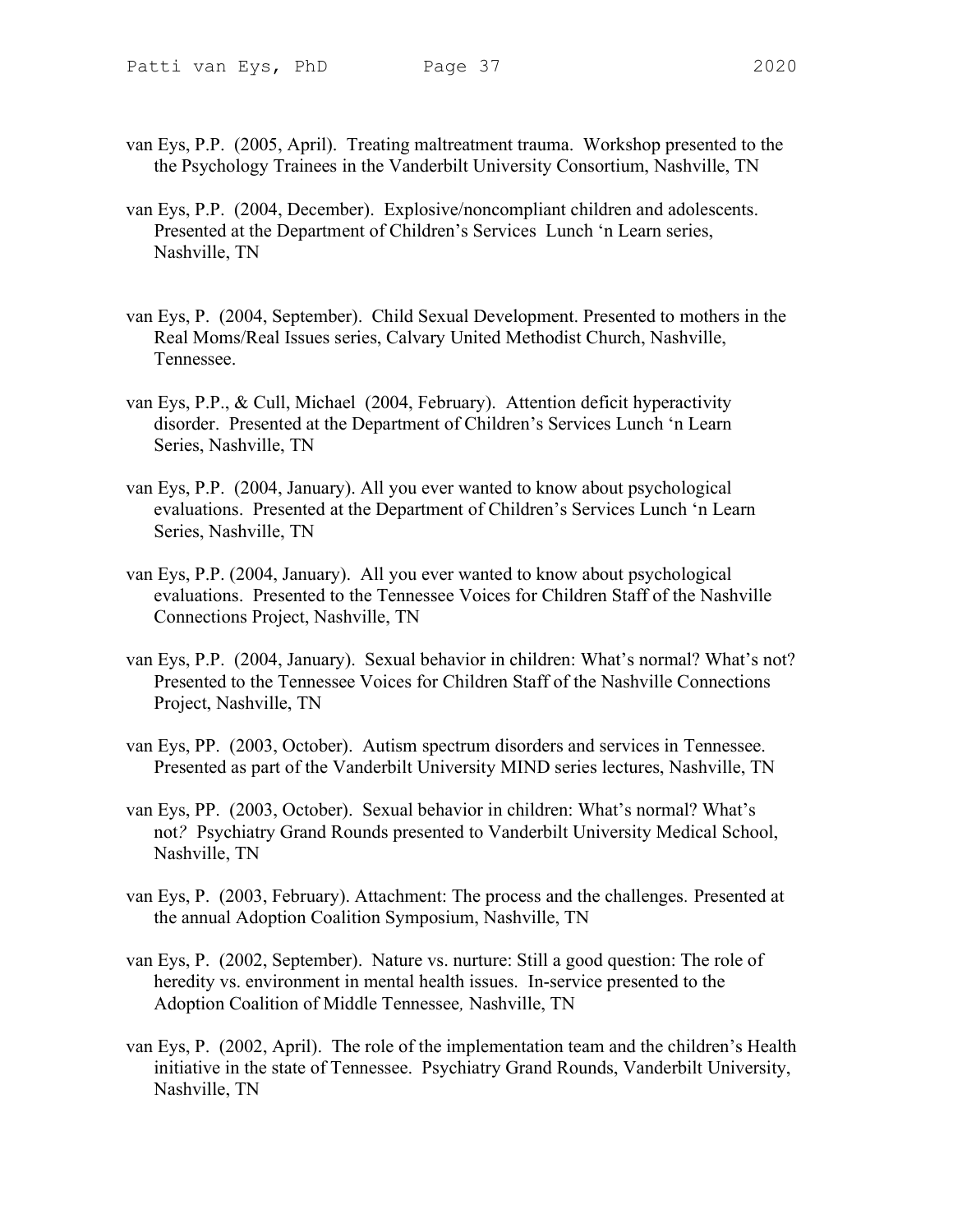- van Eys, P. (2001, June). Treatment of child sexual abuse. In-service presented to the Volunteer Behavioral Health practitioners, Murfreesboro, TN
- van Eys, P. (2000, June). Assessing and treating sexual abuse in children and adolescents. Presented to the mental health workers from The Guidance Center, Murfreesboro, TN
- van Eys, P.P. (1999, April). Indicators and treatment for sexually abused children. Presented at the Centerstone Community Mental Health Centers day of training, Healthy Families, Healthy Kids: Working to Eradicate Child Abuse, Nashville, TN
- van Eys, P.P. (1997, May). The power of play: Use of therapeutic play, metaphors, and expressive techniques with children. Presented to the Chi Sigma Iota Members of The American Counseling Association, Nashville, TN
- van Eys, P.P., & Werner, M. (1997, January). Resiliency in action: Strength based therapy with adolescents who abuse substances. Presented to the Oasis Center, Nashville, TN
- van Eys, P.P., & Beneke, B. (1996, June). Multi-disciplinary team building presented to the Davidson County Child Protection Investigative Team, Nashville, TN
- van Eys, P.P. (1996, March). Repressed memory controversy. Presented at the Alvin C. York Memorial Hospital, Psychology Division, Murfreesboro, TN
- van Eys, P.P. (1996, January, May, July). Assessment and treatment of child sexual abuse. Three part in-service presented to the Family and Children's Service, Nashville, TN
- van Eys, P.P. (1996, February. The Parenting Journey: Detours and Destinations; 26th Annual Cumberland Chapter of the National Hemophilia Foundation, Nashville, TN
- van Eys, P.P., & Hartline, J.H. (1996, January). Working constructively with nonoffending parents of child sexual abuse victims. Training workshop presented to the Nashville Children's Advocacy Center (NCAC), Nashville, TN
- van Eys, P.P., & McSurdy, M. (1996, January). Assessment and treatment of sexually reactive children. Training workshop presented to the Nashville Children's Advocacy Center (NCAC), Nashville, TN
- van Eys, P.P. (1995, August). In the best interest of child abuse victims: Working with and understanding the role of mental health professionals. Presented to the Metropolitan Nashville Public School Guidance Counselors, Nashville, TN
- van Eys, P.P. (1995, April). Identifying and responding to child sexual abuse. Presented as part of the Baptist Sunday School Board Advanced Training for Preschool/Children's Workers Seminar, Nashville, TN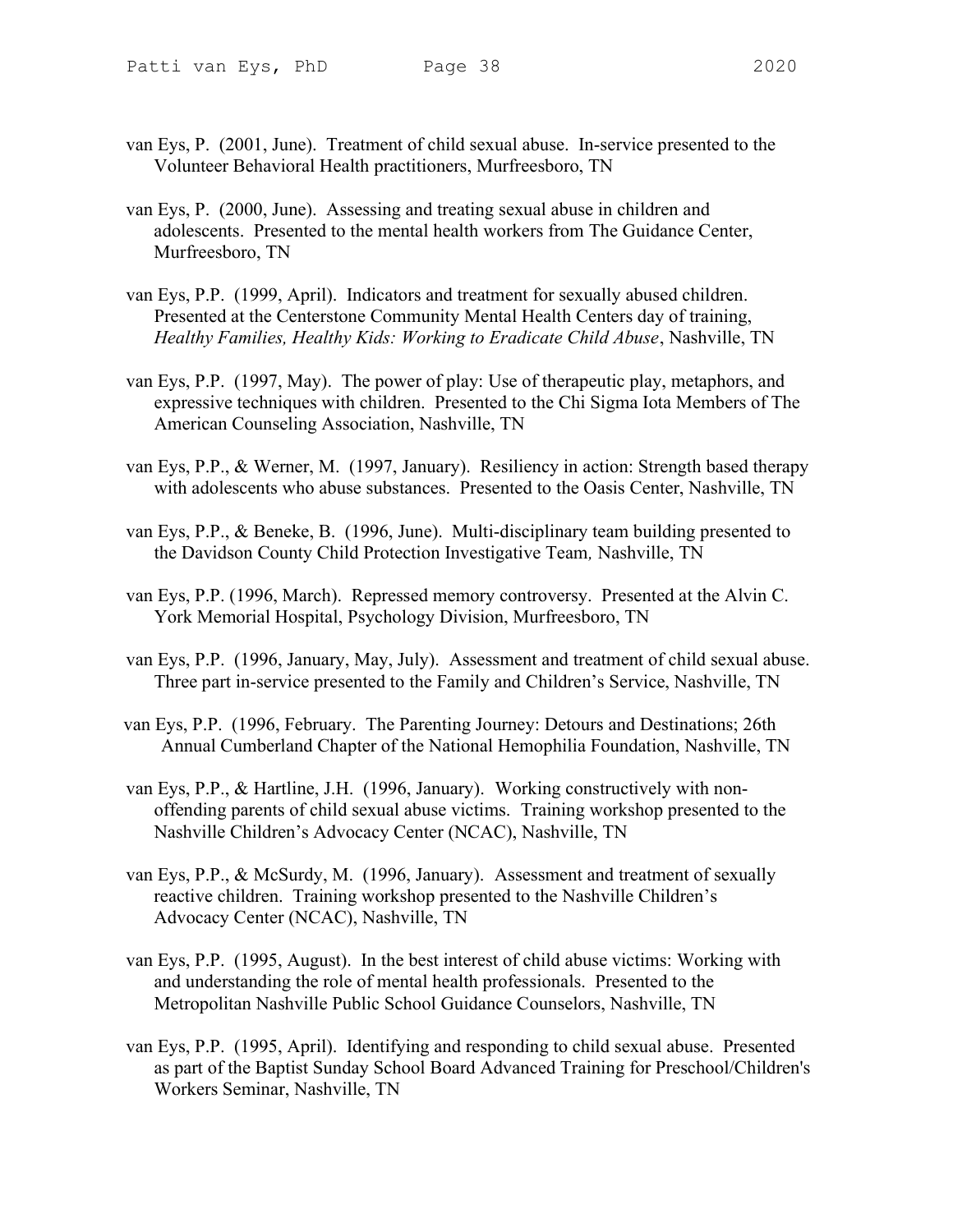- van Eys, P.P. (1994, April). Identifying and responding to child sexual abuse. Presented as part of the Baptist Sunday School Board Advanced Training for Preschool/ Children's Workers Seminar, Nashville, TN
- van Eys, P.P. (1994, March). Identification and management of attention deficit hyperactivity disorder. Presented to the educators at Moore's Mill School, Huntsville, AL.
- van Eys, P.P. (1993, January). Assessment of sexual abuse in school-age children. Inservice presented to the Madison County School psychologists, Huntsville, AL.
- van Eys, P.P. (1990, August). Attention deficit hyperactivity disorder in children. Charter Retreat Hospital Symposium for related professionals, Decatur, AL.
- van Eys, P.P. (1990, April). Attention deficit hyperactivity disorder in children. Morgan County Mental Health Association, Decatur, AL

# Invited Journal Article Reviews

September, 2005 American Journal of Orthopsychiatry: Interdisciplinary Perspectives on Mental Health and Social Justice, Severe Sexual Maltreatment and Social Inclusion: A Case Study on Insecure Attachment.

#### COMMUNITY SERVICE (University and Broader Community):

| 2020-present | Task Force co-chair with Frances Waters and Eva Young to rewrite<br>the International Society on the Study of Trauma and Dissociation<br>(ISSTD) Practice Guidelines for Children and Youth |
|--------------|---------------------------------------------------------------------------------------------------------------------------------------------------------------------------------------------|
| 2006 - 2008  | Vanderbilt Visions VUCEPTOR                                                                                                                                                                 |
| 2007         | Vanderbilt Visions Executive Committee                                                                                                                                                      |
| 2006-2007    | Member, VU Commons Faculty Head of House Search Committee                                                                                                                                   |
| 2007-2012    | Task Force member: Department of Children's Services<br>Commissioner's Mental Health Task Force                                                                                             |
| 2007-2010    | Task Force member: Parenting Capacity Assessment Guidelines<br>committee (commissioned by DCS commissioner, Viola Miller)                                                                   |
| 2005         | Task Force member: Tennessee CAN!: Tennessee Collaborative<br>Attachment Network Pilot Project for Rebuilding Family<br>Attachments in Traumatized Children                                 |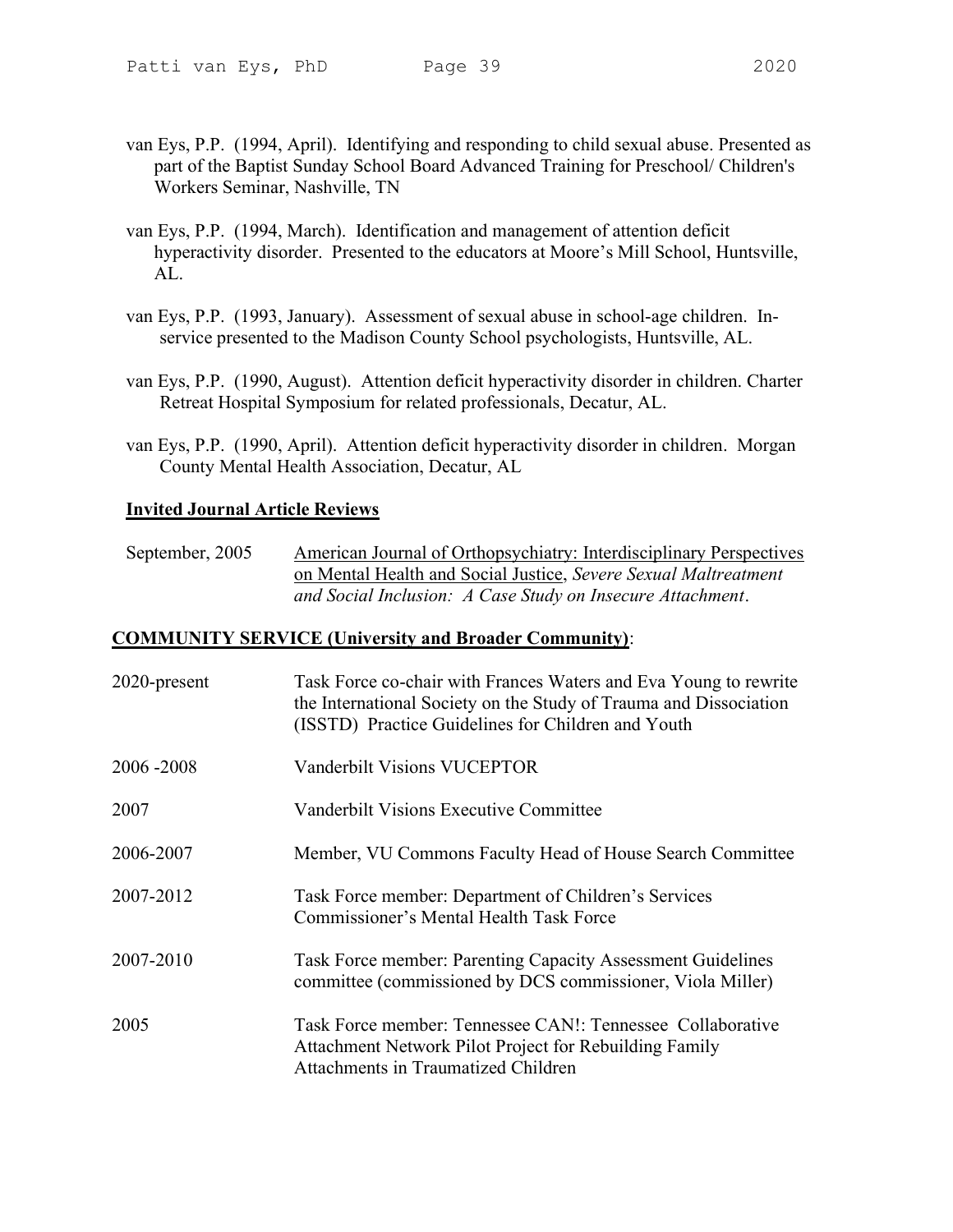| 2005      | Task force member to draft Best Practice Guidelines for TennCare<br>providers in areas of:<br>• Reactive Attachment Disorder and<br>• Post Traumatic Stress Disorder in Children (chair)                                                                                                      |
|-----------|-----------------------------------------------------------------------------------------------------------------------------------------------------------------------------------------------------------------------------------------------------------------------------------------------|
| 2004-2010 | Committee member of the Sexual Ethics task force for the Tennessee<br>Conference United Methodist Church (appointed by the Bishop)                                                                                                                                                            |
| 2001-2012 | Member of the Clergy/Church Leaders Misconduct Response Team<br>for the Tennessee Conference United Methodist Church (appointed<br>by the Bishop)                                                                                                                                             |
| 2003-2004 | Committee member of a multi-disciplinary task force to develop an<br>Eating Disorders Program at Vanderbilt University Medical Center:<br>Chairwoman, Lynn Walker, Ph.D., Director of Adolescent Medicine,<br>Division of Pediatrics                                                          |
| 2003-2005 | Committee member on the Task Force for Assessment materials at<br>the Peabody Library                                                                                                                                                                                                         |
| 2003-2005 | Center for Child Development Advisory Council                                                                                                                                                                                                                                                 |
| 2004-2012 | Task force member of an interagency group planning and<br>implementing the annual statewide Connecting for Children's<br>Justice Symposium on Child Maltreatment given each November for<br>about 500 attendees. Invited by Chairwoman, Bonnie Beneke, of the<br>Tennessee Children's Cabinet |
| 2001      | Led the United Methodist Church Conference response team<br>following sexual abuse in church related venue.                                                                                                                                                                                   |
| 2000-2004 | Gave six talks on child development and parenting issues to parents<br>at Calvary United Methodist Church                                                                                                                                                                                     |
| 1999-2005 | Annual lectures to the Psychiatry Fellows at Vanderbilt University<br>Medical Center on Child Sexual Abuse                                                                                                                                                                                    |
| 1999      | Took part in a postvention mental health effort at the University<br>School of Nashville following the suicide of a student.                                                                                                                                                                  |
| 1999      | Gave two sessions on parenting issues for parents and teachers at<br>Calvary United Methodist Church as a part of their parenting series.                                                                                                                                                     |
| 1998      | Co-trained (with Dr. Richard Percy) the Students Promoting<br>Education, Awareness, and Knowledge (SPEAK) on Human<br>relations and group dynamics, Peabody College, Nashville, TN                                                                                                            |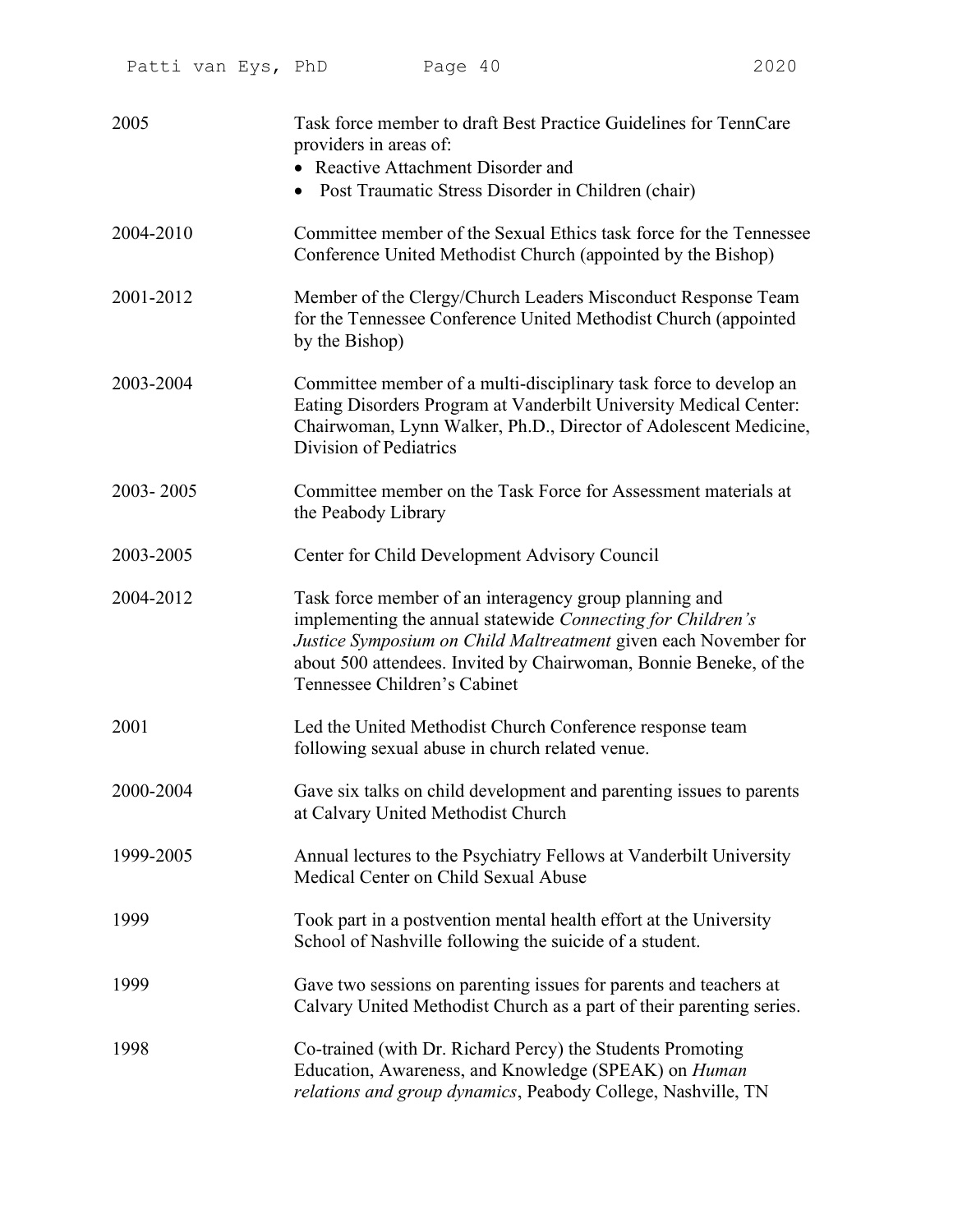| 1997      | Co-trained (with Dr. Richard Percy) the Students Promoting<br>Education, Awareness, and Knowledge (SPEAK) on <i>Human</i><br>relations and group dynamics, Peabody College, Nashville, TN                                                      |
|-----------|------------------------------------------------------------------------------------------------------------------------------------------------------------------------------------------------------------------------------------------------|
| 1997      | Co-facilitated (with Dr. Gina Frieden) an interdisciplinary satellite<br>video-conference entitled, Living with grief: When illness is<br><i>prolonged</i> , sponsored by the Hospice Foundation of America.<br>Peabody College, Nashville, TN |
| 1996      | Coordinated two nationally broadcast 1/96; 10/96 satellite video<br>teleconference series on child maltreatment with other community<br>organizations (TPSAC, CSAC, Our Kids Center, Nashville Child<br>Advocacy Center, Peabody)              |
| 1995-1996 | Served on task force for the United Methodist Church (TN<br>conference) involving writing a policy for dealing with clergy sexual<br>misconduct and conducting trainings for 300+ clergy/church<br>personnel in the TN conference.             |
| 1995-1996 | Presentations regarding child development and parenting issues to<br>the annual Child Care Ministries Workshop (TN conference United<br>Methodist Church), and Christian Women's Fest (TN Conference<br>United Methodist Women)                |
| 1996      | Co-led a three-day United Methodist youth retreat for 120 senior high school<br>students. Title: How Do I Know When I'm In Love?                                                                                                               |

# **References**

# Jon S. Ebert, PsyD, HSP

Associate Professor of Clinical Psychiatry and Behavioral Sciences Associate Professor of Human and Organizational Development Associate Director, Vanderbilt University Medical Center Internship in Professional Psychology (VUMC-IPP)

Director, Vanderbilt Center of Excellence for Children in State Custody (COE) Vanderbilt Center of Excellence for Children In State Custody 3841 Green Hills Village Drive - Rm 3000C Nashville, TN 37215

Office: 615-322-8701 jon.s.ebert@vumc.org

# Michele R. Moser, PhD

Michele R. Moser, Ph.D. Professor, Department of Psychiatry and Behavioral Sciences